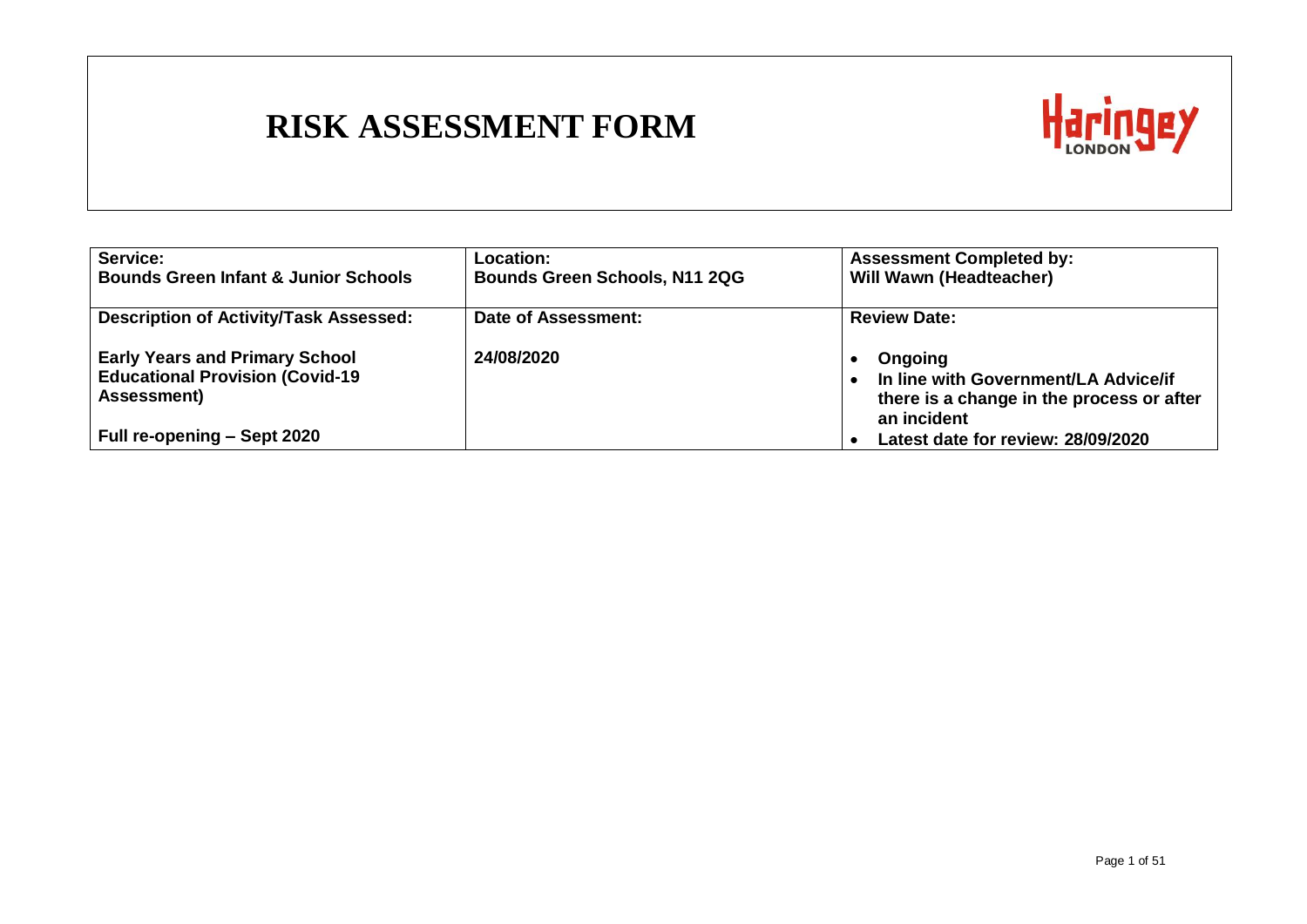

#### **Risk Assessment Methodology**

In order to assess a risk associated to a hazard, two factors need to be considered:-

#### i - the possible severity of the outcome

Realistically, what is the worst likely outcome? This method defines four categories of severity:-

Fatality or permanent disability Major injury or long-term absence 3-day injury or temporary disability Minor injury

#### ii - the likelihood of the outcome to occur

How likely is it that the severe outcome will occur? Five categories are defined:-

| Likely          | A repetitive occurrence should be expected |
|-----------------|--------------------------------------------|
| <b>Probable</b> | Foreseeable                                |
| <b>Possible</b> | Could occur sometime                       |
| Remote          | Unlikely, though conceivable               |
| Improbable      | Almost negligible                          |

Once those two factors are assessed, the matrix on the next page can be used to determine the level of risk. This information was then used to prioritise any control measures necessary to eliminate or reduce the risk to an acceptable level.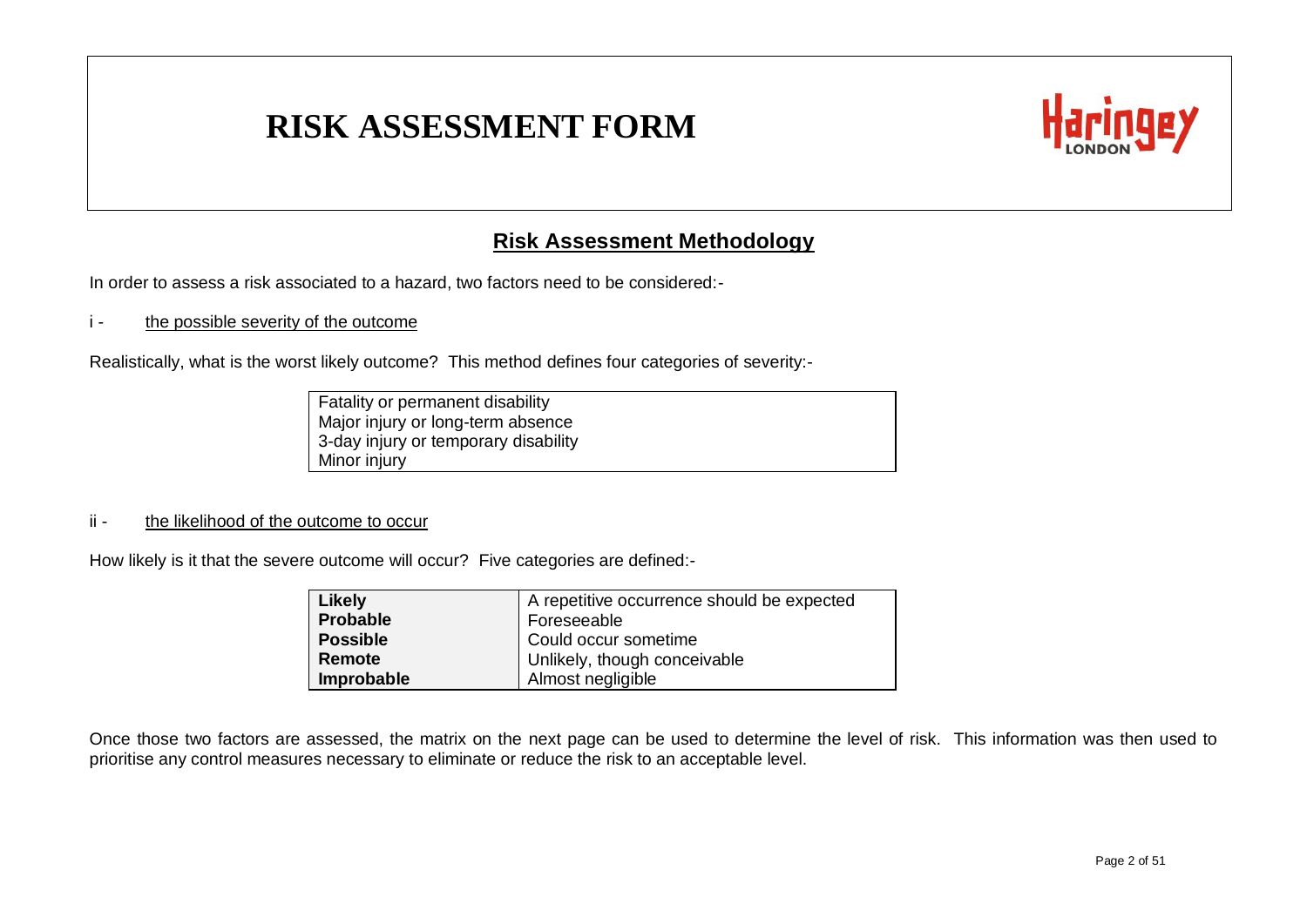

#### **Risk Assessment Methodology (continued).**

#### **Matrix**

|                                         | Likely           | <b>Probable</b>  | <b>Possible</b> | Remote        | Improbable      |
|-----------------------------------------|------------------|------------------|-----------------|---------------|-----------------|
| Fatality or permanent<br>disability     | <b>VERY HIGH</b> | <b>VERY HIGH</b> | <b>HIGH</b>     | <b>MEDIUM</b> | <b>LOW</b>      |
| Major injury or long-<br>term absence   | <b>VERY HIGH</b> | <b>VERY HIGH</b> | <b>HIGH</b>     | <b>MEDIUM</b> | <b>LOW</b>      |
| 3-day injury or<br>temporary disability | <b>HIGH</b>      | <b>HIGH</b>      | <b>MEDIUM</b>   | <b>MEDIUM</b> | <b>LOW</b>      |
| Minor injury                            | <b>MEDIUM</b>    | <b>MEDIUM</b>    | <b>LOW</b>      | <b>LOW</b>    | <b>VERY LOW</b> |

#### **Action Level**

| <b>VERY HIGH</b> | Unacceptable risk - immediate action required                               |
|------------------|-----------------------------------------------------------------------------|
| <b>HIGH</b>      | <b>Risk reduction required - high priority</b>                              |
| <b>MEDIUM</b>    | Medium risk - action required so far as is reasonably practicable           |
| LOW              | Low priority - further risk reduction may not be feasible or cost effective |
| <b>VERY LOW</b>  | Low risk - no further action required                                       |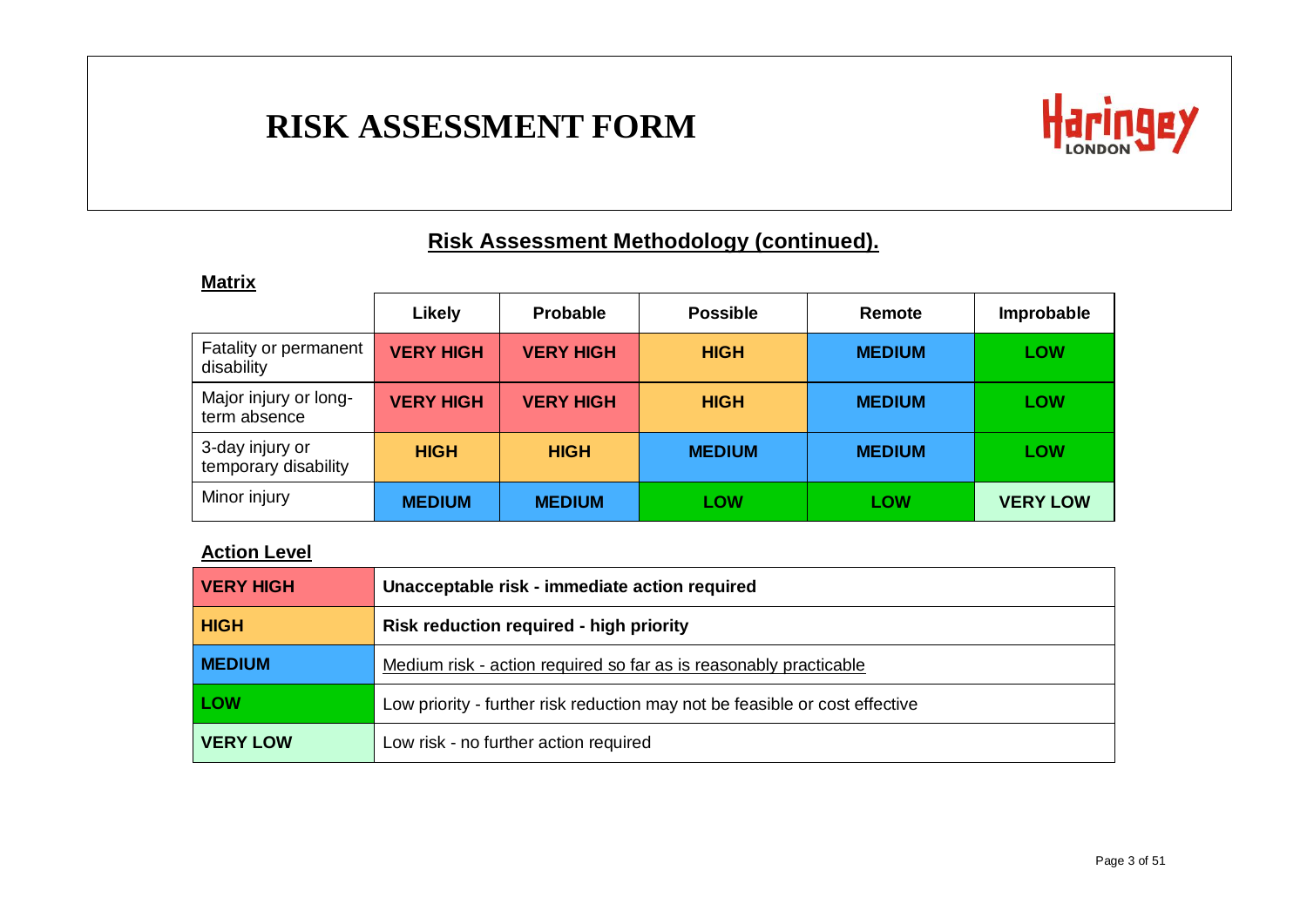

| <b>No</b> | <b>Hazard</b><br><b>Description</b><br>(i.e. potential<br>causes of                                              | Potential injury/damage                                                                                                                                                                                                                                                                                                                                                                                                                                                                                                                                                                                                                                                                                                                                                                                                                                                                                | Persons at risk | <b>Current preventative and</b><br>protective measures                                                                                                                                                                                                                                                                                                                                                                                                                                                                                                                                                                                                                                                                                                                                                                                                                                                                                                                                                                                                                    | <b>Risk</b><br>Level<br>(See<br>method) | <b>Further action required</b> | <b>Residual</b><br><b>Risk</b><br>Level |
|-----------|------------------------------------------------------------------------------------------------------------------|--------------------------------------------------------------------------------------------------------------------------------------------------------------------------------------------------------------------------------------------------------------------------------------------------------------------------------------------------------------------------------------------------------------------------------------------------------------------------------------------------------------------------------------------------------------------------------------------------------------------------------------------------------------------------------------------------------------------------------------------------------------------------------------------------------------------------------------------------------------------------------------------------------|-----------------|---------------------------------------------------------------------------------------------------------------------------------------------------------------------------------------------------------------------------------------------------------------------------------------------------------------------------------------------------------------------------------------------------------------------------------------------------------------------------------------------------------------------------------------------------------------------------------------------------------------------------------------------------------------------------------------------------------------------------------------------------------------------------------------------------------------------------------------------------------------------------------------------------------------------------------------------------------------------------------------------------------------------------------------------------------------------------|-----------------------------------------|--------------------------------|-----------------------------------------|
| Α.        | injury/damage)<br>System of controls<br>Prevention:<br>Response to any infection:<br>controls have been applied. | reduce risks in their school and create an inherently safer environment'<br>below and summarised in the following slides<br>household who does, do not attend school<br>2) clean hands thoroughly more often than usual<br>3) ensure good respiratory hygiene by promoting the 'catch it, bin it, kill it' approach<br>5) minimise contact between individuals and maintain social distancing wherever possible<br>6) where necessary, wear appropriate personal protective equipment (PPE)<br>Numbers 1 to 4 must be in place in all schools, all the time.<br>Number 6 applies in specific circumstances.<br>7) engage with the NHS Test and Trace process<br>8) manage confirmed cases of coronavirus (COVID-19) amongst the school community<br>9) contain any outbreak by following local health protection team advice<br>Numbers 7 to 9 must be followed in every case where they are relevant. |                 | Education settings must be able to achieve the following controls as defined by the Department of Education before opening the school for the September<br>term: The guidance sets out a system of controls that school must work through. It states 'If schools follow the guidance set out here they will effectively<br>This is the set of actions schools must take. They are grouped into 'prevention' and 'response to any infection' and are outlined in more detail in the sections<br>1) minimise contact with individuals who are unwell by ensuring that those who have coronavirus (COVID-19) symptoms, or who have someone in their<br>4) introduce enhanced cleaning, including cleaning frequently touched surfaces often, using standard products such as detergents and bleach<br>Number 5 must be properly considered and schools must put in place measures that suit their particular circumstances.<br>The Risk Assessment must be reviewed by Head Teachers point by point and where actions are implemented, they must be reworded to show how the |                                         |                                |                                         |
|           |                                                                                                                  | completion. Items that are not applicable to the school's specific settings should be deleted.                                                                                                                                                                                                                                                                                                                                                                                                                                                                                                                                                                                                                                                                                                                                                                                                         |                 | Where points are not completed but will need to be addressed, they should be placed in the Further Actions Required column with a time frame for                                                                                                                                                                                                                                                                                                                                                                                                                                                                                                                                                                                                                                                                                                                                                                                                                                                                                                                          |                                         |                                |                                         |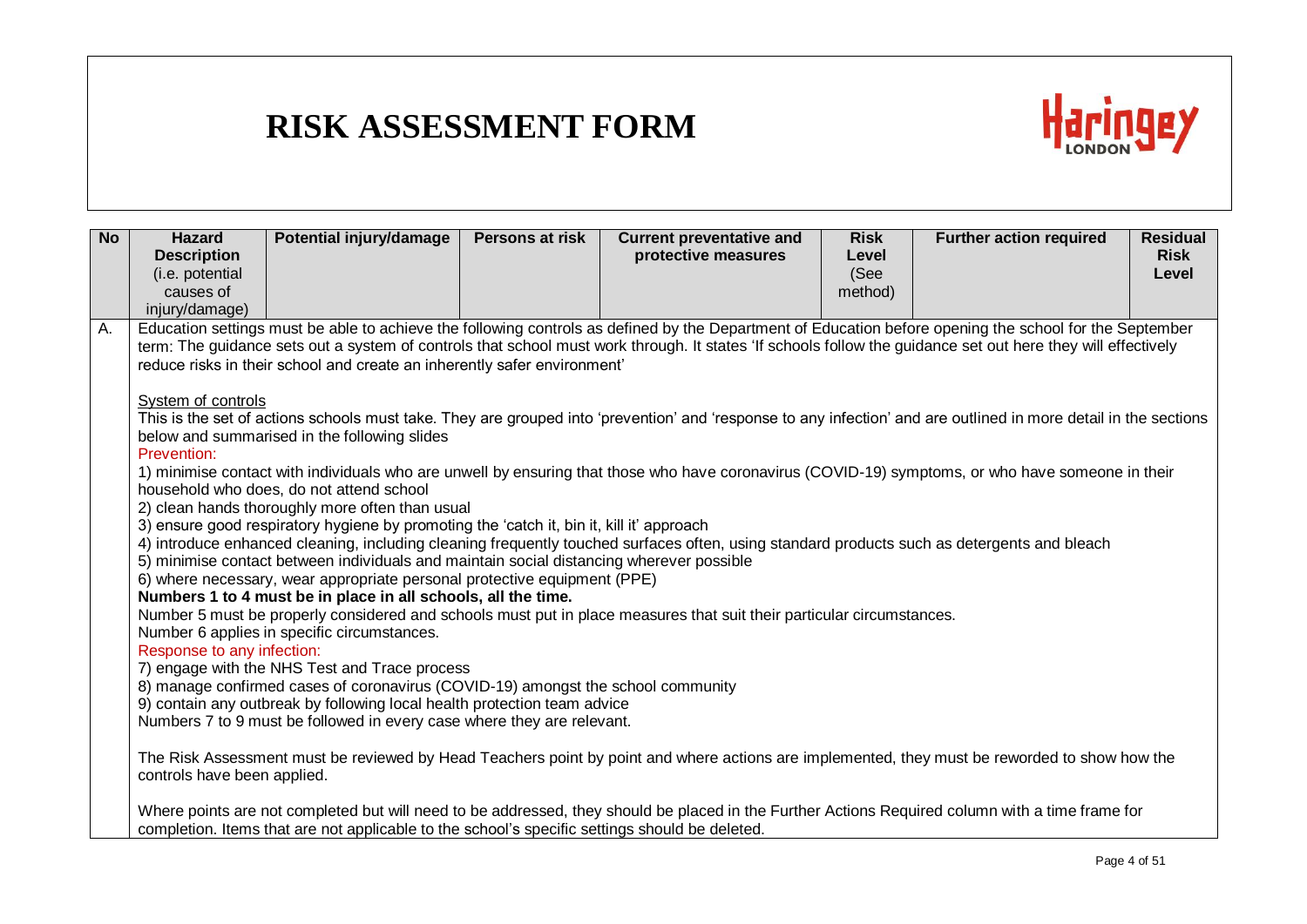

| <b>B.</b> | Pupils who are shielding or self-isolating                                                                                                                                                                                                                                                                                                                                                                                               |
|-----------|------------------------------------------------------------------------------------------------------------------------------------------------------------------------------------------------------------------------------------------------------------------------------------------------------------------------------------------------------------------------------------------------------------------------------------------|
|           | We now know much more about coronavirus (COVID-19) and so in future there will be far fewer children and young people advised to shield whenever<br>community transmission rates are high. Therefore, the majority of pupils will be able to return to school. You should note however that:                                                                                                                                             |
|           | a small number of pupils will still be unable to attend in line with public health advice because they are self-isolating and have had symptoms or a<br>$\bullet$<br>positive test result themselves; or because they are a close contact of someone who has coronavirus (COVID-19)                                                                                                                                                      |
|           | shielding advice for all adults and children will pause on 1 August, subject to a continued decline in the rates of community transmission of<br>$\bullet$<br>coronavirus (COVID-19). This means that even the small number of pupils who will remain on the shielded patient list can also return to school, as<br>can those who have family members who are shielding. Read the current advice on shielding                            |
|           | if rates of the disease rise in local areas, children (or family members) from that area, and that area only, will be advised to shield during the period<br>$\bullet$<br>where rates remain high and therefore they may be temporarily absent (see below).                                                                                                                                                                              |
|           | some pupils no longer required to shield but who generally remain under the care of a specialist health professional may need to discuss their care<br>$\bullet$<br>with their health professional before returning to school (usually at their next planned clinical appointment). You can find more advice from the Royal<br>College of Paediatrics and Child Health at COVID-19 - 'shielding' guidance for children and young people. |
|           | <b>School workforce</b>                                                                                                                                                                                                                                                                                                                                                                                                                  |
|           | Following the reduction in the prevalence of coronavirus (COVID-19) and relaxation of shielding measures from 1 August, we expect that most staff will<br>attend school.                                                                                                                                                                                                                                                                 |
|           | It remains the case that wider government policy advises those who can work from home to do so. We recognise this will not be applicable to most school<br>staff, but where a role may be conducive to home working, for example some administrative roles, school leaders should consider what is feasible and<br>appropriate.                                                                                                          |
|           | Staff who are clinically vulnerable or extremely clinically vulnerable                                                                                                                                                                                                                                                                                                                                                                   |
|           | Where schools apply the full measures in this guidance the risks to all staff will be mitigated significantly, including those who are extremely clinically<br>vulnerable and clinically vulnerable. We expect this will allow most staff to return to the workplace, although we advise those in the most at risk categories to<br>take particular care while community transmission rates continue to fall.                            |
|           |                                                                                                                                                                                                                                                                                                                                                                                                                                          |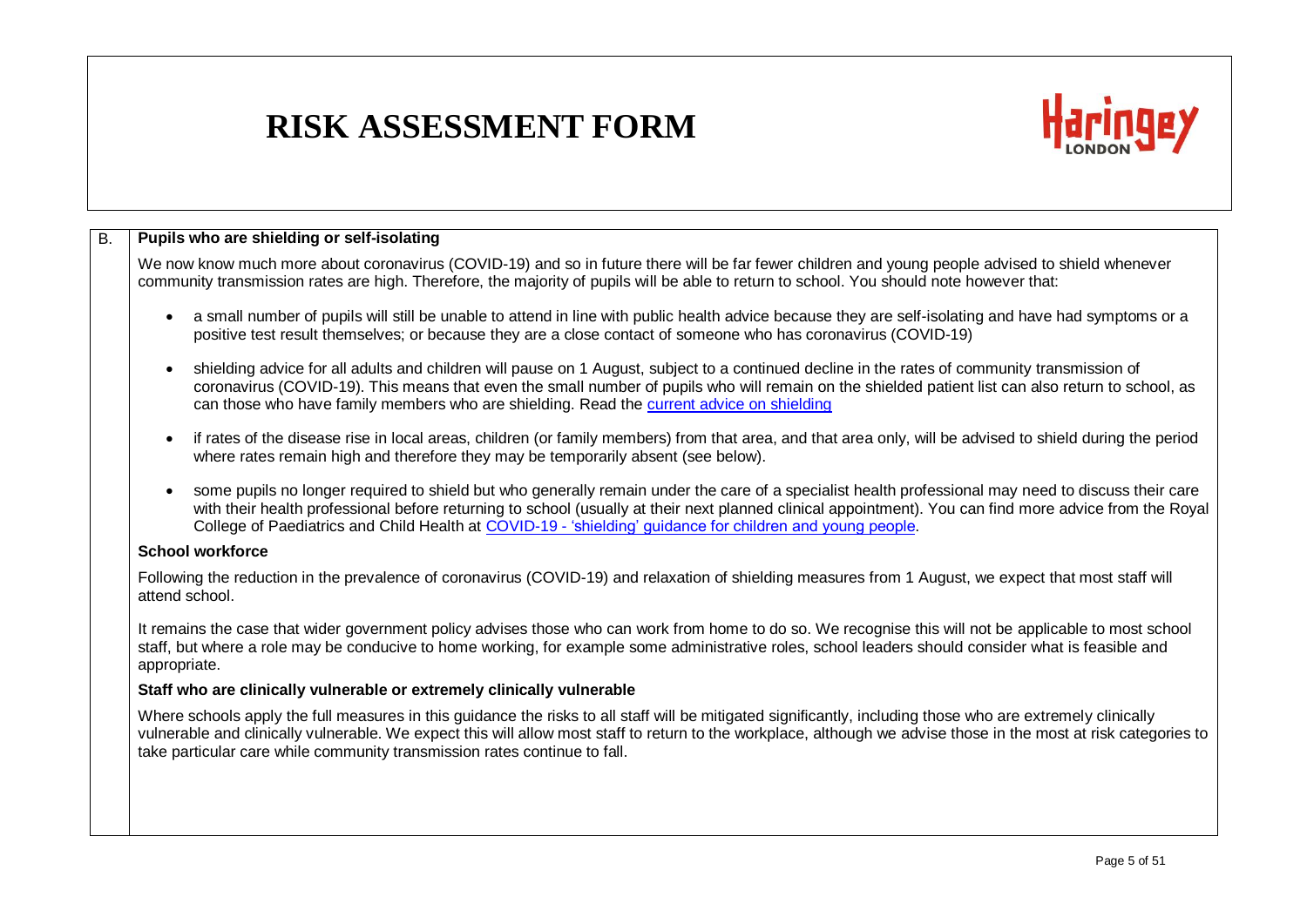

| <b>No</b> | <b>Hazard</b><br><b>Description</b><br>(i.e. potential causes of<br>injury/damage) | Potential injury/damage                                | <b>Persons at risk</b>                     | <b>DfE Guidance &amp; Current</b><br>preventative and protective<br>measures                                                                                                                                                                                                                                                                                                                                                                                                                                                                                                                                                                                                                                                                                                                                      | <b>Risk Level</b><br>(See method) | <b>Further action required</b>                                                                                                                                                                                                                                                                                                                                                                                                                                                                                                                                                | <b>Residual</b><br><b>Risk Level</b> |
|-----------|------------------------------------------------------------------------------------|--------------------------------------------------------|--------------------------------------------|-------------------------------------------------------------------------------------------------------------------------------------------------------------------------------------------------------------------------------------------------------------------------------------------------------------------------------------------------------------------------------------------------------------------------------------------------------------------------------------------------------------------------------------------------------------------------------------------------------------------------------------------------------------------------------------------------------------------------------------------------------------------------------------------------------------------|-----------------------------------|-------------------------------------------------------------------------------------------------------------------------------------------------------------------------------------------------------------------------------------------------------------------------------------------------------------------------------------------------------------------------------------------------------------------------------------------------------------------------------------------------------------------------------------------------------------------------------|--------------------------------------|
| 1.        | Contact with<br>persons who are<br>unwell with<br>Covid-19<br>symptoms             | Infection and<br>transmission of the<br>Covid-19 Virus | Staff, pupils,<br>other adults on<br>site. | Guidance<br>• Ensure that pupils, staff<br>and other adults do not<br>come into school if they<br>Have Corona virus (Covid -<br>19) Symptoms or have<br>tested positive in the last 7<br>days.<br>• Ensure anyone developing<br>these symptoms during the<br>school day is sent home.<br>• Ensure all staff are aware<br>of these requirements.<br>• Anyone in the school who<br>becomes unwell with a<br>new, continuous cough or<br>a high temperature, or has<br>a loss of, or change in,<br>their normal sense of taste<br>or smell (anosmia), they<br>must be sent home and<br>advised to follow 'stay at<br>home: guidance for<br>households with possible<br>or confirmed coronavirus<br>(COVID-19) infection',<br>which sets out that they<br>must self-isolate for at least<br>7 days and should arrange | Risk:<br><b>MEDIUM</b>            | 1.1.1:<br>Ensure clear<br>$\blacksquare$<br>communication to<br>parents / carers prior to<br>start of Autumn term of<br>the School protocols in<br>place, aligned to NHS<br>Test & Trace<br>procedures<br>Ensure parents receive<br>the relevant extracts of<br>NHS Test & Trace<br>Guidance & place whole<br>guidance document on<br>website<br>Regular communication<br>reminders to<br>parents/carers regarding<br>these protocols<br>Ensure staff are fully<br>$\blacksquare$<br>aware of school<br>protocols and have read<br>the NHS Test & Trace<br>Guidance & process | Risk:<br><b>MEDIUM</b>               |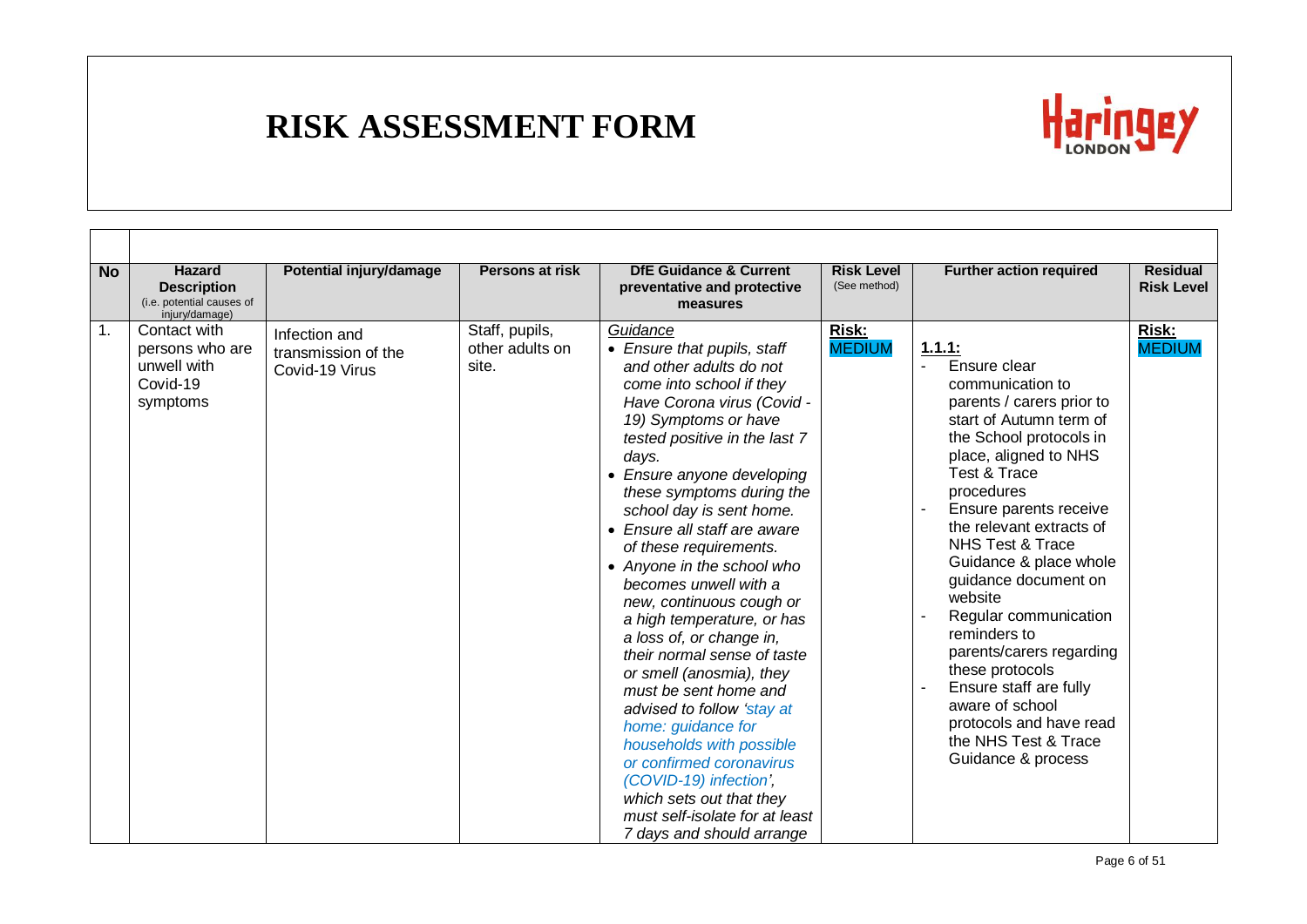

|  | to have a test to see if they |
|--|-------------------------------|
|  | have coronavirus (COVID-      |
|  | 19). Other members of         |
|  | their household (including    |
|  | any siblings) should self-    |
|  | isolate for 14 days from      |
|  | when the symptomatic          |
|  | person first had symptoms.    |
|  | • If a child is awaiting      |
|  | collection, they should be    |
|  | moved, if possible, to a      |
|  | room where they can be        |
|  | isolated behind a closed      |
|  | door, depending on the        |
|  | age and needs of the child,   |
|  | with appropriate adult        |
|  | supervision if required.      |
|  | Ideally, a window should      |
|  | be opened for ventilation. If |
|  | it is not possible to isolate |
|  | them, move them to an         |
|  | area which is at least 2      |
|  | metres away from other        |
|  | people.                       |
|  | • If they need to go to the   |
|  | bathroom while waiting to     |
|  | be collected, they should     |
|  | use a separate bathroom if    |
|  | possible. The bathroom        |
|  | must be cleaned and           |
|  | disinfected using standard    |
|  | cleaning products before      |
|  | being used by anyone else.    |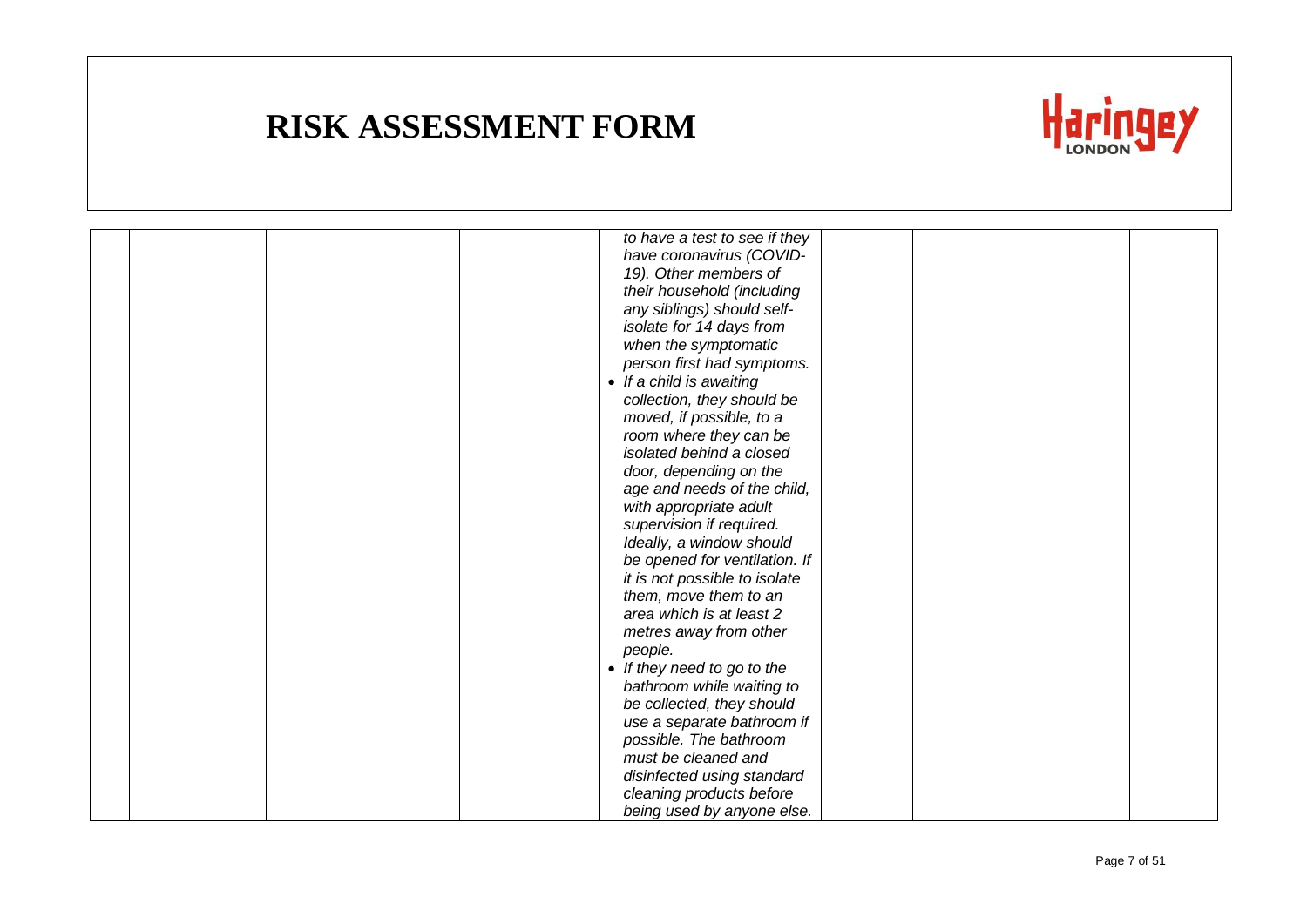

|  | • PPE must be worn by staff       |  |
|--|-----------------------------------|--|
|  | caring for the child while        |  |
|  | they await collection if a        |  |
|  | distance of 2 metres              |  |
|  | cannot be maintained              |  |
|  | (such as for a very young         |  |
|  | child or a child with             |  |
|  | complex needs). More              |  |
|  | information on PPE use            |  |
|  | can be found in the safe          |  |
|  | working in education,             |  |
|  | childcare and children's          |  |
|  | social care settings,             |  |
|  | including the use of              |  |
|  | personal protective               |  |
|  | equipment (PPE)                   |  |
|  | guidance.                         |  |
|  | • As is usual practice, in an     |  |
|  | emergency, call 999 if            |  |
|  | someone is seriously ill or       |  |
|  | injured or their life is at risk. |  |
|  | Anyone with coronavirus           |  |
|  | (COVID-19) symptoms               |  |
|  | should not visit the GP,          |  |
|  | pharmacy, urgent care             |  |
|  | centre or a hospital.             |  |
|  | • Any members of staff who        |  |
|  | have helped someone with          |  |
|  | symptoms and any pupils           |  |
|  | who have been in close            |  |
|  | contact with them do not          |  |
|  | need to go home to self-          |  |
|  | isolate unless they develop       |  |
|  | symptoms themselves (in           |  |
|  |                                   |  |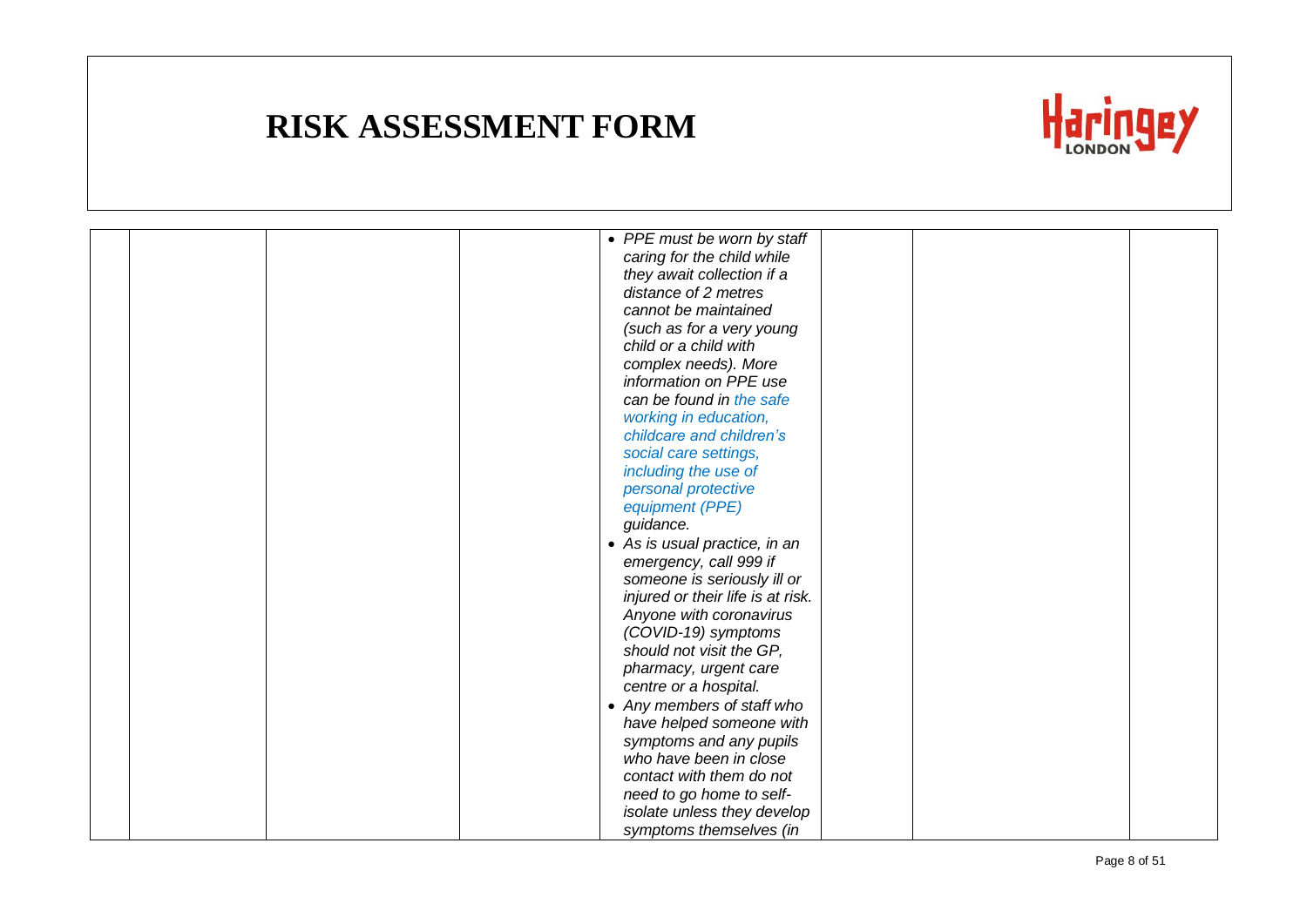

| which case, they should        |  |
|--------------------------------|--|
| arrange a test) or if the      |  |
| symptomatic person             |  |
| subsequently tests positive    |  |
| or they have been              |  |
| requested to do so by NHS      |  |
| Test and Trace.                |  |
| • Everyone must wash their     |  |
| hands thoroughly for 20        |  |
| seconds with soap and          |  |
| running water or use hand      |  |
| sanitiser after any contact    |  |
| with someone who is            |  |
| unwell. The area around        |  |
| the person with symptoms       |  |
| must be cleaned with at        |  |
| least an anti-bacterial/viral  |  |
| cleaning agent after they      |  |
| have left to reduce the risk   |  |
| of passing the infection on    |  |
| to other people. See the       |  |
| COVID-19: cleaning of          |  |
| non-healthcare settings        |  |
| <i>guidance</i> .              |  |
|                                |  |
| <b>Existing Controls</b>       |  |
| (from May RA partial re-       |  |
| opening 01/06/20)              |  |
| 1.1: Clear communication to    |  |
| school community regarding     |  |
| importance of non-             |  |
| attendance at school if pupil, |  |
| staff member, etc. displays    |  |
| covid-19 symptoms. Regular     |  |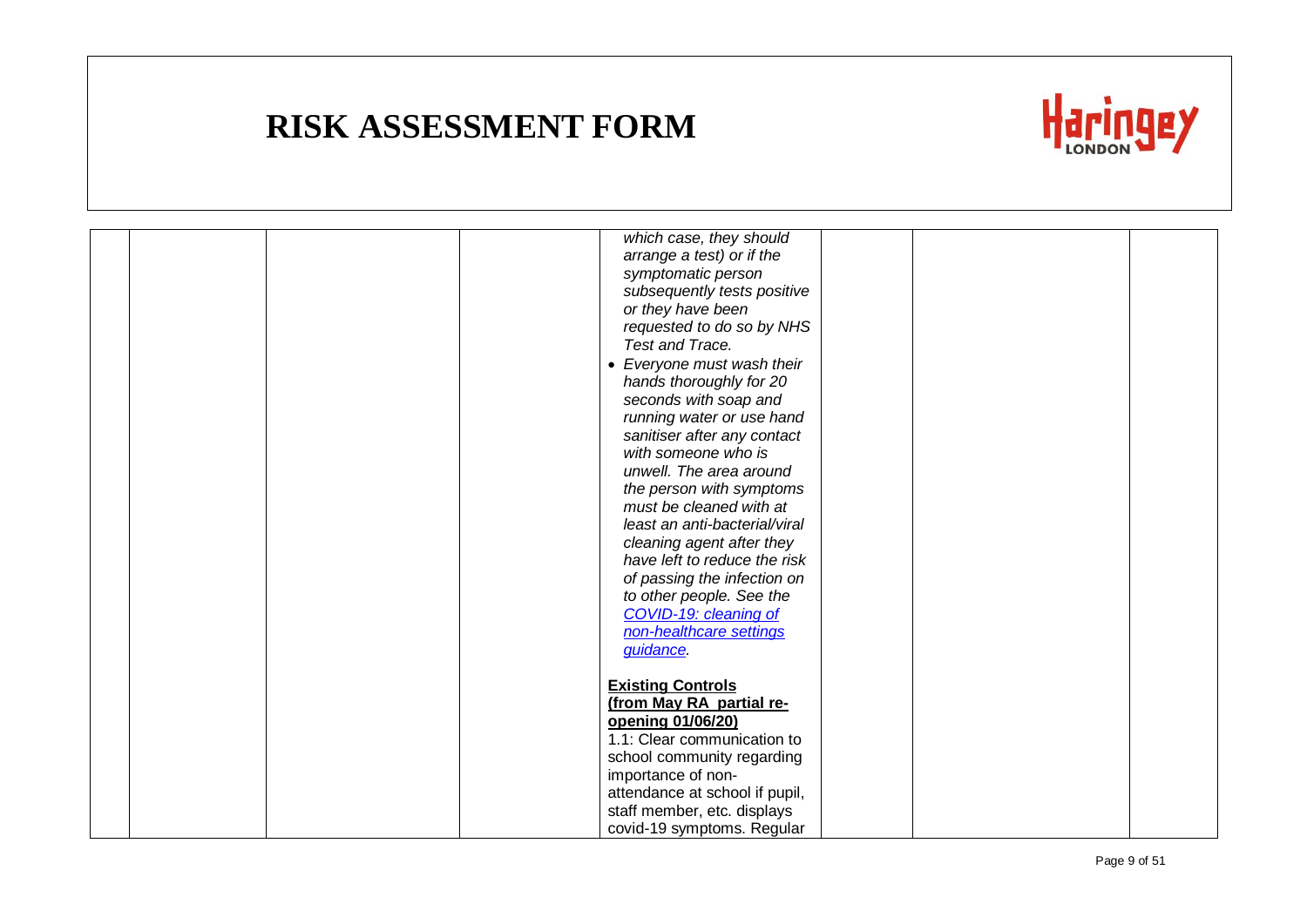

|  | communication via letters,      |  |
|--|---------------------------------|--|
|  | emails and SchoolComs to        |  |
|  | parents re. procedures          |  |
|  |                                 |  |
|  | 1.2: In the event of a child or |  |
|  | staff member develops           |  |
|  | symptoms compatible with        |  |
|  | Coronavirus, they will be be    |  |
|  | isolated in the multi-purpose   |  |
|  | room. Staff (likely admin or    |  |
|  | TA from that bubble) will       |  |
|  | attend child observing          |  |
|  | stringent distancing and have   |  |
|  | PPE provided for them.          |  |
|  | In the event of a child, their  |  |
|  | parent will be contacted to     |  |
|  | collect them advising them of   |  |
|  | the guidance to contact PHE     |  |
|  | and NHS 111 immediately         |  |
|  | and get a test. NHS 'Track &    |  |
|  | Trace' procedures (if           |  |
|  | operational) should be          |  |
|  | followed.                       |  |
|  |                                 |  |
|  | 1.3: The same as above will     |  |
|  | apply for any staff member,     |  |
|  | except travel arrangements      |  |
|  | for that staff member from      |  |
|  | school to home will be          |  |
|  | discussed and decided upon.     |  |
|  |                                 |  |
|  | 1.4: In the case of 1.2 & 1.3   |  |
|  | the DfE/PHE guidance does       |  |
|  | not state the need for other    |  |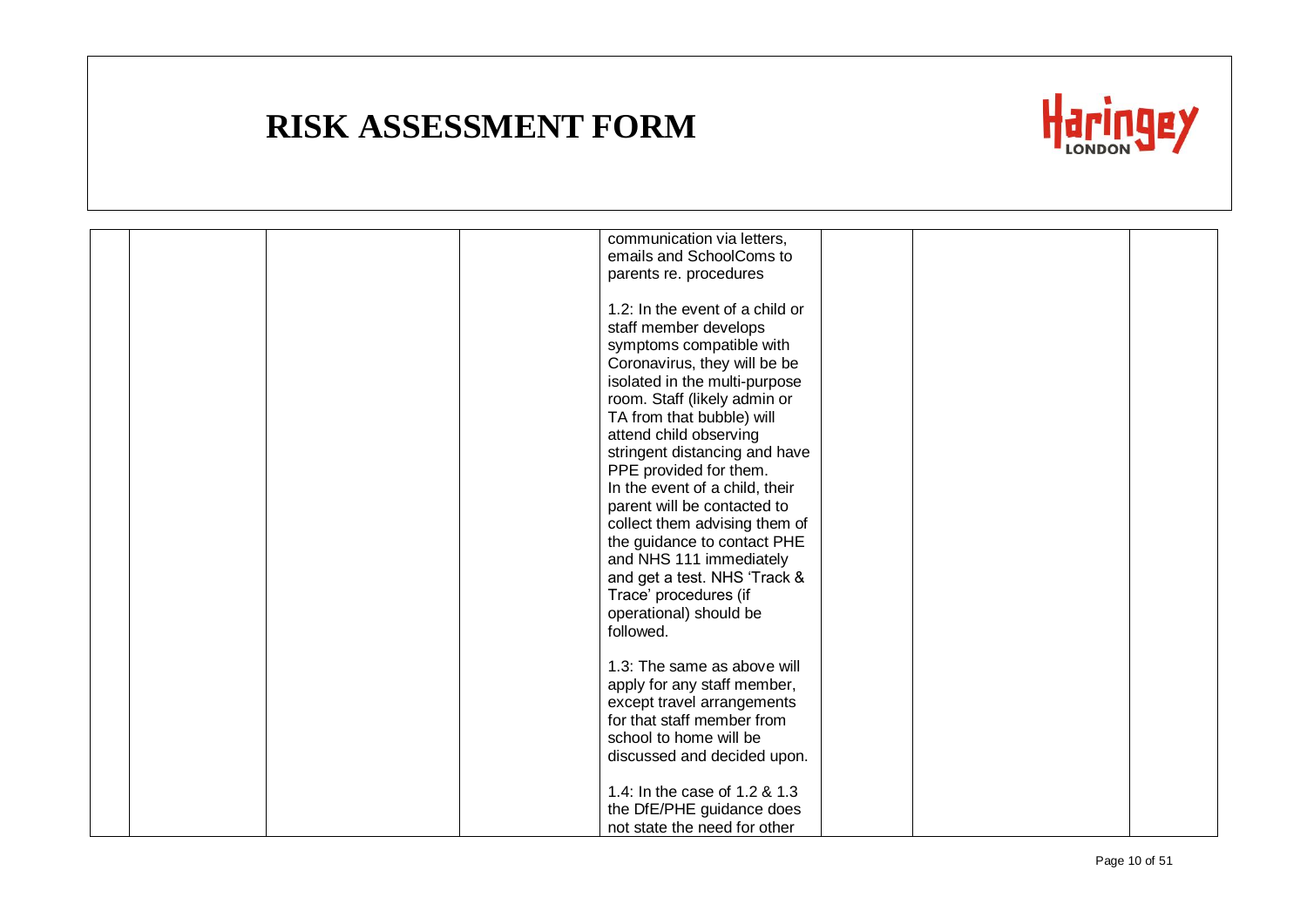

|  |  | pupils/staff within the bubble  |  |  |
|--|--|---------------------------------|--|--|
|  |  | to self-isolate. The HT/DHT     |  |  |
|  |  | will seek PHE guidance          |  |  |
|  |  | should the pupil/staff          |  |  |
|  |  | member then test positive in    |  |  |
|  |  | terms of whether self-          |  |  |
|  |  | isolation (or other) required.  |  |  |
|  |  | Where the individual tests      |  |  |
|  |  | positive, PHE guidance as       |  |  |
|  |  | per LEFT will be followed as    |  |  |
|  |  | well as any PHE guidance in     |  |  |
|  |  | relation to the school specific |  |  |
|  |  | circumstances                   |  |  |
|  |  |                                 |  |  |
|  |  | 1.5: School to make             |  |  |
|  |  | arrangements for informing      |  |  |
|  |  | the parent community in the     |  |  |
|  |  | event of a child (or staff      |  |  |
|  |  | member) testing positive,       |  |  |
|  |  | following guidance from         |  |  |
|  |  | PHE.                            |  |  |
|  |  |                                 |  |  |
|  |  | 1.6: Where the pupil or staff   |  |  |
|  |  | member tests negative, they     |  |  |
|  |  | can return to their setting and |  |  |
|  |  | the fellow household            |  |  |
|  |  | members can end their self-     |  |  |
|  |  | isolation. The school will      |  |  |
|  |  | require proof before they are   |  |  |
|  |  | allowed back to school.         |  |  |
|  |  |                                 |  |  |
|  |  | 1.7: In the event of a          |  |  |
|  |  | suspected coronavirus case      |  |  |
|  |  | of either adult or child,       |  |  |
|  |  |                                 |  |  |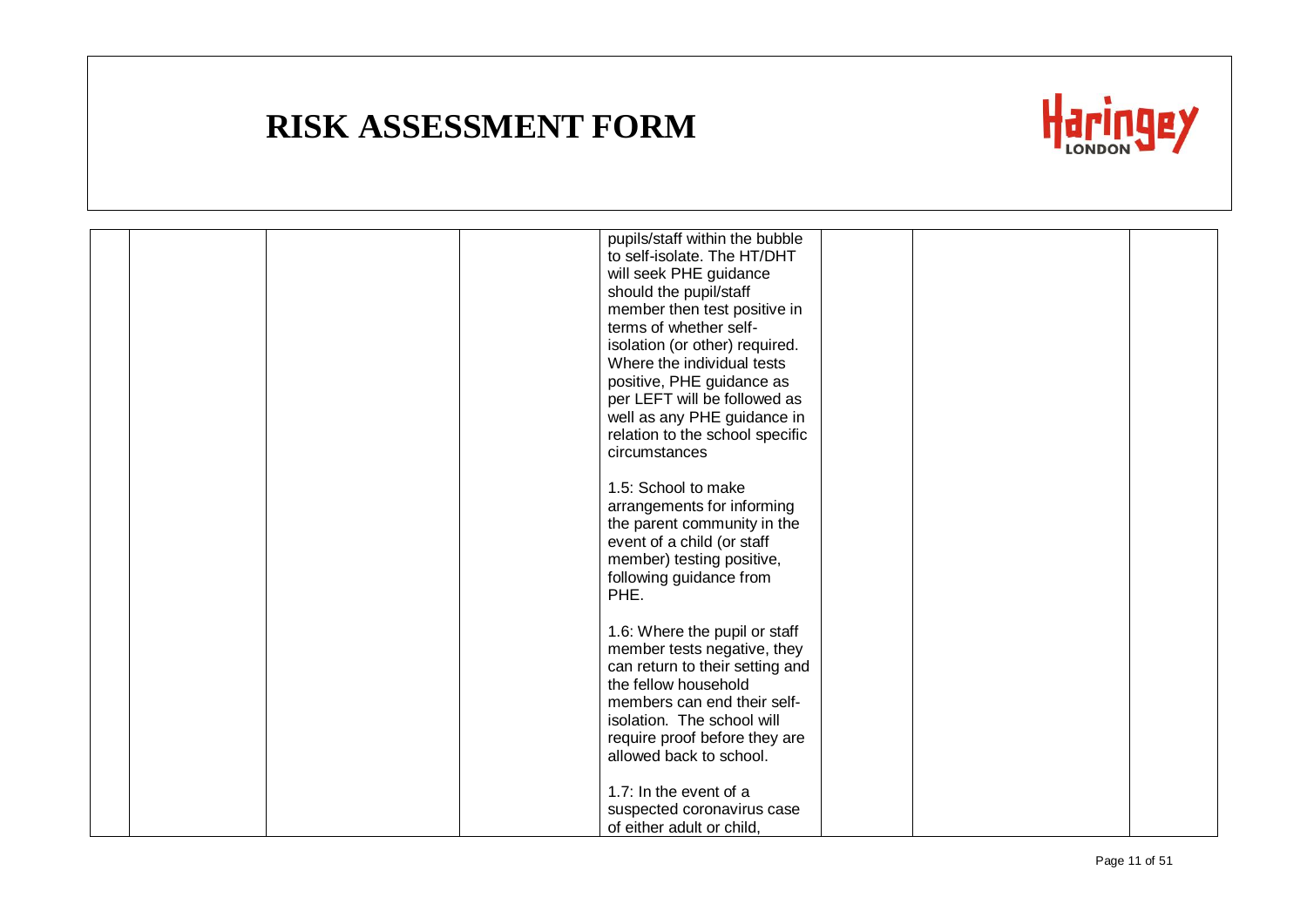

|  |  | cleaners have been              |  |  |
|--|--|---------------------------------|--|--|
|  |  | instructed to immediately       |  |  |
|  |  | disinfect surfaces the person   |  |  |
|  |  | has come into contact with,     |  |  |
|  |  | including objects which are     |  |  |
|  |  | visibly contaminated with       |  |  |
|  |  | body fluids and all potentially |  |  |
|  |  | contaminated high-contact       |  |  |
|  |  |                                 |  |  |
|  |  | areas i.e. toilets, banisters,  |  |  |
|  |  | door handles, chair in the      |  |  |
|  |  | isolation room etc.             |  |  |
|  |  |                                 |  |  |
|  |  | 1.8: The cleaner will wear      |  |  |
|  |  | disposable gloves, apron and    |  |  |
|  |  | mask and will wash their        |  |  |
|  |  | hands with soap and water       |  |  |
|  |  | once they remove their          |  |  |
|  |  | gloves and apron.               |  |  |
|  |  | The cleaner will use            |  |  |
|  |  | disposable cloths and blue      |  |  |
|  |  | paper roll, which will be       |  |  |
|  |  | disposed of in a rubbish bag    |  |  |
|  |  | and tied immediately after      |  |  |
|  |  | use, which will be placed in a  |  |  |
|  |  | designated infection control    |  |  |
|  |  | area for 5 days.                |  |  |
|  |  |                                 |  |  |
|  |  | 1.9: If the pupil or staff      |  |  |
|  |  | member tests positive, the      |  |  |
|  |  | school will arrange for a       |  |  |
|  |  | specialist clinical waste       |  |  |
|  |  | contractor (PHS) to attend      |  |  |
|  |  | site and remove.                |  |  |
|  |  |                                 |  |  |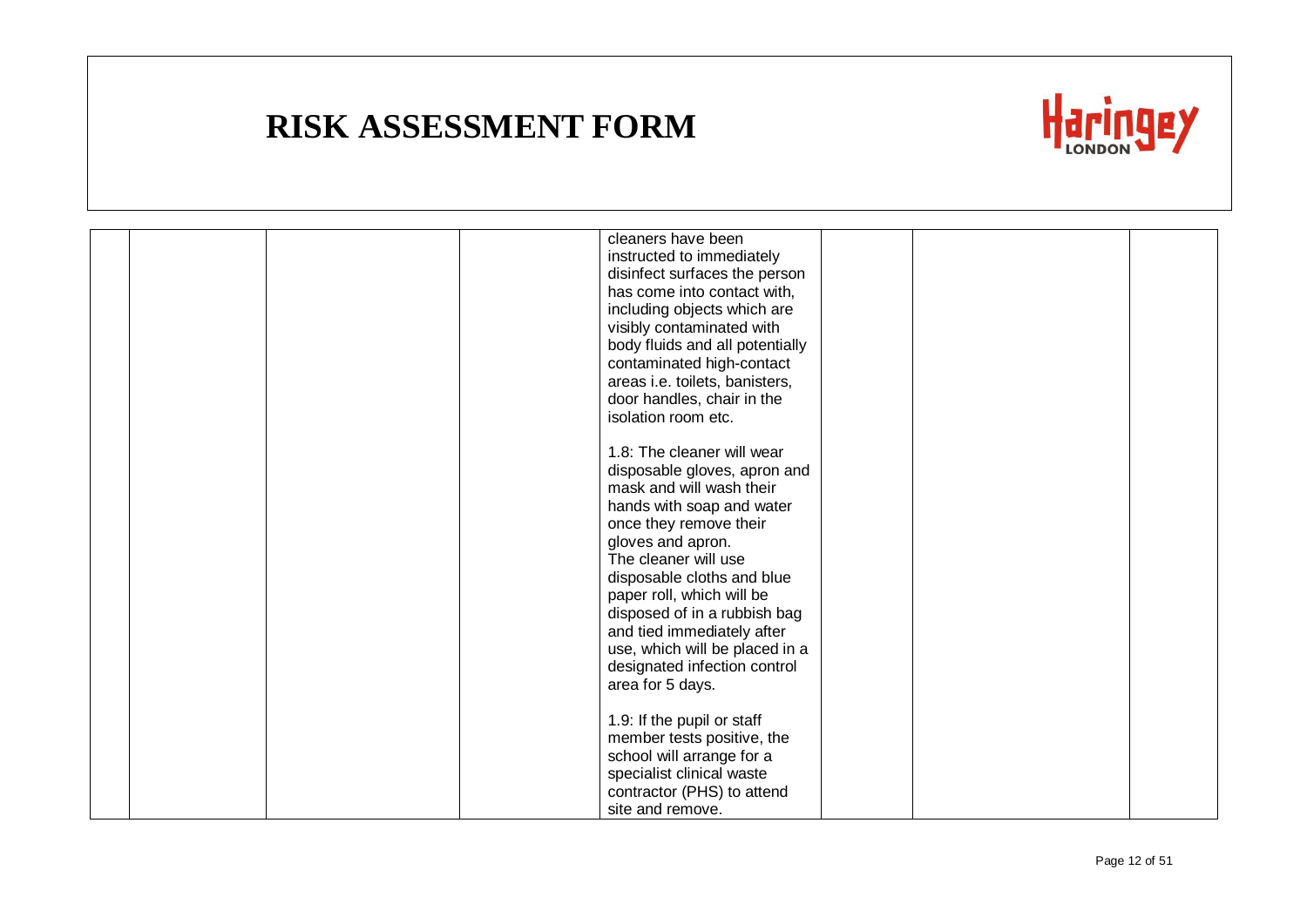

|    |         |          |          | If the pupil or staff member<br>tests negative, the rubbish<br>bag can be placed in with<br>normal waste.                                                                                                                                                                                                                                                                                                                                                                                                                                                                                                                                                                                                                                                                                                    |                        |                        |
|----|---------|----------|----------|--------------------------------------------------------------------------------------------------------------------------------------------------------------------------------------------------------------------------------------------------------------------------------------------------------------------------------------------------------------------------------------------------------------------------------------------------------------------------------------------------------------------------------------------------------------------------------------------------------------------------------------------------------------------------------------------------------------------------------------------------------------------------------------------------------------|------------------------|------------------------|
| 2. | Hygiene | As above | As above | Guidance:<br>Clean hands thoroughly<br>$\bullet$<br>more often than usual<br>Ensure the school has<br>$\bullet$<br>sufficient hand washing<br>or hand sanitising<br>stations to fulfil the<br>requirements for full<br>school population<br>Ensure suitable<br>$\bullet$<br>supervision of hand<br>sanitiser use given risks<br>around ingestion. Small<br>children and pupils with<br>complex needs should<br>continue to be helped to<br>clean their hands<br>properly. A skin friendly<br>skin cleaning wipes can<br>be used as an alternative<br><b>Ensure that all adults and</b><br>children:<br>Frequently wash their<br>$\bullet$<br>hands with soap and<br>water for 20 seconds and<br>dry thoroughly.<br>Clean their hands upon<br>$\bullet$<br>arrival at the school,<br>before and after eating, | Risk:<br><b>MEDIUM</b> | Risk:<br><b>MEDIUM</b> |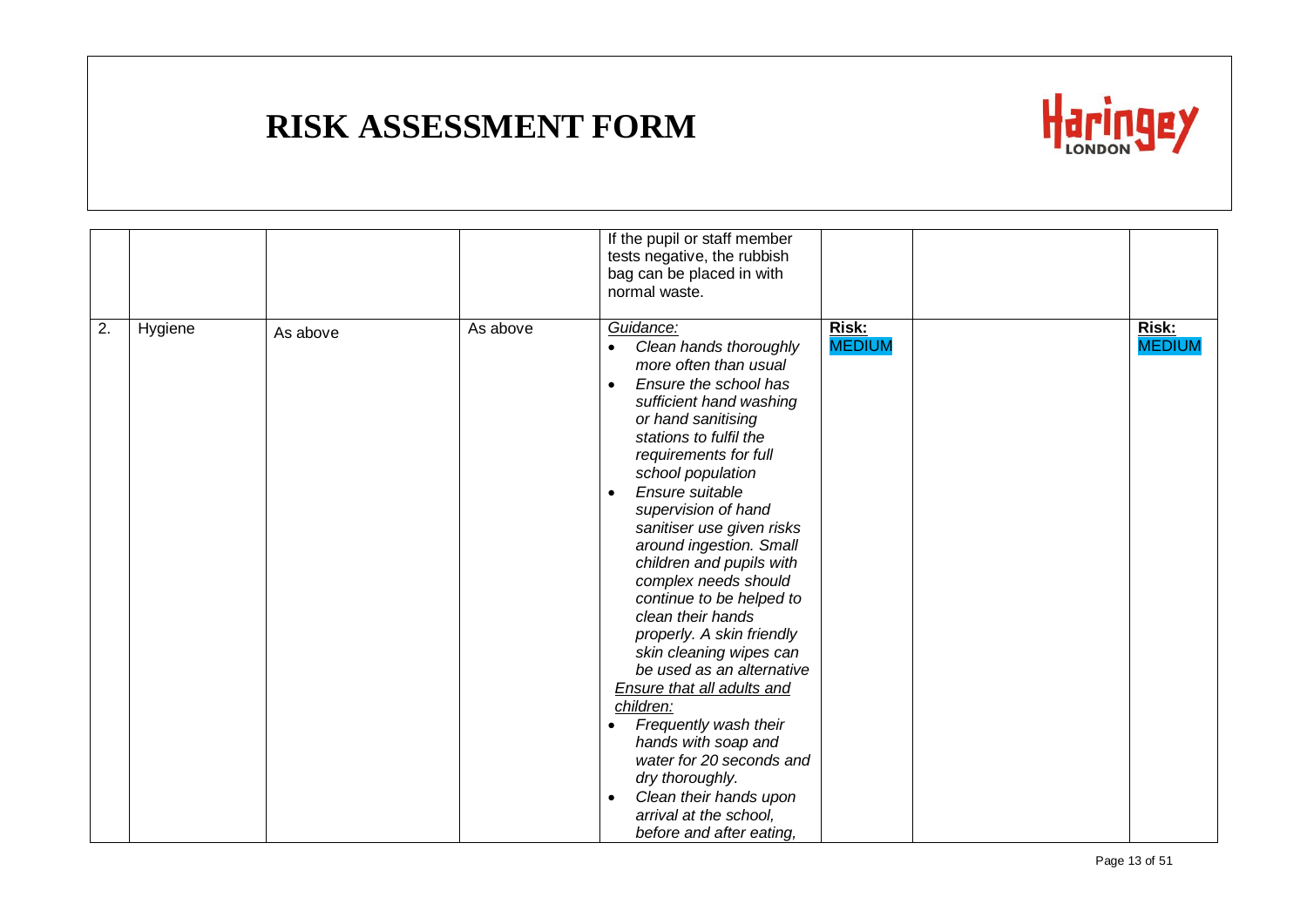

|  |  | and after sneezing or<br>coughing<br>Are encouraged not to<br>$\bullet$<br>touch their mouth, eyes,<br>and nose                                                                                                                                                                 |                                                                                                                                                                                                                              |  |
|--|--|---------------------------------------------------------------------------------------------------------------------------------------------------------------------------------------------------------------------------------------------------------------------------------|------------------------------------------------------------------------------------------------------------------------------------------------------------------------------------------------------------------------------|--|
|  |  | <b>Existing Controls</b><br>2.1:<br>Hand sanitiser stations set up<br>on entry to School<br>playgrounds at both Park<br>Road and Bounds Green<br>gate entrances for children to<br>use on entry / drop off at start<br>of day as well as on exit /<br>collection at end of day. | 2.1.A:<br>With full return of all pupils<br>ensure additional (sufficient)<br>hand sanitiser stations at 3<br>entry points to school (See<br>Appendix A)                                                                     |  |
|  |  | 2.2:<br><b>Class 'Cleaning Stations'</b><br>(sink areas) have clear<br>access and removal of<br>unnecessary clutter, with<br>supply (regularly checked by<br>site team) of soap and paper<br>towels<br>2.3:                                                                     | 2.3.A<br>As per 2.2, but with full<br>return of all pupils sufficient<br>hand sanitiser in each<br>classroom(s) to enable 30<br>pupils to clean hands either<br>through use of hand sanitiser<br>or washing hands at sink in |  |
|  |  | Pupils and staff to wash their<br>hands with soap and water<br>after entering the classroom,<br>particularly after coming to<br>school and after breaks, after                                                                                                                  | time-efficient (manageable)<br>manner throughout day at<br>different points. Staff to<br>ensure that pupils rotate<br>using between the two to                                                                               |  |
|  |  | sneezing, after using the                                                                                                                                                                                                                                                       | ensure each pupil washing                                                                                                                                                                                                    |  |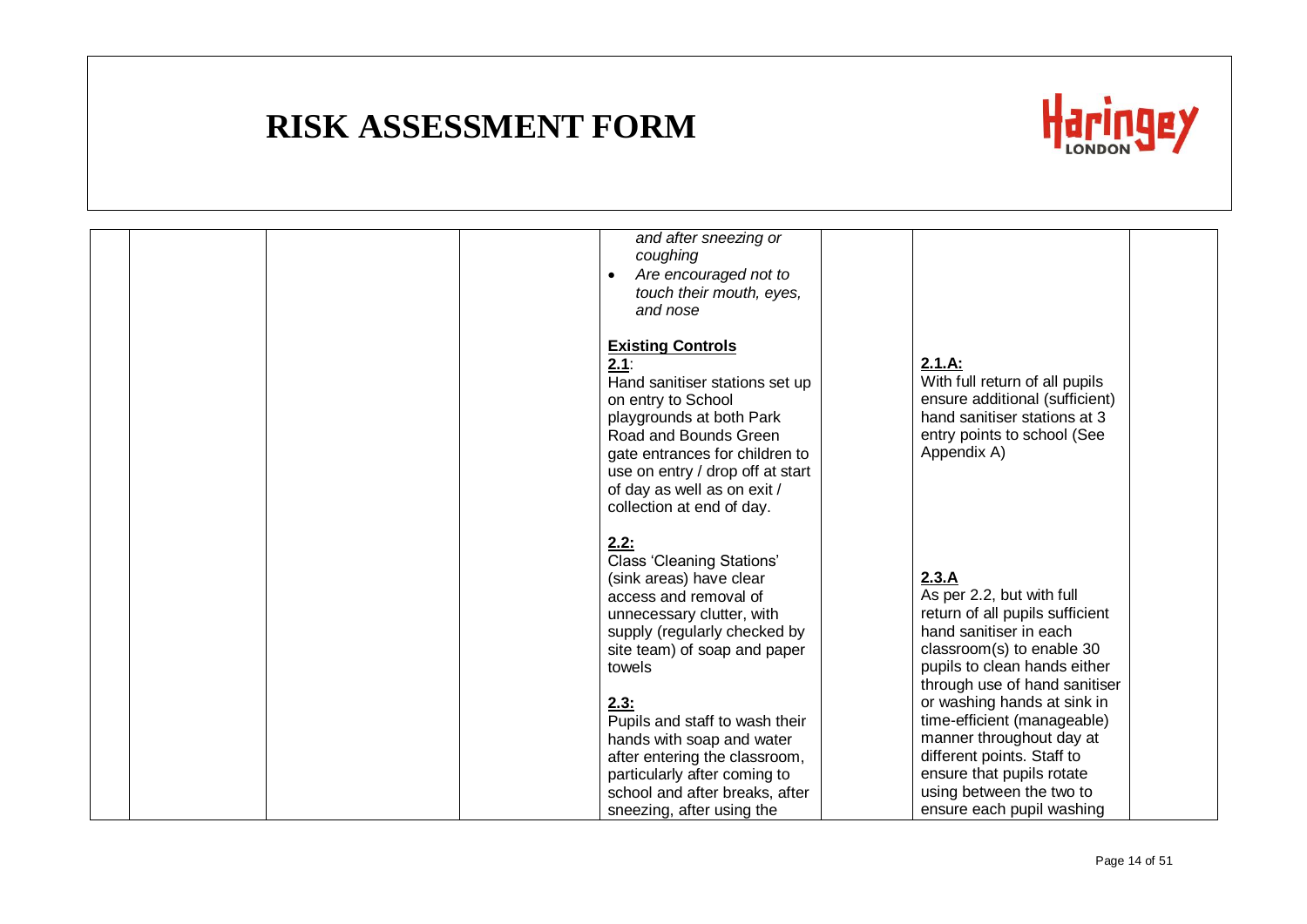

|  | toilet and before and after<br>handling or eating food.            | hands with soap and water<br>at minimum 3 x per day.                                                                                                                                                                                                                                                                                                                                                                                                                                                                                                                                                                                                                                                                                                                     |  |
|--|--------------------------------------------------------------------|--------------------------------------------------------------------------------------------------------------------------------------------------------------------------------------------------------------------------------------------------------------------------------------------------------------------------------------------------------------------------------------------------------------------------------------------------------------------------------------------------------------------------------------------------------------------------------------------------------------------------------------------------------------------------------------------------------------------------------------------------------------------------|--|
|  | 2.4: Hand sanitiser in each<br>classroom and in the dinner<br>hall | 2.5:<br>Allocation of pupil toilets to<br>specific year groups to<br>minimise potential contact<br>and support separation of<br>groups<br><b>During lesson time</b><br>Y6 to use new extension<br>ground floor toilets<br>Y5 to use new extension<br>1 <sup>st</sup> floor toilets<br>Y4 to use ground floor<br>$\blacksquare$<br>old building toilets<br>Y3 girls to use<br>mezzanine level toilets<br>Y3 boys to use new<br>$\blacksquare$<br>extension 1 <sup>st</sup> floor toilets<br>Y2 to use ground floor<br>old building toilets<br>Rec & Y1 as per usual<br><b>During playtimes</b><br>Y5 & 6 to use new<br>extension ground floor<br>toilets<br>Y2, Y3 & Y4 to use<br>ground floor old building<br>toilets<br>Y1 to use Infant building<br>playground toilets |  |
|  |                                                                    | 2.6:                                                                                                                                                                                                                                                                                                                                                                                                                                                                                                                                                                                                                                                                                                                                                                     |  |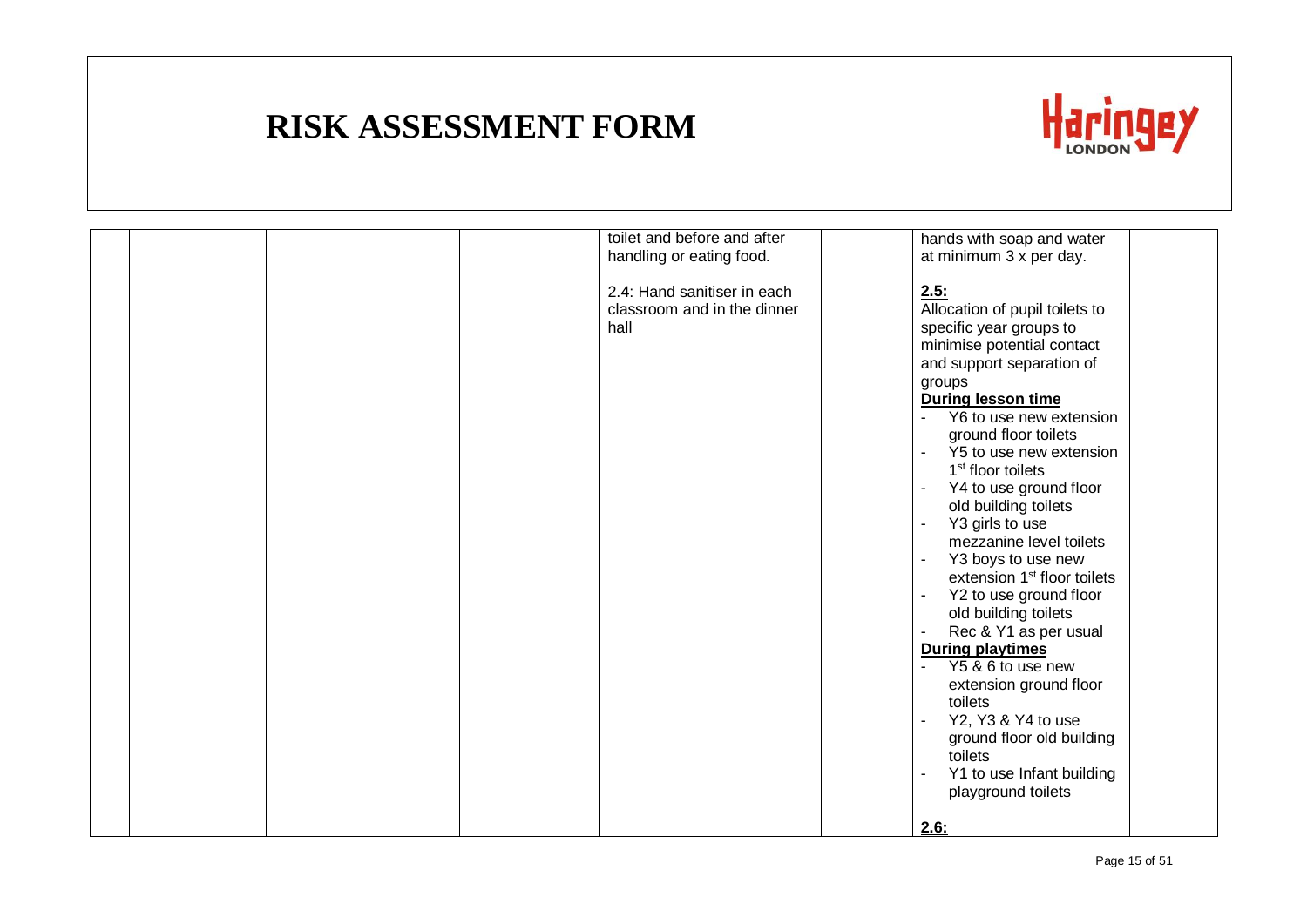

|                  |                        |  |                                                                                                                                                                                                                                                                                                                                                                                                                                                                                                                                                                                                                                                                                                                                                                       |                        | Toilets to be cleaned |                        |
|------------------|------------------------|--|-----------------------------------------------------------------------------------------------------------------------------------------------------------------------------------------------------------------------------------------------------------------------------------------------------------------------------------------------------------------------------------------------------------------------------------------------------------------------------------------------------------------------------------------------------------------------------------------------------------------------------------------------------------------------------------------------------------------------------------------------------------------------|------------------------|-----------------------|------------------------|
|                  |                        |  |                                                                                                                                                                                                                                                                                                                                                                                                                                                                                                                                                                                                                                                                                                                                                                       |                        | regularly (See        |                        |
|                  |                        |  |                                                                                                                                                                                                                                                                                                                                                                                                                                                                                                                                                                                                                                                                                                                                                                       |                        | Section 4.5)          |                        |
| $\overline{3}$ . | Respiratory<br>Hygiene |  | Guidance:<br>Ensure there are enough<br>tissues and bins<br>available for the school<br>population to maintain<br>'catch it, bin it, kill it'.<br>Ensure younger children<br>$\bullet$<br>and those with complex<br>needs are helped with<br>respiratory hygiene.<br>Ensure children who spit<br>$\bullet$<br>uncontrollably or use<br>saliva as a sensory<br>stimulant are supported<br>and methods of<br>managing behaviour is in<br>place.<br>Ensure that help is<br>$\bullet$<br>available for children and<br>young people who have<br>trouble cleaning their<br>hands independently<br>Consider how to<br>$\bullet$<br>encourage young<br>children to learn and<br>practise these habits<br>through games, songs,<br>and repetition<br><b>Existing Controls</b> | Risk:<br><b>MEDIUM</b> |                       | Risk:<br><b>MEDIUM</b> |
|                  |                        |  | 3.1:                                                                                                                                                                                                                                                                                                                                                                                                                                                                                                                                                                                                                                                                                                                                                                  |                        |                       |                        |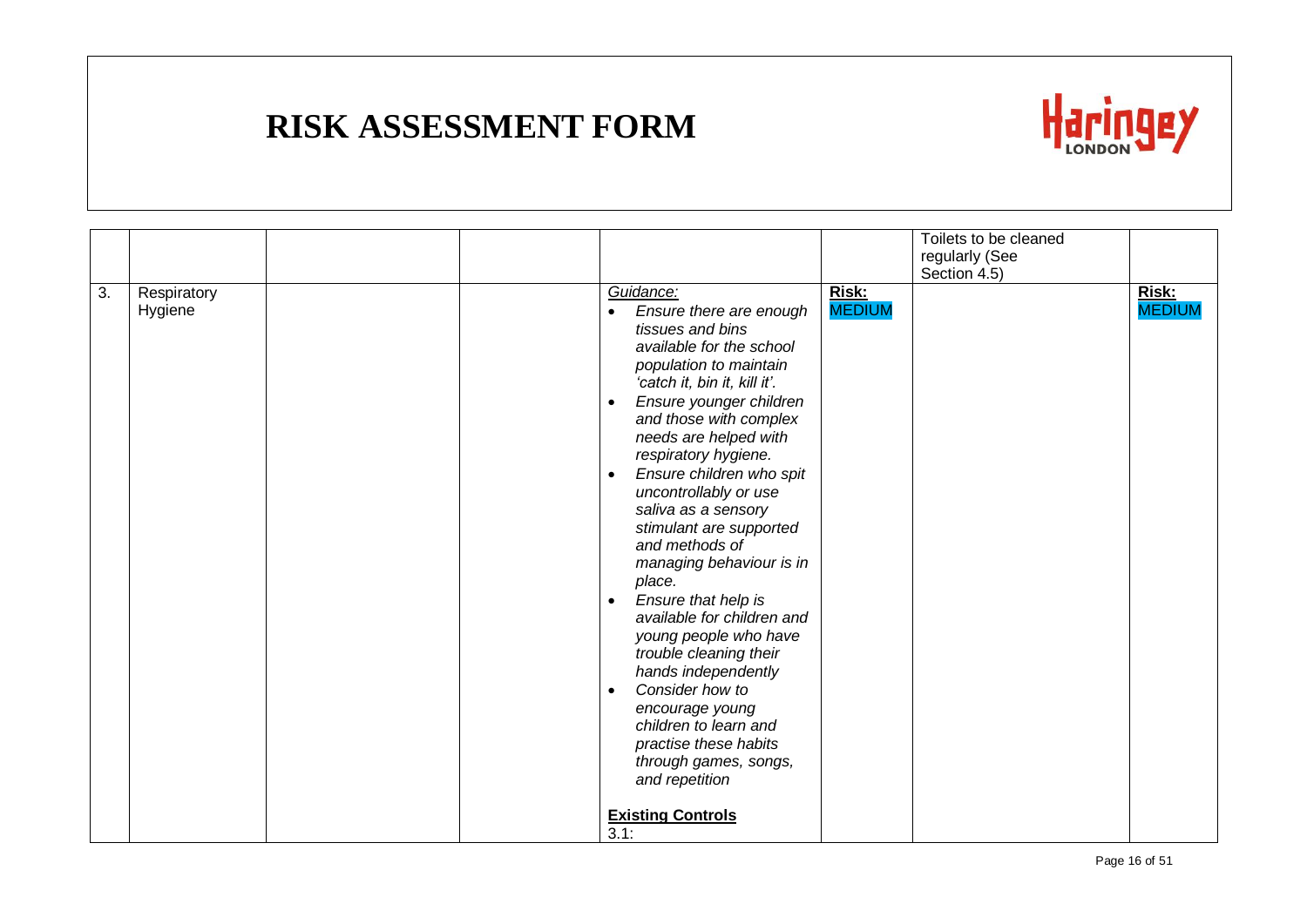

|  |  | Staff to encourage pupils to<br>avoid touching their face with<br>unwashed hands, and remind<br>re. safe practice ((catch it, bin<br>it, kill it)                                                                                                                                                                                                                                                                                                                                              |                                                                                                                                                                                                                                                                                                                                                            |  |
|--|--|------------------------------------------------------------------------------------------------------------------------------------------------------------------------------------------------------------------------------------------------------------------------------------------------------------------------------------------------------------------------------------------------------------------------------------------------------------------------------------------------|------------------------------------------------------------------------------------------------------------------------------------------------------------------------------------------------------------------------------------------------------------------------------------------------------------------------------------------------------------|--|
|  |  | 3.2:<br>Tissues will be provided in<br>classrooms, and staff to<br>ensure that both they and<br>pupils sneeze and cough into<br>them before being binned.                                                                                                                                                                                                                                                                                                                                      |                                                                                                                                                                                                                                                                                                                                                            |  |
|  |  | 3.3:<br>The school will provide a<br>pedal lid bin for each<br>classroom for used tissues in<br>addition to the general<br>wastepaper bin, which will be<br>emptied at various intervals<br>throughout the day. If pupil<br>develops symptoms the<br>pedal bins within room that<br>child has used to be double<br>bagged and removed to safe<br>space (under site manager<br>direction) to await results of<br>test prior to disposal. Follow<br>PHE disposal guidelines if<br>positive test. | 3.3.1:<br>Additional pedal bins<br>ordered to ensure in every<br>room<br>If a pupil develops symptoms<br>the pedal bins within rooms<br>that child has used to be<br>double bagged and removed<br>to safe space (under site<br>manager direction) to await<br>results of test prior to<br>disposal. Follow PHE<br>disposal guidelines if positive<br>test. |  |
|  |  | 3.4:<br>Staff, in partnership with<br>Inclusion team, to identify                                                                                                                                                                                                                                                                                                                                                                                                                              |                                                                                                                                                                                                                                                                                                                                                            |  |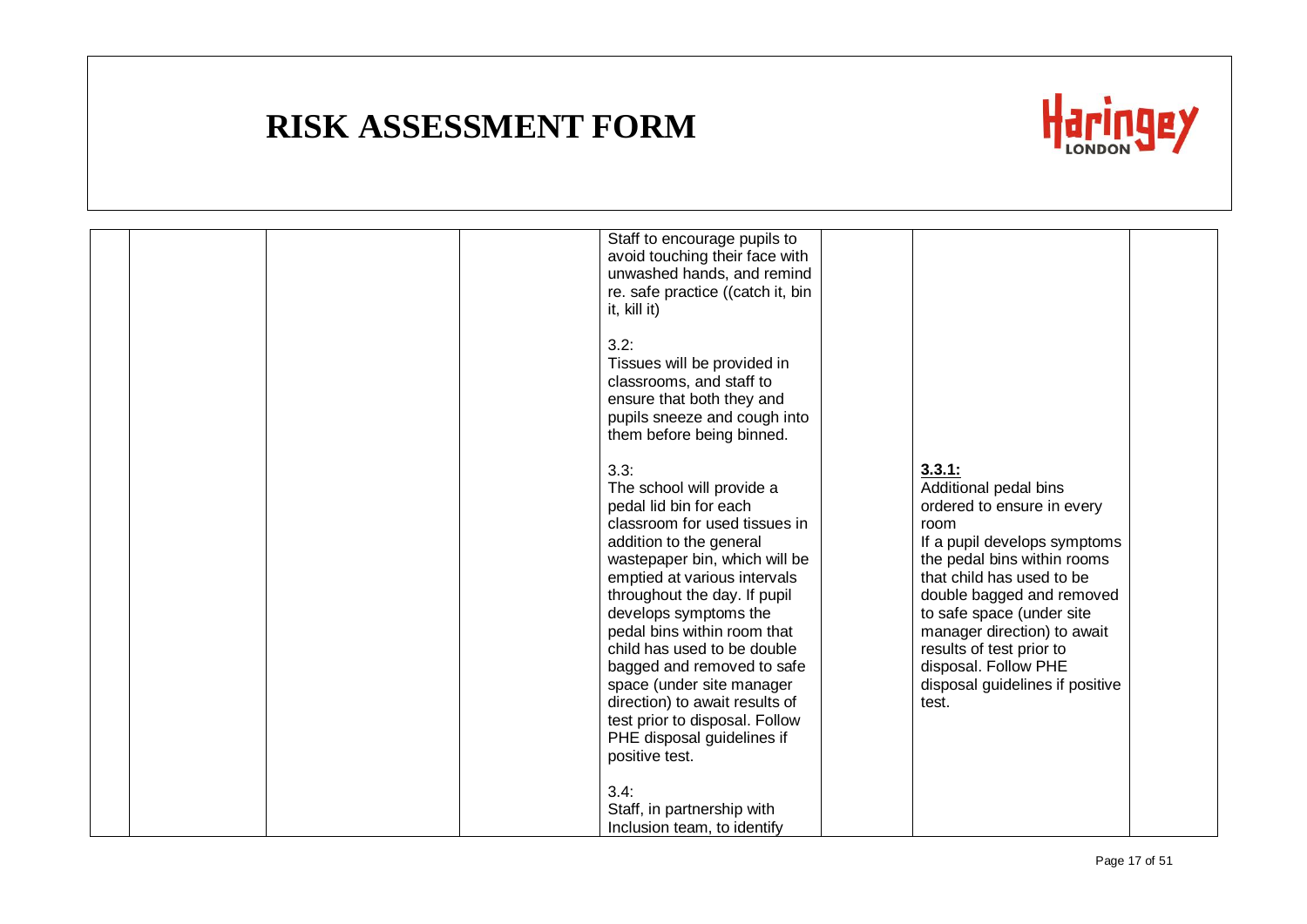

|    |                                        | those pupils in their class that<br>need support with this.                                                                                                                                                                                                                                                                                                                                        |                                                                                                                                                     |                                                                                           |                        |
|----|----------------------------------------|----------------------------------------------------------------------------------------------------------------------------------------------------------------------------------------------------------------------------------------------------------------------------------------------------------------------------------------------------------------------------------------------------|-----------------------------------------------------------------------------------------------------------------------------------------------------|-------------------------------------------------------------------------------------------|------------------------|
|    |                                        | 3.5:<br>Where possible windows &<br>doors to be kept open to<br>increase airflow and<br>ventilation, and limit use of<br>door handles                                                                                                                                                                                                                                                              |                                                                                                                                                     | 3.5.1:<br>As per 3.5, with clarification<br>that fire doors should not be<br>wedged open. |                        |
|    |                                        | 3.6:<br>Pupils to bring their own<br>water bottle with their name<br>on it.                                                                                                                                                                                                                                                                                                                        |                                                                                                                                                     |                                                                                           |                        |
|    |                                        | 3.7:<br>PE lessons will be taught<br>outside where possible.                                                                                                                                                                                                                                                                                                                                       |                                                                                                                                                     |                                                                                           |                        |
| 4. | Cleaning of<br>school and<br>resources | Guidance:<br>• Ensure cleaning<br>regimes/schedules are<br>enhanced for the increased<br>population of the school.<br>• Rooms and areas that are<br>shared are cleaned<br>thoroughly and frequently.<br>• Frequently touched<br>surfaces (handrails, door<br>handles, switches) are<br>cleaned regularly<br>throughout the school day<br>• Toilets cleaned regularly<br>throughout the school day. | Risk:<br><b>MEDIUM</b><br>NB:<br>Increased<br>occupancy<br>with full<br>return of<br>pupils<br>requires<br>additional<br>cleaning<br>to<br>maintain |                                                                                           | Risk:<br><b>MEDIUM</b> |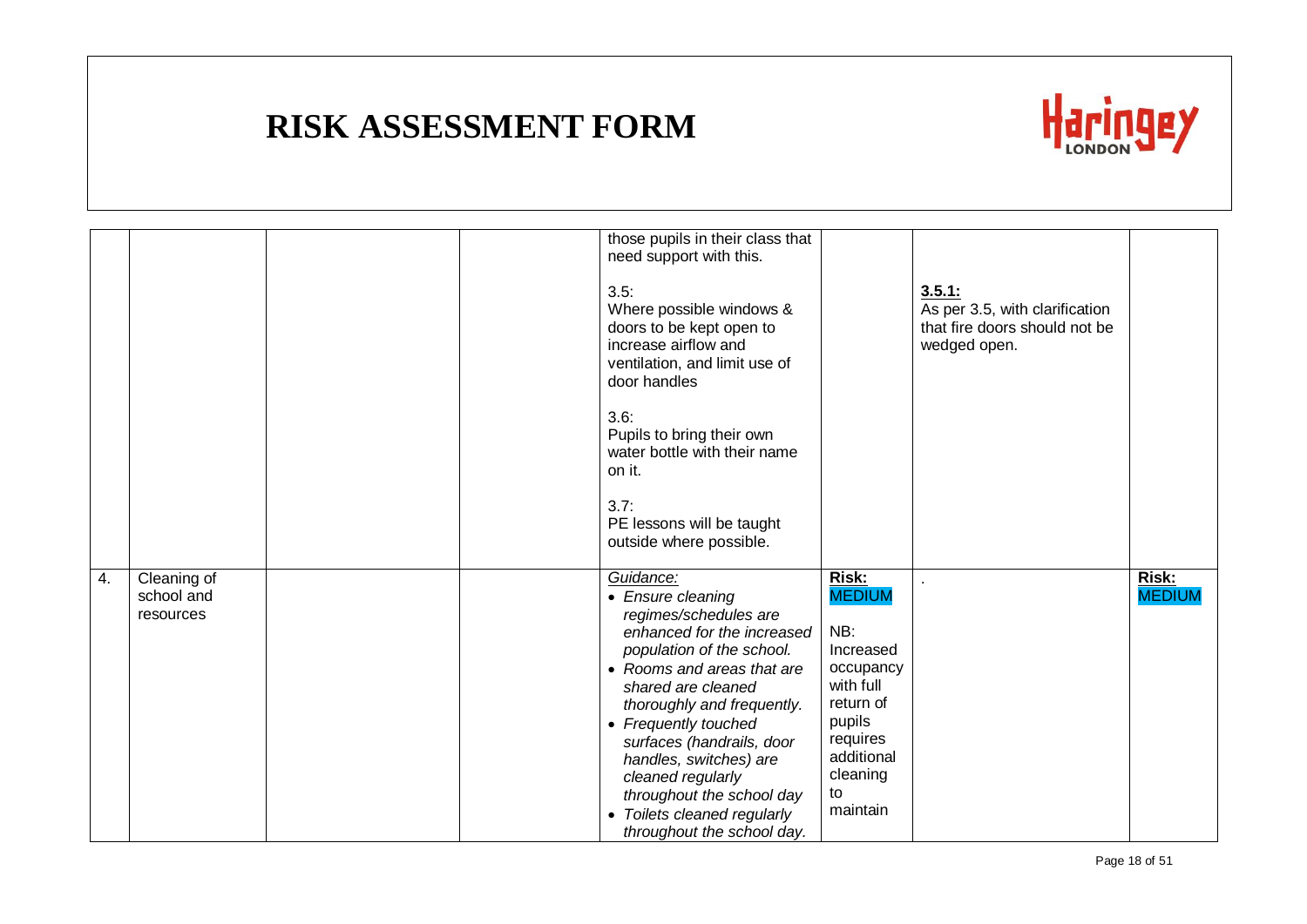

|  |  |                                                         | Risk at       |  |
|--|--|---------------------------------------------------------|---------------|--|
|  |  | <b>Expectations and</b>                                 | <b>MEDIUM</b> |  |
|  |  | management of Cleaning                                  |               |  |
|  |  | • Clean surfaces that children                          |               |  |
|  |  | and young people are                                    |               |  |
|  |  | touching, such as books,                                |               |  |
|  |  | desks, chairs, doors, sinks,                            |               |  |
|  |  | toilets, light switches,                                |               |  |
|  |  | bannisters, more regularly                              |               |  |
|  |  | than normal.                                            |               |  |
|  |  | • Normal detergents and<br>bleach will remove traces of |               |  |
|  |  | the Covid-19 virus, it must                             |               |  |
|  |  | be insured that there are                               |               |  |
|  |  | sufficient supplies and                                 |               |  |
|  |  | cleaning staff are available                            |               |  |
|  |  | are available to maintain                               |               |  |
|  |  | good infection control.                                 |               |  |
|  |  | • Ensure that bins for tissues                          |               |  |
|  |  | are emptied throughout the                              |               |  |
|  |  | day                                                     |               |  |
|  |  |                                                         |               |  |
|  |  | Nb. By the end of the                                   |               |  |
|  |  | summer term, Public Health                              |               |  |
|  |  | England will publish revised                            |               |  |
|  |  | guidance for cleaning non-                              |               |  |
|  |  | healthcare settings to advise                           |               |  |
|  |  | on general cleaning required                            |               |  |
|  |  | in addition to the current                              |               |  |
|  |  | advice on COVID-19:                                     |               |  |
|  |  | cleaning of non-healthcare                              |               |  |
|  |  | settings guidance                                       |               |  |
|  |  |                                                         |               |  |
|  |  | <b>Existing Controls</b>                                |               |  |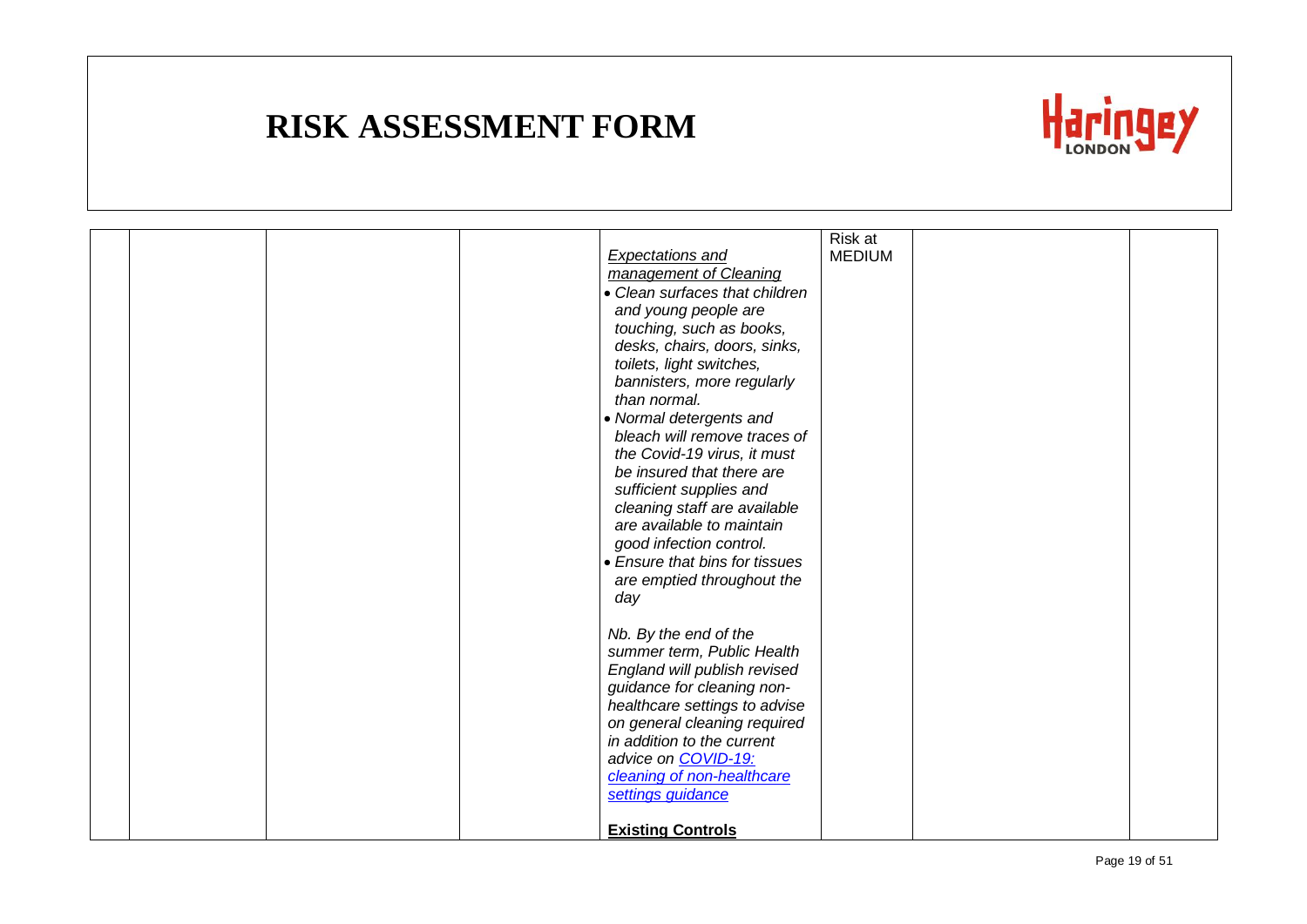

|  |  | 4.1:                           |                               |  |
|--|--|--------------------------------|-------------------------------|--|
|  |  | From week beginning 8th        |                               |  |
|  |  | June School opening hours      |                               |  |
|  |  |                                |                               |  |
|  |  | returned to 06.30am to         | 4.1.A:                        |  |
|  |  | 6.00pm to enable full before   | Full complement of cleaners   |  |
|  |  | & after school cleaning        | (before school/after school)  |  |
|  |  | hours. Cleaners returned to    | back at work Sept 20,         |  |
|  |  | their usual hours              | additional agency cleaners if |  |
|  |  |                                | required.                     |  |
|  |  | 4.2:                           |                               |  |
|  |  | Two members of the staff       | 4.1.A & 4.2.A:                |  |
|  |  | team provide additional        | 2 x additional cleaners       |  |
|  |  | cleaning support during the    | morning between 09.00-        |  |
|  |  | school to ensure identified    | 11.00                         |  |
|  |  | cleaning priorities            | 2 x additional cleaners       |  |
|  |  | undertaken during day (eg.     | afternoon between             |  |
|  |  | Door handles, any shared       | 13.00-15.30                   |  |
|  |  | resources, toilets, light      | Site manager to provide       |  |
|  |  | switches, photocopiers, other  | additional cleaning           |  |
|  |  |                                |                               |  |
|  |  | as prioritised)                | between 11.00-13.00           |  |
|  |  | They will ensure tissue        | Site manager to monitor       |  |
|  |  | bins/other emptied             | throughout day                |  |
|  |  | throughout day                 |                               |  |
|  |  |                                | 4.5:                          |  |
|  |  | 4.3: Site staff to monitor     | (reference to 2.6)            |  |
|  |  | supples throughout the day     | Toilets to be cleaned         |  |
|  |  | and re-stock as required       | regularly throughout day      |  |
|  |  |                                | signed in cleaning log. To be |  |
|  |  | 4.4: When pupils leave the     | monitored by site manager     |  |
|  |  | school after 3.30pm, site      | during day for compliance.    |  |
|  |  | staff and cleaners will ensure |                               |  |
|  |  | a thorough clean of the used   | 4.6:                          |  |
|  |  | areas of the building before   | Robust cleaning focus on      |  |
|  |  |                                | specific shared rooms eq.     |  |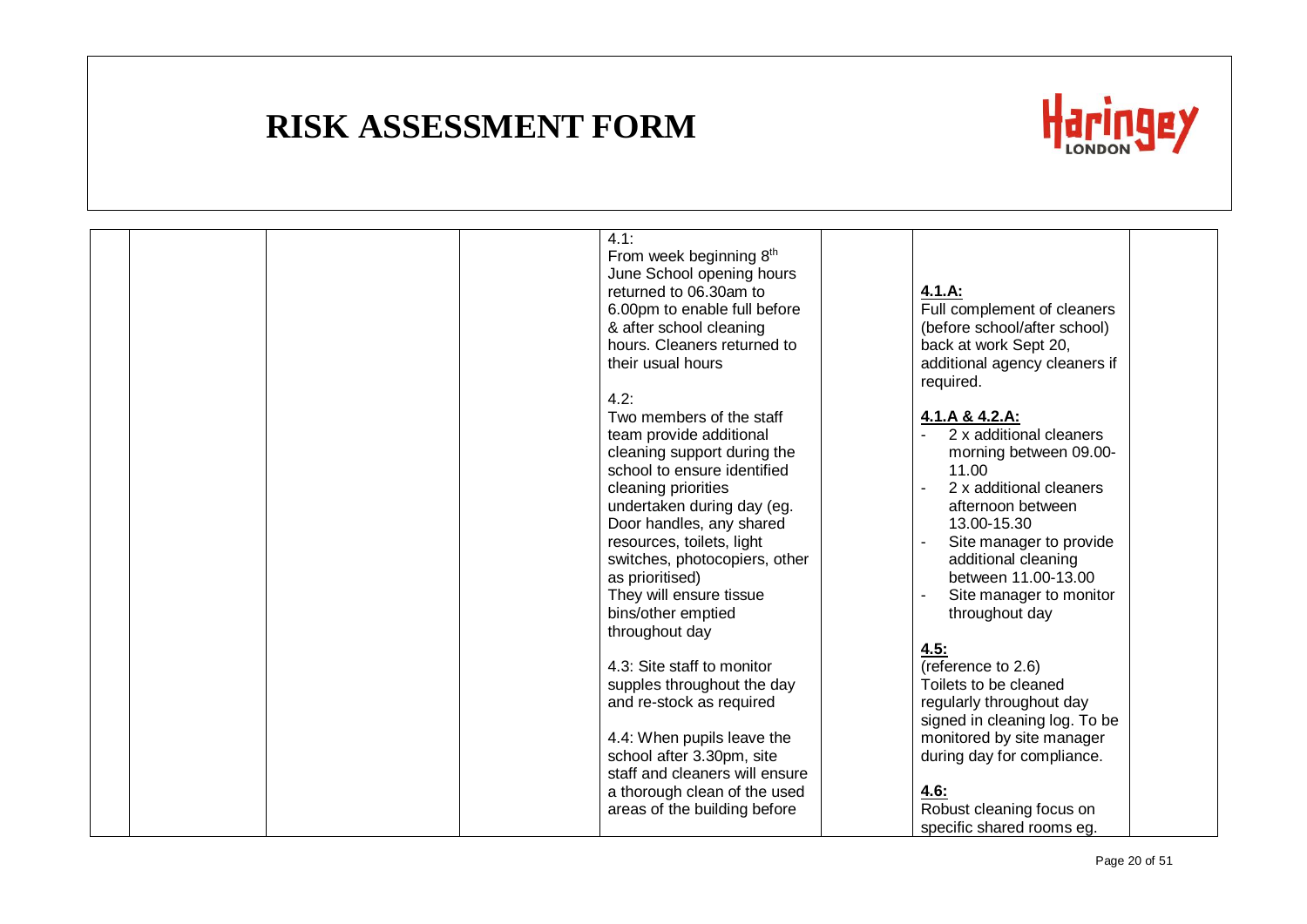

|     |                                                                                                         | the end of the day, and the<br>follow up next morning.<br>Cleaners will, where<br>possible, work in pairs to<br>embed best practice                                                                                                                                                                                                                                                                                                                                                                                                                                                                                                               |                                                                                                                                                                                                             | Art room, Breakfast/After<br>School club rooms.                                                                                                                                                                                                                                                                                                                                                                                                                                                                                                                                                                       |                               |
|-----|---------------------------------------------------------------------------------------------------------|---------------------------------------------------------------------------------------------------------------------------------------------------------------------------------------------------------------------------------------------------------------------------------------------------------------------------------------------------------------------------------------------------------------------------------------------------------------------------------------------------------------------------------------------------------------------------------------------------------------------------------------------------|-------------------------------------------------------------------------------------------------------------------------------------------------------------------------------------------------------------|-----------------------------------------------------------------------------------------------------------------------------------------------------------------------------------------------------------------------------------------------------------------------------------------------------------------------------------------------------------------------------------------------------------------------------------------------------------------------------------------------------------------------------------------------------------------------------------------------------------------------|-------------------------------|
| 5.1 | Minimise contact<br>between<br>individuals and<br>maintain social<br>distancing<br>wherever<br>possible | Guidance<br>• Schools must do<br>everything possible to<br>minimise contacts and<br>mixing while delivering a<br>broad and balanced<br>curriculum<br>• Reduce the number of<br>contacts between children<br>and staff.<br>• Keep groups (bubbles)<br>separate and maintain<br>social distancing. (see<br>below)<br>• Primary Schools and<br>younger years in<br>secondary schools (Key<br>stage 3) can be separated<br>into full classes. If this can<br>be achieved it is<br>recommended.<br>• If class sized groups are<br>not compatible with offering<br>a full range of subjects or<br>managing the practical<br>logistics within and around | <b>Risk:</b><br><b>HIGH</b><br>(Whilst<br>previous<br>measures<br>reduced<br>risk to<br><b>MEDIUM</b><br>in<br>previous<br>RA,<br>increased<br>numbers<br>with full<br>return<br>raises<br>risk to<br>HIGH) | 5.1.1:<br>Nursery will operate as a<br>whole Nursery year<br>bubble to manage the<br>practical logistics of the<br>physical environment &<br>offer full EYFS<br>curriculum<br>3 x Reception classes<br>will operate as class<br>bubbles for 'Recovery<br>Week' between 04/09/20<br>$-10/09/20.$<br>3 x Reception classes<br>will operate as a year<br>group bubble from<br>14/09/20 onwards to<br>manage the practical<br>logistics of the physical<br>environment & offer full<br><b>EYFS</b> curriculum<br>Y1 will operate for most<br>part as class bubbles,<br>except for provision of<br>DSR and delivery within | <b>Risk:</b><br><b>MEDIUM</b> |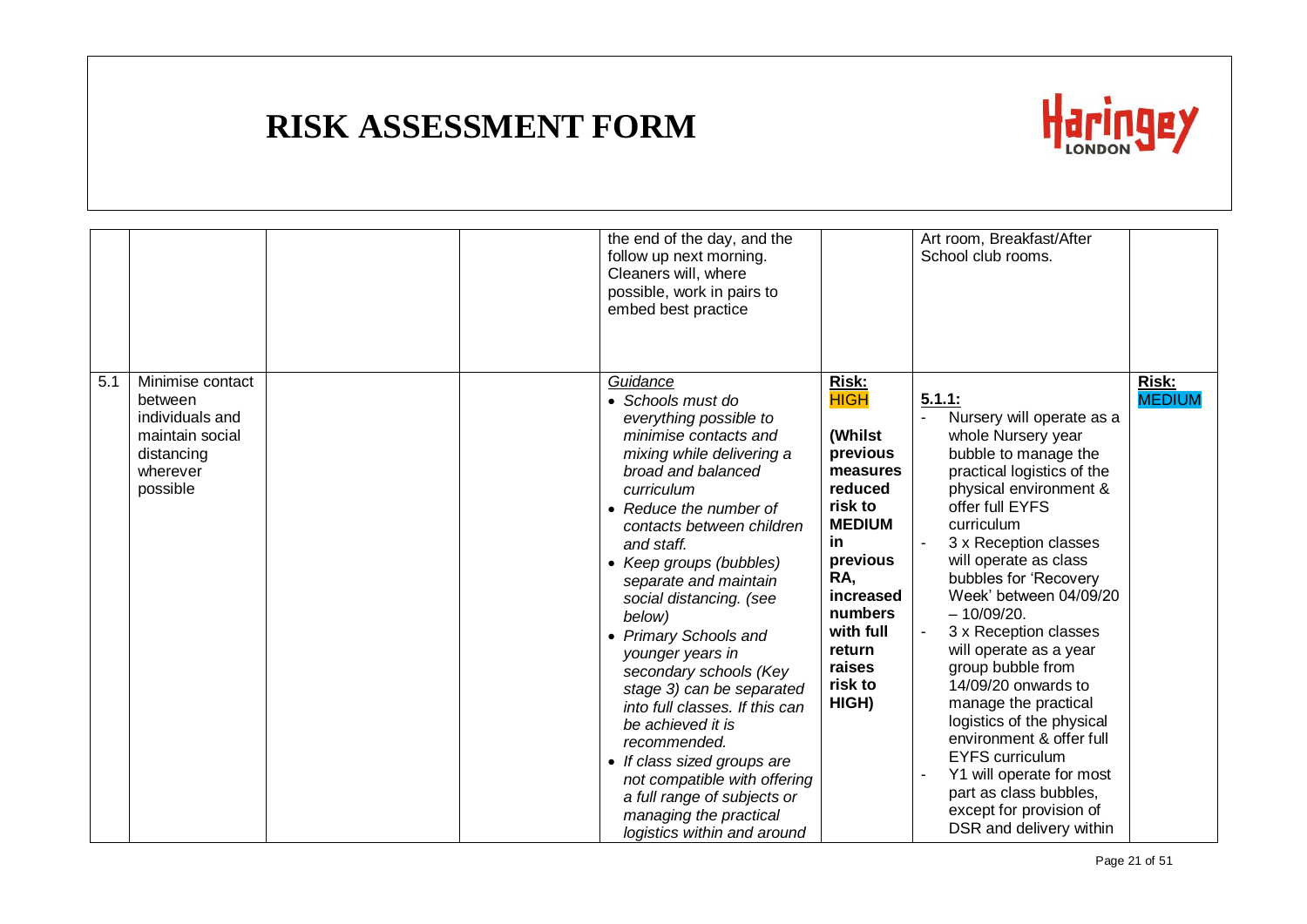

| the school, a year group<br>bubble can be<br>implemented.<br>• Ensure groups or bubbles<br>are kept apart from other<br>groups, bubbles.<br>• Limit as far as possible<br>interaction, sharing of<br>rooms and social spaces<br>between groups.<br>• Ensure at all times that<br>good hygiene and<br>respiratory hygiene is<br>observed.<br>• Teaching staff who need to<br>move between classes and<br>year groups must maintain<br>social distancing (ideally 2<br>metres) from other adults<br>and children.<br><b>Existing Controls</b><br>(from May RA partial re-<br>opening 01/06/20)<br><b>Controls and protective</b><br>measures from previous<br>RA within sections 4 & 5<br>need adaptation due to<br>increase in pupil numbers<br>with full return & delivery<br>of broad & balanced<br>curriculum. Whilst previous<br>measures reduced risk to | the topic room (these<br>due to begin after<br>October half term - RA<br>to be reviewed prior to<br>start)<br>Y2 - Y6 will operate as<br>class bubbles<br>Y2 provision of DSR (not<br>to start until at very<br>earliest 21/09/20) will<br>need to be reviewed in<br>terms of mixing of Y2<br>children as well as adults<br>working cross different<br>classes/Year groups -<br>RA / logistics to be<br>reviewed prior to any<br>start.<br>Y6 pupils may be mixed<br>into 3 groups for Maths<br>& English teaching from<br>October (this will benefit<br>by reducing size of<br>groups enabling greater<br>social distancing in<br>classrooms, however will<br>mix children from 2<br>different classes - to be<br>reviewed prior to start)<br>5.1.2:<br>Specialist teachers for<br>Spanish, Art, PE & |  |
|--------------------------------------------------------------------------------------------------------------------------------------------------------------------------------------------------------------------------------------------------------------------------------------------------------------------------------------------------------------------------------------------------------------------------------------------------------------------------------------------------------------------------------------------------------------------------------------------------------------------------------------------------------------------------------------------------------------------------------------------------------------------------------------------------------------------------------------------------------------|--------------------------------------------------------------------------------------------------------------------------------------------------------------------------------------------------------------------------------------------------------------------------------------------------------------------------------------------------------------------------------------------------------------------------------------------------------------------------------------------------------------------------------------------------------------------------------------------------------------------------------------------------------------------------------------------------------------------------------------------------------------------------------------------------------|--|
|                                                                                                                                                                                                                                                                                                                                                                                                                                                                                                                                                                                                                                                                                                                                                                                                                                                              |                                                                                                                                                                                                                                                                                                                                                                                                                                                                                                                                                                                                                                                                                                                                                                                                        |  |
|                                                                                                                                                                                                                                                                                                                                                                                                                                                                                                                                                                                                                                                                                                                                                                                                                                                              |                                                                                                                                                                                                                                                                                                                                                                                                                                                                                                                                                                                                                                                                                                                                                                                                        |  |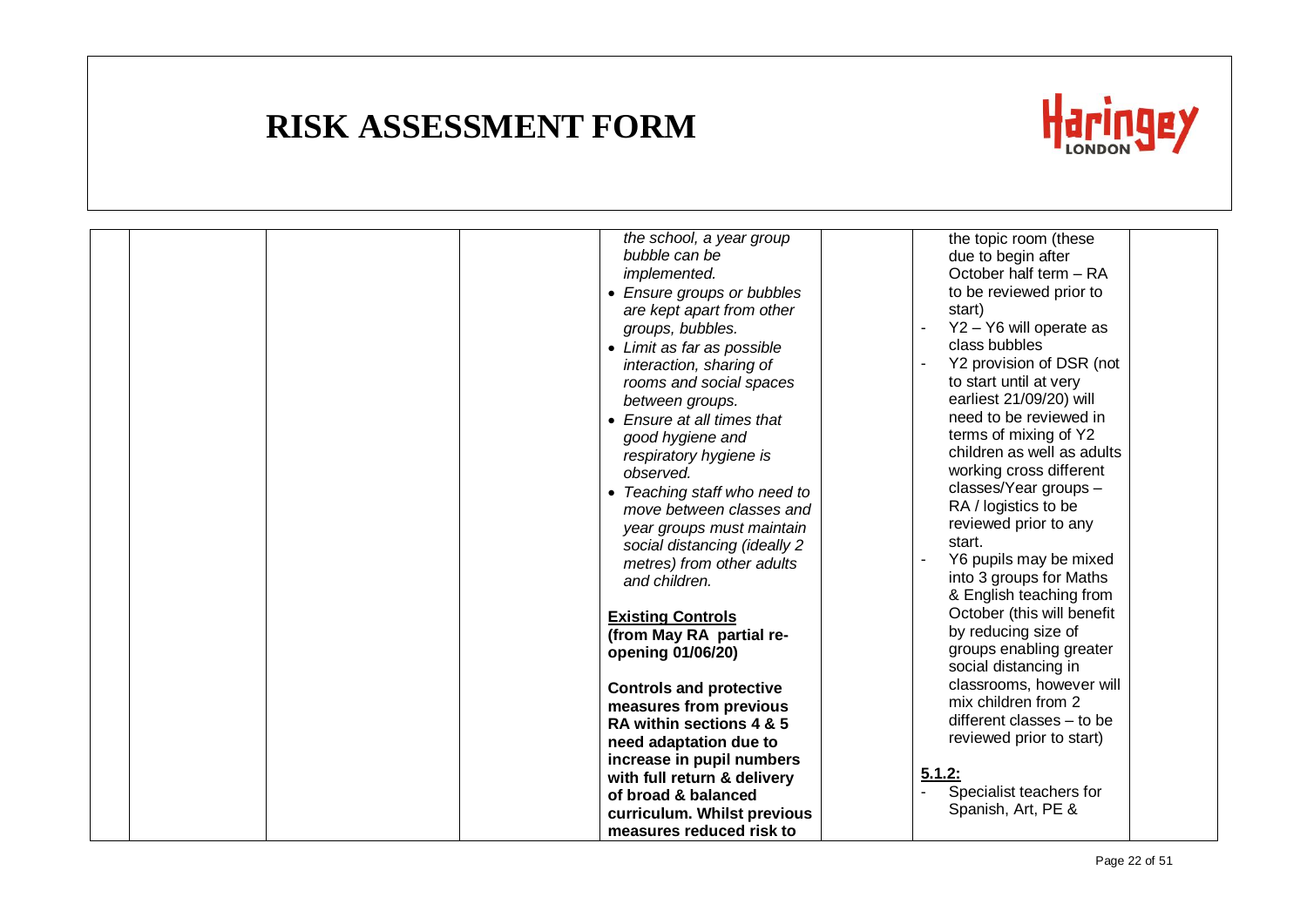

| <b>MEDIUM in previous RA,</b><br>increased numbers with | Music will work across<br>different classes    |
|---------------------------------------------------------|------------------------------------------------|
| full return raises risk to                              |                                                |
|                                                         | For Spanish this will be                       |
| <b>HIGH</b>                                             | limited to classes from                        |
|                                                         | Y3-Y6 taught within their                      |
|                                                         | own classroom (no KS1                          |
|                                                         | classes to limit teacher                       |
|                                                         | contact)                                       |
|                                                         | For Art this will be limited<br>$\blacksquare$ |
|                                                         | to Y4-Y6 within the Art                        |
|                                                         | room to reduce contacts                        |
|                                                         | for Art teacher and limit                      |
|                                                         | use of the shared room.                        |
|                                                         | Only one Yr group will                         |
|                                                         | use on a particular day.                       |
|                                                         | PE tutors will deliver                         |
|                                                         | lessons as part of PPA                         |
|                                                         | cross Y2-Y6 classes with                       |
|                                                         | each year group having                         |
|                                                         | own set of resources.                          |
|                                                         | Pupils will wash                               |
|                                                         | hands/use sanitiser                            |
|                                                         | before and after each PE                       |
|                                                         | session.                                       |
|                                                         | PE tutors to use spray                         |
|                                                         | sanitiser on any                               |
|                                                         | resources as required                          |
|                                                         | Singing lessons on                             |
|                                                         | Wednesday mornings                             |
|                                                         | will be limited to half a                      |
|                                                         | class (15 pupils) at a                         |
|                                                         | time on a rotation basis                       |
|                                                         | pending updated                                |
|                                                         | guidance on singing.                           |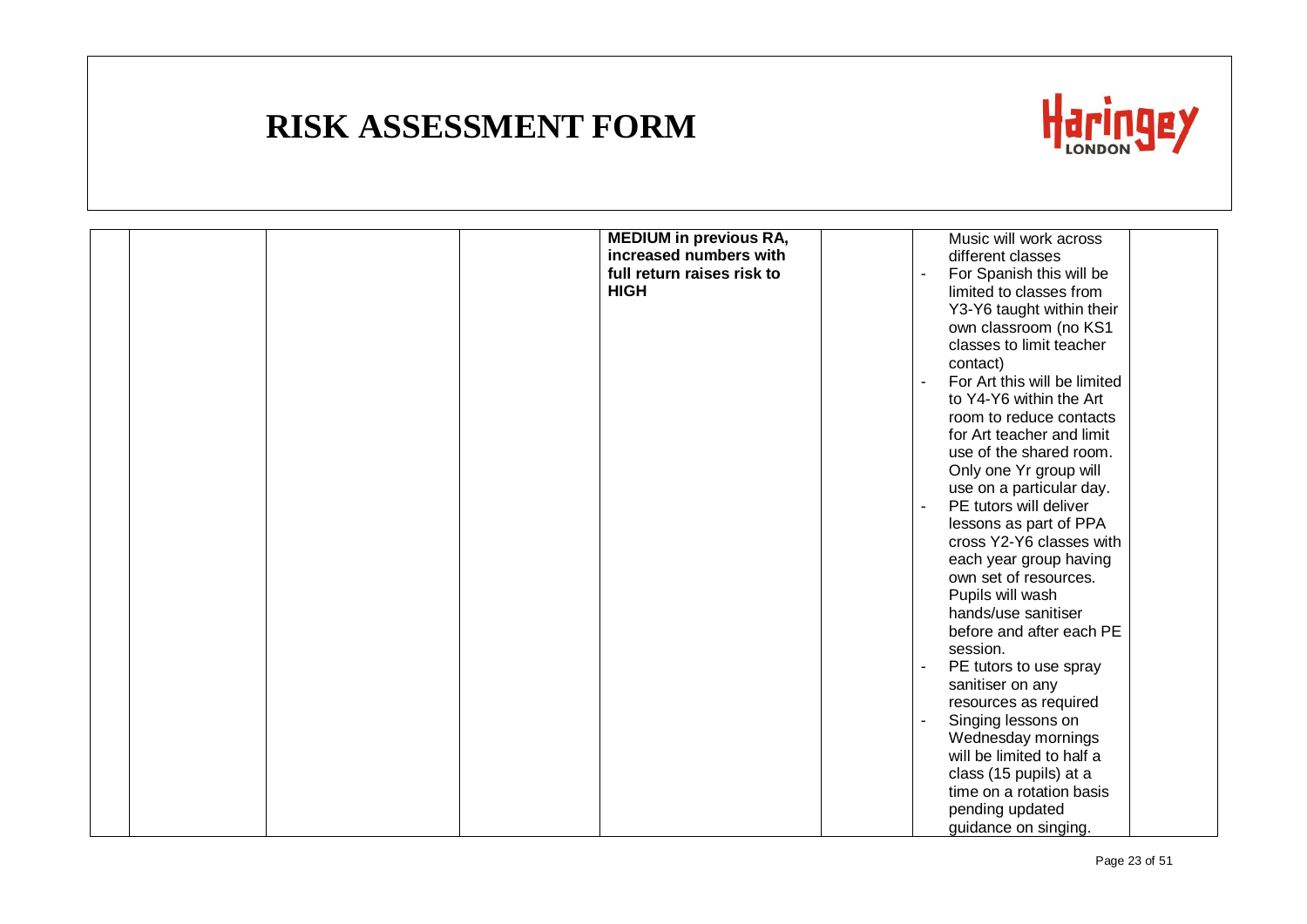

|     |                                  |  |                                                                                                                                                                                                                                                                                                                                                                                                                                                                                                                                                                                                      |                                                                                                                                                                                                      | 5.1.3:<br>Movement around school<br>planned to limit possible<br>interactions (See Section 2.5<br>'Toilets' and Appendices in<br>relation to direction of<br>access/egress)                                                                                                                                                                                                                                                                                                                                                                                                  |                        |
|-----|----------------------------------|--|------------------------------------------------------------------------------------------------------------------------------------------------------------------------------------------------------------------------------------------------------------------------------------------------------------------------------------------------------------------------------------------------------------------------------------------------------------------------------------------------------------------------------------------------------------------------------------------------------|------------------------------------------------------------------------------------------------------------------------------------------------------------------------------------------------------|------------------------------------------------------------------------------------------------------------------------------------------------------------------------------------------------------------------------------------------------------------------------------------------------------------------------------------------------------------------------------------------------------------------------------------------------------------------------------------------------------------------------------------------------------------------------------|------------------------|
| 5.2 | Measures within<br>the classroom |  | Guidance<br>• Staff to avoid face to face<br>contact and minimise time<br>spent within 1 metre of<br>others.<br>Older children to be<br>supported to maintain<br>distancing from other<br>children and staff.<br>• Staff in primary schools<br>where children cannot<br>maintain social distancing,<br>children should be kept in<br>smaller groups or class<br>sized groups.<br>Classrooms should be<br>adapted to support<br>distancing where possible,<br>seating children side by<br>side and facing forwards.<br>• Move unnecessary<br>furniture out of classrooms.<br><b>Existing Controls</b> | Risk:<br><b>HIGH</b><br>(Whilst<br>previous<br>measures<br>reduced<br>risk to<br><b>MEDIUM</b><br>in<br>previous<br>RA,<br>increased<br>numbers<br>with full<br>return<br>raises<br>risk to<br>HIGH) | 5.2.1:<br>As per 5.1.1 EYFS to<br>operate as Nursery &<br>Reception Yr group<br>bubbles.<br>Reception classes to<br>operate as class bubbles<br>for Recovery Week<br>$(04/09/20 - 10/09/20)$<br>From Y1 - Y6, teachers<br>to adapt classrooms as<br>far as possible to<br>support distancing,<br>seating pupils side-by-<br>side, & facing forwards.<br>Remove unnecessary<br>clutter / furniture. Where<br>difficult the class 'bubble'<br>provides the additional<br>strategy of protection.<br>KS2 class teachers<br>should attempt as far as<br>physical space allows to | Risk:<br><b>MEDIUM</b> |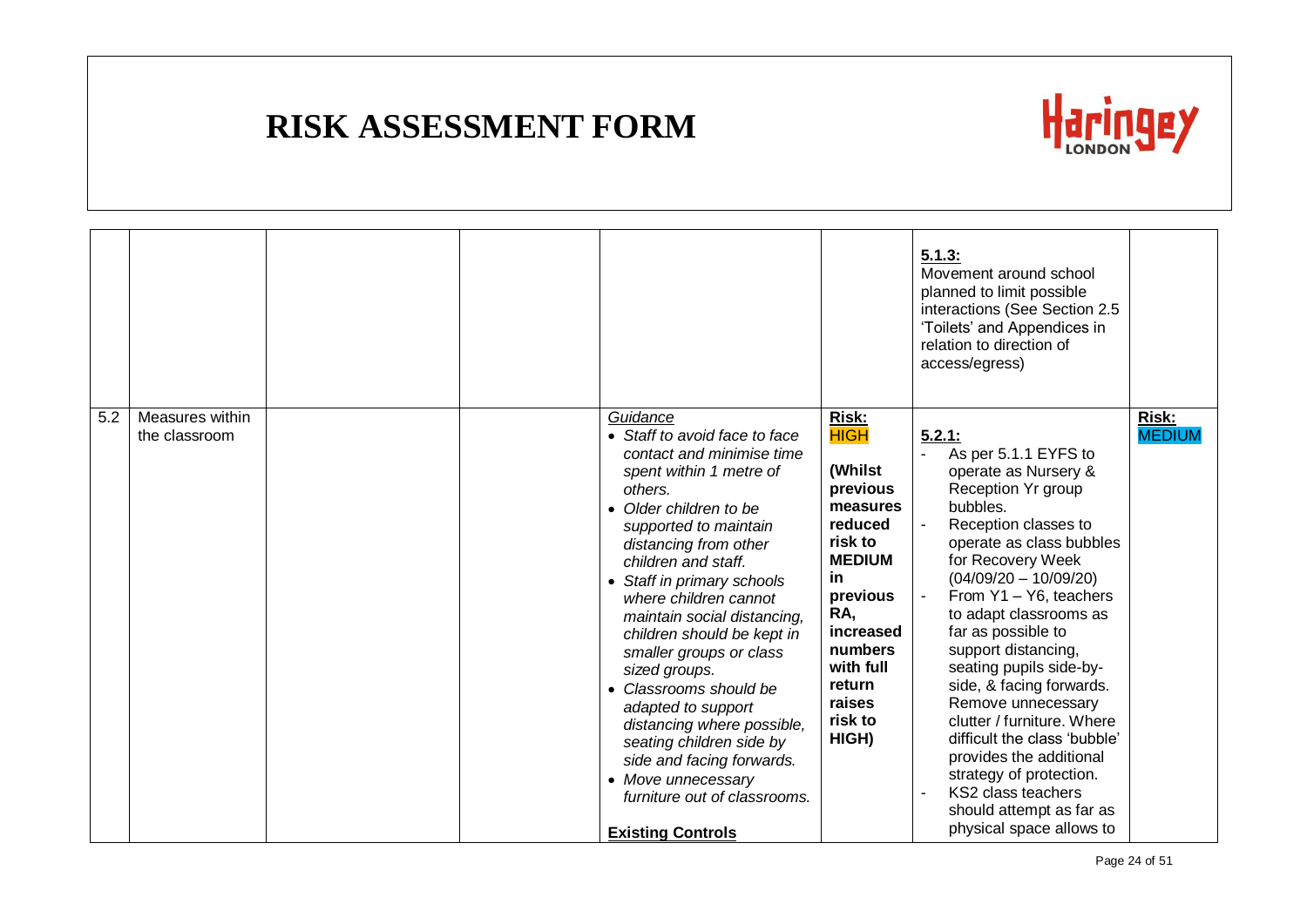

|  |  | (from May RA partial re-       | organise their                                      |  |
|--|--|--------------------------------|-----------------------------------------------------|--|
|  |  | opening 01/06/20)              | classrooms with children                            |  |
|  |  |                                |                                                     |  |
|  |  |                                | side-by-side using a                                |  |
|  |  | <b>Controls and protective</b> | 'horseshoe' organisation,                           |  |
|  |  | measures from previous         | or rows, to limit pupil                             |  |
|  |  | RA within sections 4 & 5       | face-to-face seating.                               |  |
|  |  | need adaptation due to         | Group table                                         |  |
|  |  | increase in pupil numbers      | arrangements for KS2                                |  |
|  |  | with full return & delivery    | are permitted due to the                            |  |
|  |  | of broad & balanced            | 'twin' strategy of the                              |  |
|  |  | curriculum. Whilst previous    | class bubble, however                               |  |
|  |  | measures reduced risk to       | are not advised for KS2                             |  |
|  |  | <b>MEDIUM</b> in previous RA,  | initially pending review                            |  |
|  |  | increased numbers with         | 28/09/20. Teachers are                              |  |
|  |  | full return raises risk to     | advised that they should                            |  |
|  |  | <b>HIGH</b>                    | be mindful of limiting the                          |  |
|  |  |                                | their own time working in                           |  |
|  |  |                                | close proximity in group                            |  |
|  |  |                                | work (eg. 15 mins)                                  |  |
|  |  |                                | For KS1 classes such                                |  |
|  |  |                                | organisation is unlikely                            |  |
|  |  |                                | to be practicable.                                  |  |
|  |  |                                | Teachers have                                       |  |
|  |  |                                |                                                     |  |
|  |  |                                | discretion to organise<br>their environment to suit |  |
|  |  |                                |                                                     |  |
|  |  |                                | needs of children with                              |  |
|  |  |                                | the twin strategy of class                          |  |
|  |  |                                | bubbles. Again teachers                             |  |
|  |  |                                | should be mindful of                                |  |
|  |  |                                | limiting their own time                             |  |
|  |  |                                | working in close                                    |  |
|  |  |                                | proximity in group work                             |  |
|  |  |                                | (eq.15 mins)                                        |  |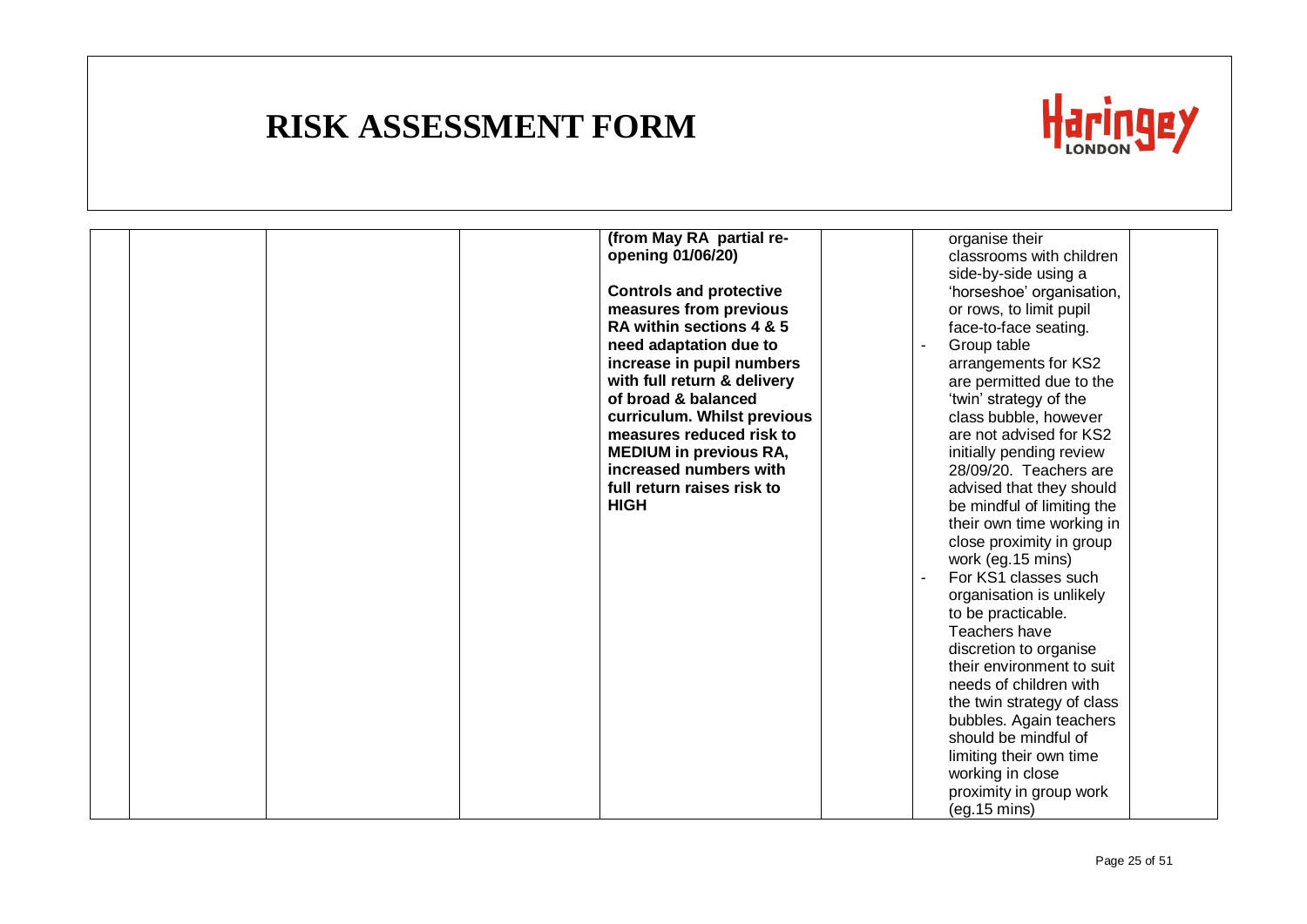

|  |  |  | Class carpets ('bug<br>rugs') are permitted,<br>most relevant up to Y3,<br>however teachers need<br>to be mindful of limiting<br>the amount of time on<br>carpet and their own<br>distancing from the front<br>row                                                                                                                                                                                                                                                       |
|--|--|--|--------------------------------------------------------------------------------------------------------------------------------------------------------------------------------------------------------------------------------------------------------------------------------------------------------------------------------------------------------------------------------------------------------------------------------------------------------------------------|
|  |  |  | 5.2.2:<br><b>Class resources</b><br>In general class<br>resources can be shared<br>by children (as part of<br>class bubble)<br>For KS2 children are<br>recommended to bring in<br>an empty pencil case.<br>KS2 teachers will<br>provide each pupil with<br>minimum core<br>equipment for KS2<br>pupils to put in their own<br>pencil case (pencils,<br>pen, rubber, etc). The<br>pencil case is to remain<br>at school. This will limit<br>sharing of core<br>equipment. |
|  |  |  | Classteachers will be<br>provided with sanitising<br>anti-bacterial spray for                                                                                                                                                                                                                                                                                                                                                                                            |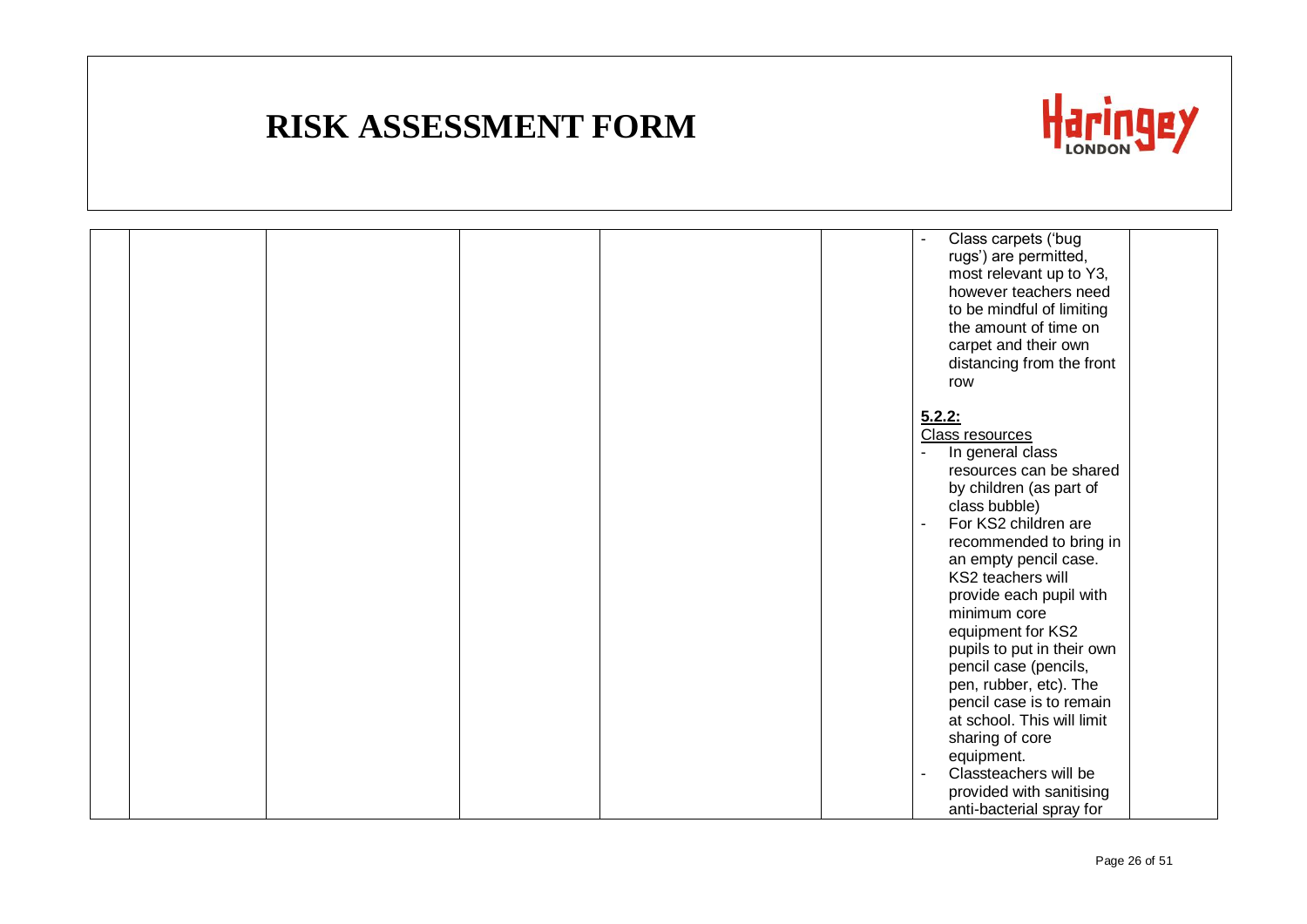

|     |                                      |  |                                                                                                                                                                                                                                                                                                                    |                                                                                                                                                        | use on other class<br>resources as needed<br>Book corners are<br>permitted, but books<br>should remain at school<br>Specific subject Learning<br>Resources that are<br>shared cross school (eg.<br>Topic resources) need to<br>be carefully planned for<br>to ensure cleaning (or 72<br>hour quarantine period)<br>between separate class<br>usage. Teachers &<br>middle leaders to look at<br>medium/long-term<br>curriculum maps to<br>identify what needed and<br>when. |                        |
|-----|--------------------------------------|--|--------------------------------------------------------------------------------------------------------------------------------------------------------------------------------------------------------------------------------------------------------------------------------------------------------------------|--------------------------------------------------------------------------------------------------------------------------------------------------------|----------------------------------------------------------------------------------------------------------------------------------------------------------------------------------------------------------------------------------------------------------------------------------------------------------------------------------------------------------------------------------------------------------------------------------------------------------------------------|------------------------|
| 5.3 | Measures<br>outside the<br>classroom |  | Guidance<br>• Assembly's and large<br>gatherings with other<br>groups should be avoided,<br>using technology such as<br>video conferencing where<br>possible<br>• Consider reviewing<br>timetables to support<br>separation of groups.<br>• Movement around the<br>school to be kept to a<br>minimum to avoid busy | <b>Risk:</b><br><b>HIGH</b><br>(Whilst<br>previous<br>measures<br>reduced<br>risk to<br><b>MEDIUM</b><br>in<br>previous<br>RA,<br>increased<br>numbers | 5.3.1:<br>No whole school, phase or<br>singing <b>assemblies</b> will take<br>place. Consider alternatives<br>such as remote video<br>assemblies to be shown<br>within classroom.<br>5.3.2:<br>Staggered morning<br>playtimes to minimise<br>contacts & support<br>separation of groups;                                                                                                                                                                                   | Risk:<br><b>MEDIUM</b> |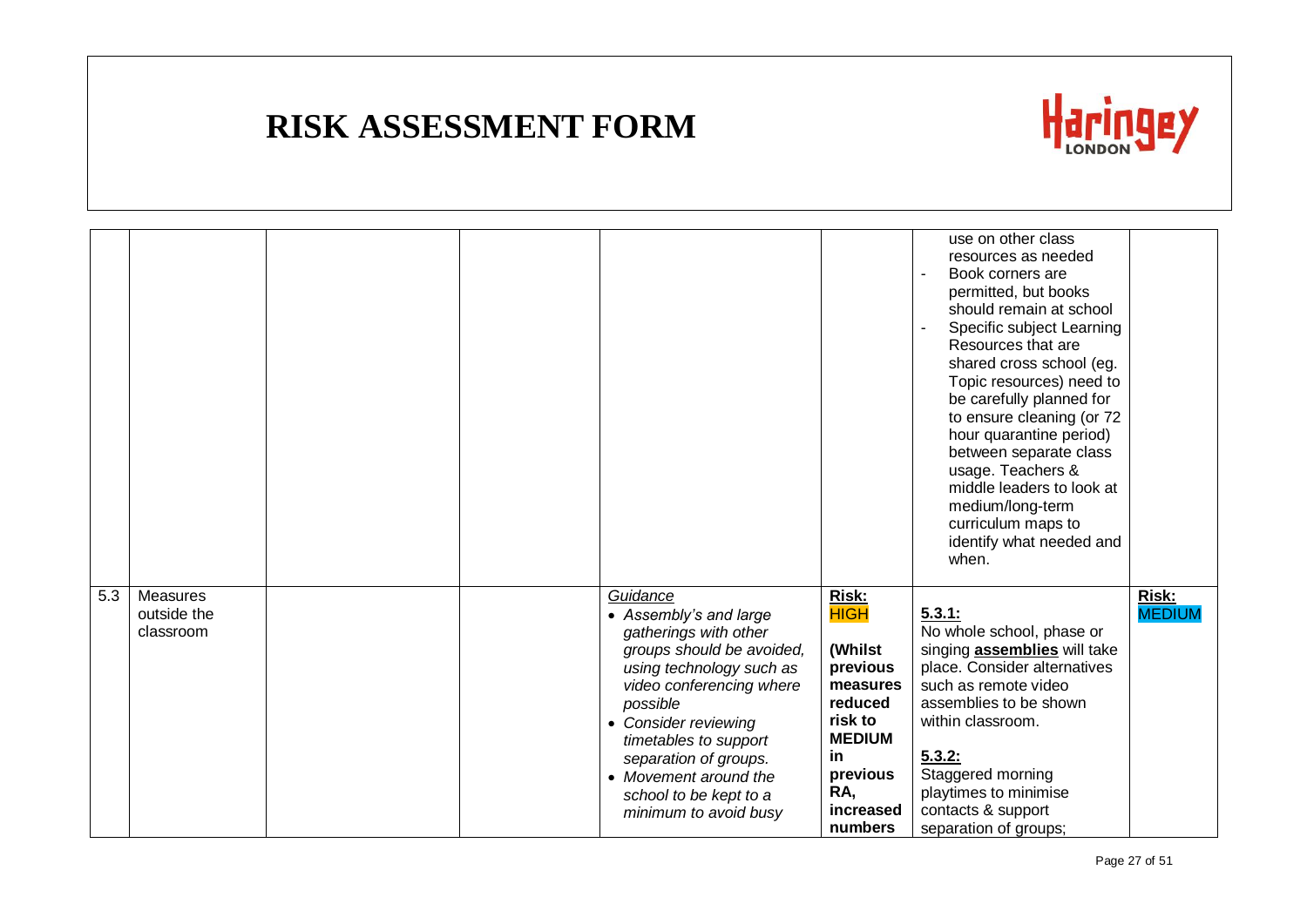

|  |  | corridors, entrances and       | with full | KS1 10.30-10.45              |  |
|--|--|--------------------------------|-----------|------------------------------|--|
|  |  | exits.                         | return    | KS2 10.50-11.05              |  |
|  |  | • Consider staggering start    | raises    |                              |  |
|  |  | and finish times, break and    | risk to   | Main Playground separated    |  |
|  |  | lunch times.                   | HIGH)     | into 6 zones                 |  |
|  |  | • Rearrange staff office       |           | (SEE APPENDIX A)             |  |
|  |  | spaces and staff rooms to      |           |                              |  |
|  |  | allow for social distancing.   |           | Yr Groups allocated specific |  |
|  |  | Calculate maximum              |           | Zones for each Playtime and  |  |
|  |  | occupancy of spaces            |           | Lunchtime to support         |  |
|  |  | available and ensure           |           | separation of groups         |  |
|  |  |                                |           | (SEE APPENDIX B & F)         |  |
|  |  | limited numbers are clearly    |           |                              |  |
|  |  | communicated,                  |           |                              |  |
|  |  | understood, and enforced.      |           | Adapted timetable to enable  |  |
|  |  |                                |           | Staggered (longer            |  |
|  |  |                                |           | lunchbreaks) to support      |  |
|  |  |                                |           | separation of groups &       |  |
|  |  | <b>Existing Controls</b>       |           | enable clean of lunch tables |  |
|  |  | (from May RA partial re-       |           | between groups               |  |
|  |  | opening 01/06/20)              |           | (SEE APPENDIX C)             |  |
|  |  |                                |           |                              |  |
|  |  | <b>Controls and protective</b> |           | 5.3.3:                       |  |
|  |  | measures from previous         |           | Year groups in main building |  |
|  |  | RA within sections 4 & 5       |           | (Y2-Y6) have allocated       |  |
|  |  | need adaptation due to         |           | routes for entry and egress  |  |
|  |  | increase in pupil numbers      |           | to manage movement,          |  |
|  |  | with full return & delivery    |           | enabling distancing &        |  |
|  |  | of broad & balanced            |           | separation of Yr             |  |
|  |  | curriculum. Whilst previous    |           | groups/classes around        |  |
|  |  | measures reduced risk to       |           | school                       |  |
|  |  | <b>MEDIUM</b> in previous RA,  |           |                              |  |
|  |  | increased numbers with         |           | 5.3.4:                       |  |
|  |  | full return raises risk to     |           | Lunchtimes                   |  |
|  |  | <b>HIGH</b>                    |           |                              |  |
|  |  |                                |           |                              |  |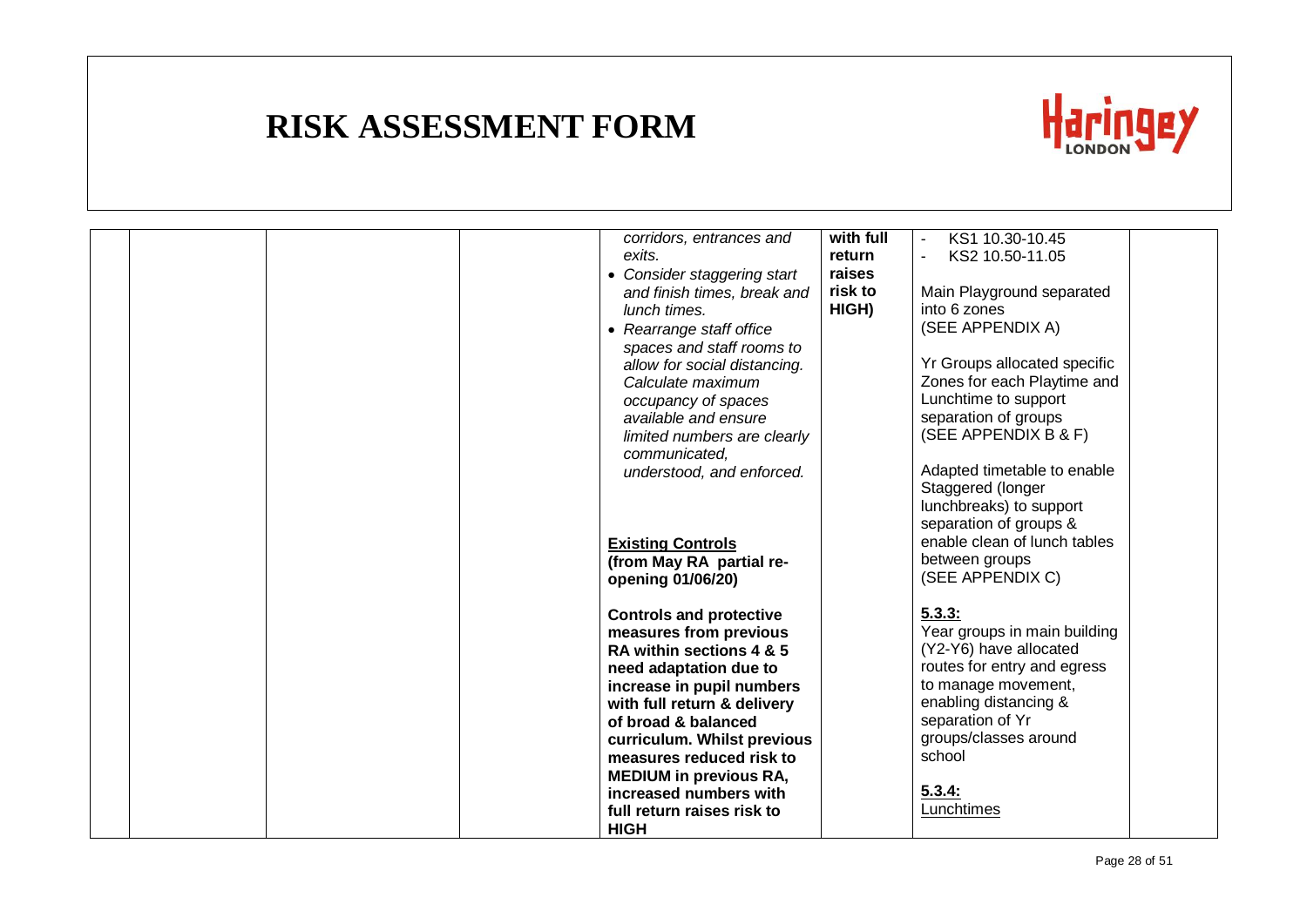

|  |  |                                                                                                                                                                                                                     | - Yr groups kept separate in<br>dining hall (See Appendix C)<br>and classes will sit together<br>with empty seat between<br>different classes.<br>- Yr groups allocated to<br>different playground zones to<br>maintain separation.<br>- SMSAs now allocated to<br>specific Yr groups for<br>lunchbreak supervising their<br>Yr group in hall and outside,<br>and at wet playtimes. |  |
|--|--|---------------------------------------------------------------------------------------------------------------------------------------------------------------------------------------------------------------------|-------------------------------------------------------------------------------------------------------------------------------------------------------------------------------------------------------------------------------------------------------------------------------------------------------------------------------------------------------------------------------------|--|
|  |  | Link to 5.3.6:<br>- Any appliances within staff<br>rooms that are used should<br>be wiped clean after /before<br>usage with antibacterial<br>wipes provided<br>- Disposable cups/plates will<br>be provided in each | 5.3.5:<br>Admin Office & Staff<br>Only admin staff are<br>permitted to enter the admin<br>office (Not other staff or<br>pupils) to maintain social<br>distancing and separation of<br>contacts.                                                                                                                                                                                     |  |
|  |  | staffroom. Staff are strongly<br>encouraged to use these and<br>not to use plates, cups and<br>mugs, or cutlery in staffroom<br>cupboards. Staff may choose<br>to bring in their own                                | First Aid will be delivered by<br>admin staff but they will<br>come out of the office to<br>deliver this, usually, in the<br>multi-purpose room.                                                                                                                                                                                                                                    |  |
|  |  | cutlery/crockery for their<br>singular use (not shared)                                                                                                                                                             | Parents/carers contact with<br>the office will be via email or<br>telephone, and can request<br>any meeting if they wish.<br>There will not be the option                                                                                                                                                                                                                           |  |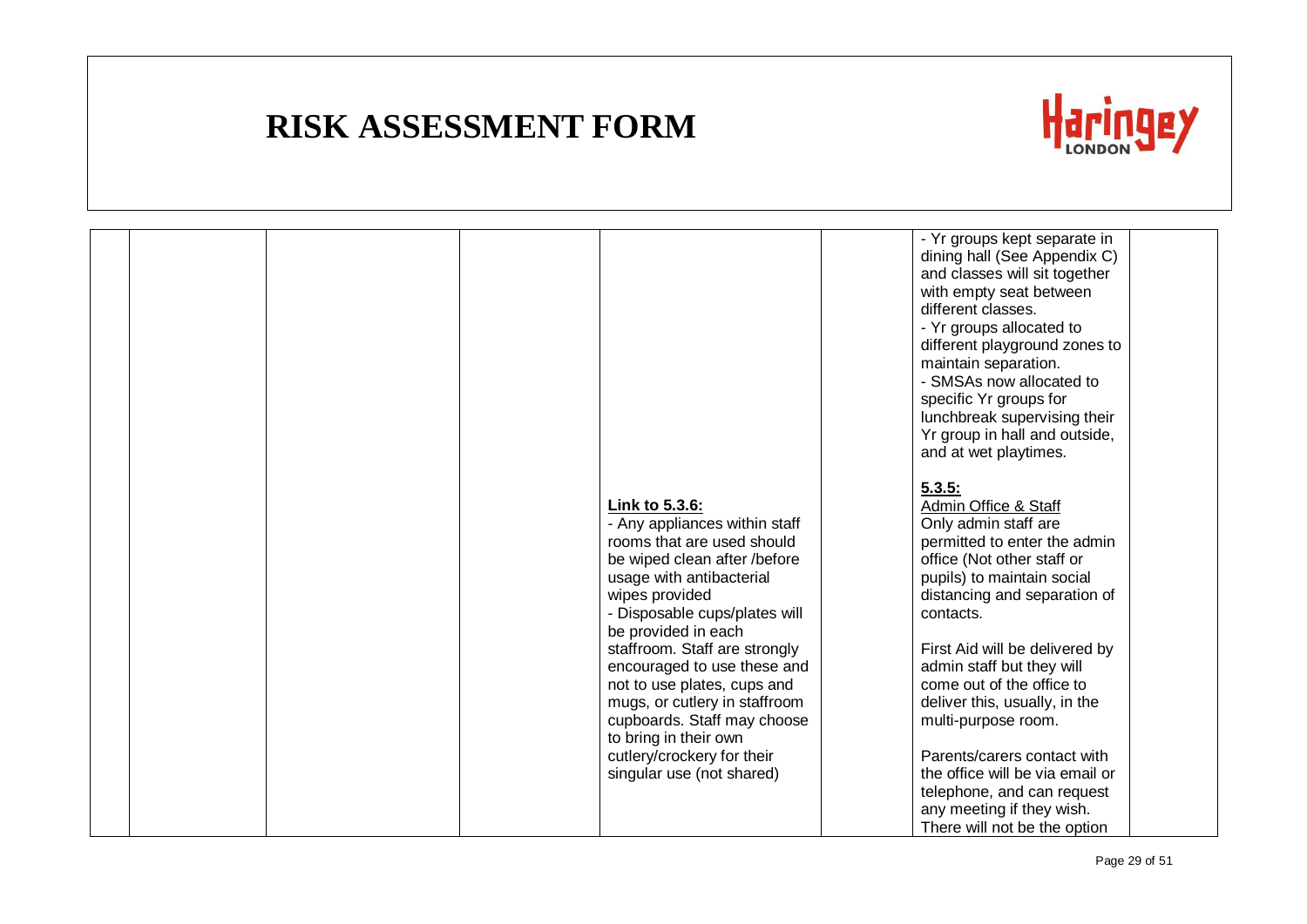

|  |  | 5.16: Plenty of car park<br>space for all staff wishing to<br>travel by car to work.<br>Where staff identify any<br>issues with travel to/from<br>work setting this to be<br>considered | of dropping by the office to<br>speak to admin staff through<br>the lobby.<br>To enable social distancing /<br>minimise the impact on the<br>school of any potential<br>confirmed case (if it were to<br>occur to a member of the<br>admin staff team) the<br>following controls will be in<br>place;<br>SBM & SAO are, as far<br>as possible, not work<br>within the admin office<br>(SBM in their room, SAO<br>to set up working desk in<br>multipurpose room)<br>Perspex screen |  |
|--|--|-----------------------------------------------------------------------------------------------------------------------------------------------------------------------------------------|------------------------------------------------------------------------------------------------------------------------------------------------------------------------------------------------------------------------------------------------------------------------------------------------------------------------------------------------------------------------------------------------------------------------------------------------------------------------------------|--|
|  |  |                                                                                                                                                                                         | admin staff within the<br>office<br>Admin office staff to<br>continue distanced<br>seating arrangements<br>ensure working side-by-<br>side and back-to-back,<br>limiting any face-to-face<br>working                                                                                                                                                                                                                                                                               |  |
|  |  |                                                                                                                                                                                         | 5.3.6:<br><b>Staff Rooms / Staff Meetings</b><br>- Staff to be mindful of social<br>distancing, limiting face-to-                                                                                                                                                                                                                                                                                                                                                                  |  |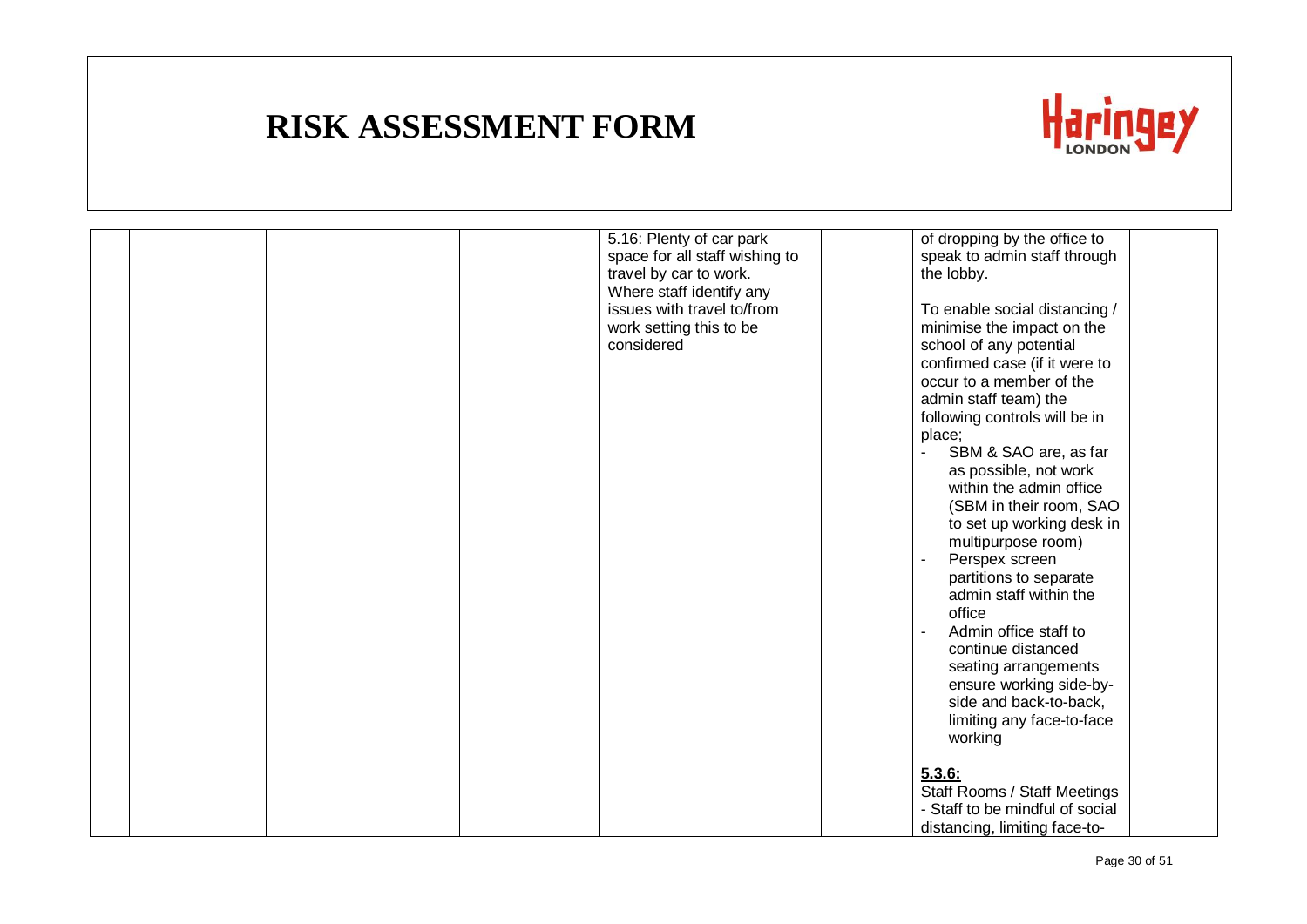

|  |  |  | face interactions in                                                  |  |
|--|--|--|-----------------------------------------------------------------------|--|
|  |  |  | staffrooms.                                                           |  |
|  |  |  | - In EYS building N, Rec &                                            |  |
|  |  |  | Y1 staff need to consider                                             |  |
|  |  |  | possible phasing of                                                   |  |
|  |  |  | staffroom usage at                                                    |  |
|  |  |  | lunchbreak to enable                                                  |  |
|  |  |  | distancing                                                            |  |
|  |  |  | - In Y2-6 building (most                                              |  |
|  |  |  | especially between 12.30-                                             |  |
|  |  |  | 13.00 lunchtime period) Y2-6                                          |  |
|  |  |  | staff need to be mindful that                                         |  |
|  |  |  |                                                                       |  |
|  |  |  | the ability of staff to socially<br>distance will be difficult if all |  |
|  |  |  |                                                                       |  |
|  |  |  | Y2-6 staff wished to be in                                            |  |
|  |  |  | staffroom at this time.                                               |  |
|  |  |  | This will be discussed with                                           |  |
|  |  |  | relevant staff to explore                                             |  |
|  |  |  | solution/control measures on                                          |  |
|  |  |  | return to school                                                      |  |
|  |  |  |                                                                       |  |
|  |  |  | - The weekly lunchtime staff                                          |  |
|  |  |  | business meeting will be                                              |  |
|  |  |  | suspended temporarily. An                                             |  |
|  |  |  | alternative arrangement is                                            |  |
|  |  |  | being reviewed, and will                                              |  |
|  |  |  | need staff input): possibilities                                      |  |
|  |  |  | might include a virtual                                               |  |
|  |  |  | meeting, receiving                                                    |  |
|  |  |  | information via email, etc.                                           |  |
|  |  |  |                                                                       |  |
|  |  |  | - Curriculum meetings are                                             |  |
|  |  |  | similarly being reviewed in                                           |  |
|  |  |  | light of maintaining social                                           |  |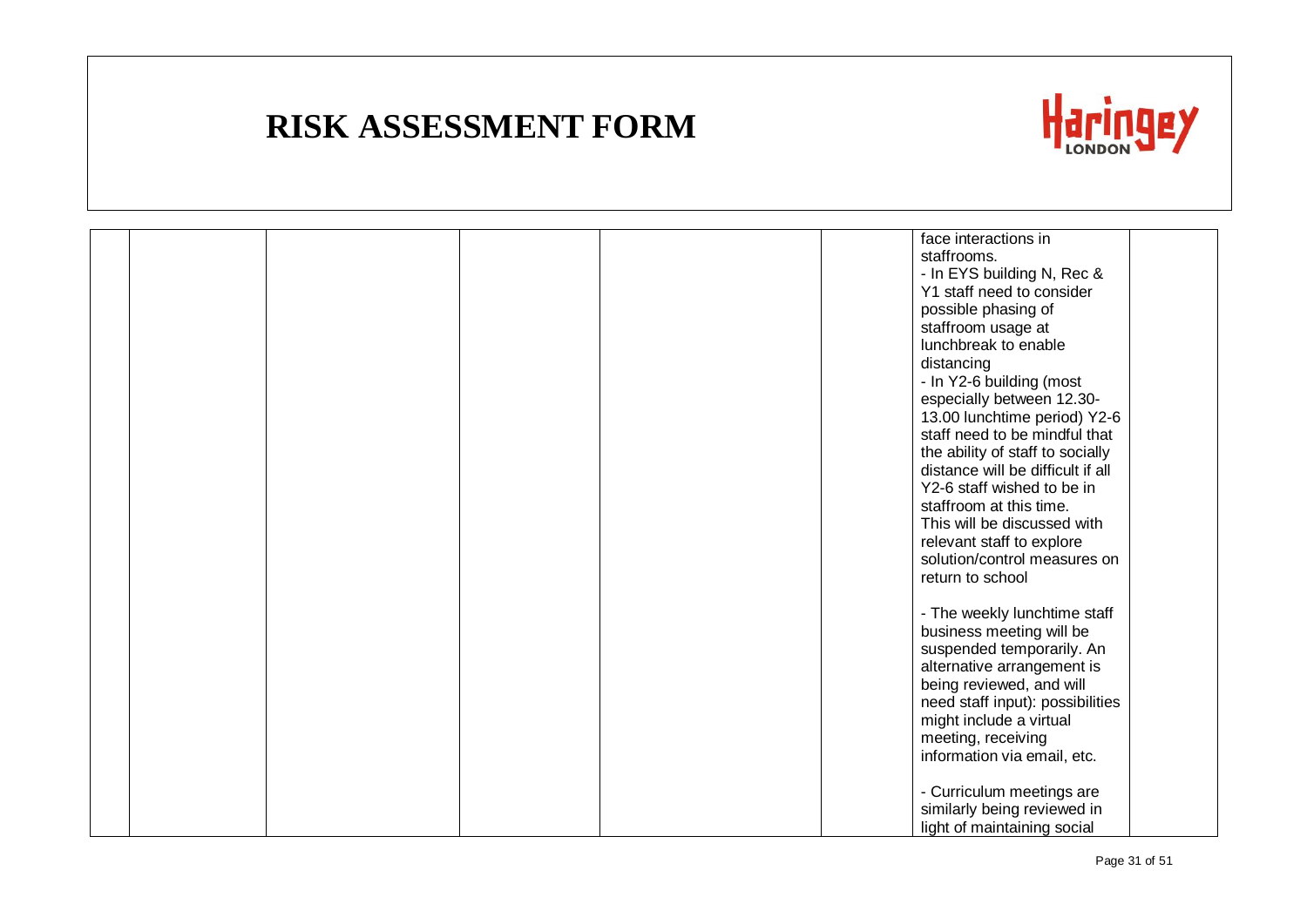

|     |                                                   |  |                                                                                                                                                                                                                                                                                                                                                                                                                                                                                                                                                                                                                                                                                                                                         |                                                                                                                                                                                                      | distancing. This might<br>involve greater use of<br>separate meetings in phases<br>to reduce numbers of staff in<br>one room, usage of halls to<br>enable greater space, etc.                                                                                                                                                                                                                                                                                                                                               |                        |
|-----|---------------------------------------------------|--|-----------------------------------------------------------------------------------------------------------------------------------------------------------------------------------------------------------------------------------------------------------------------------------------------------------------------------------------------------------------------------------------------------------------------------------------------------------------------------------------------------------------------------------------------------------------------------------------------------------------------------------------------------------------------------------------------------------------------------------------|------------------------------------------------------------------------------------------------------------------------------------------------------------------------------------------------------|-----------------------------------------------------------------------------------------------------------------------------------------------------------------------------------------------------------------------------------------------------------------------------------------------------------------------------------------------------------------------------------------------------------------------------------------------------------------------------------------------------------------------------|------------------------|
| 5.4 | Measures for<br>arriving at and<br>leaving school |  | Guidance<br>• Consider staggered start<br>and finish times between<br>groups where possible,<br>ensuring that overall<br>teaching time is not<br>affected.<br>• Start and finish times to be<br>arranged outside of rush<br>hour where possible.<br>• Ensure revised<br>arrangements for start and<br>finish times is<br>communicated to parents<br>along with instruction not to<br>gather at school gates.<br>• Put in place procedures for<br>removing face coverings<br>worn by children and staff<br>arriving at school.<br>Disposable coverings to be<br>put into a bin or reusable<br>face coverings placed in a<br>plastic bag to be taken<br>home at the end of the day.<br>• Children and staff must<br>wash their hands upon | Risk:<br><b>HIGH</b><br>(Whilst<br>previous<br>measures<br>reduced<br>risk to<br><b>MEDIUM</b><br>in<br>previous<br>RA,<br>increased<br>numbers<br>with full<br>return<br>raises<br>risk to<br>HIGH) | 5.4.1:<br>As per may RA, no access to<br>school playground until<br>gates open at 8.50am<br>(except BC children)<br>Staggered start & finish<br>times:<br>04/09/20 - 10/09/20<br>Start 08.55: Rec, Y1, Y2<br>Start 09.05: Y3, Y4, Y5<br>End 15.25: Rec, Y1, Y2<br>End 15.35: Y3, Y4, Y5<br>14/09/20 onwards<br>Start 08.55: Rec, Y1, Y2 &<br>Y6 (SOFT START)<br>Start 09.05: Y3, Y4, Y5<br>End 15.25: Rec, Y1, Y2<br>End 15.30: Y6<br>End 15.35: Y3, Y4, Y5<br>5.4.2:<br>Arrangements in place to<br>maintain separation of | Risk:<br><b>MEDIUM</b> |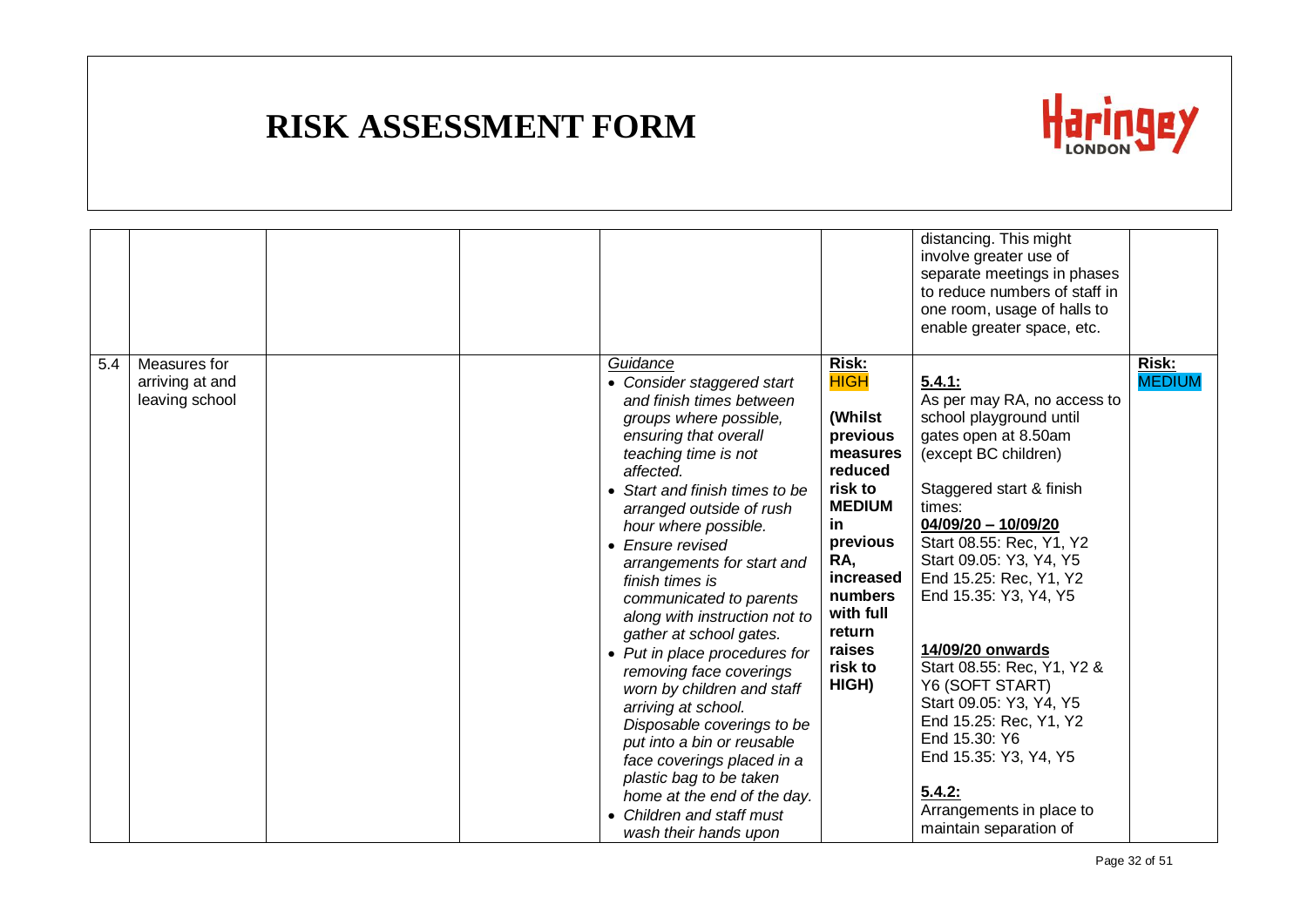

|     |                         | arrival at the school for at<br>least 20 seconds and again<br>before heading to<br>classrooms.                                                                                                                                                                                                                      |                                                                                                                                              | groups at beginning / end of<br>day. With yr groups to use<br>separate entrance/exit gates<br>and identified lining up areas<br>/ times.<br>(SEE APPENDIX D & E)                                                                                                                                  |                        |
|-----|-------------------------|---------------------------------------------------------------------------------------------------------------------------------------------------------------------------------------------------------------------------------------------------------------------------------------------------------------------|----------------------------------------------------------------------------------------------------------------------------------------------|---------------------------------------------------------------------------------------------------------------------------------------------------------------------------------------------------------------------------------------------------------------------------------------------------|------------------------|
|     |                         |                                                                                                                                                                                                                                                                                                                     |                                                                                                                                              | 5.4.3:<br>Handwashing on arrival/exit<br>covered within controls in 2.1<br>Bins available on entry/exit<br>for disposable face<br>coverings                                                                                                                                                       |                        |
|     |                         |                                                                                                                                                                                                                                                                                                                     |                                                                                                                                              | 5.4.4:<br>Letter to go out to parents to<br>communicate arrangements<br>/ expectations by 01/09/20,<br>followed by regular<br>communication updates /<br>reminders as necessary                                                                                                                   |                        |
| 5.5 | Other<br>considerations | Guidance<br>• Children with SEND<br>(whether with Education,<br>Health and Care Plans or<br>on SEN support) will need<br>specific help and<br>preparation for the<br>changes to routine that this<br>will involve, so teachers<br>and special educational<br>needs coordinators should<br>plan to meet these needs, | <b>Risk:</b><br><b>HIGH</b><br>(Whilst<br>previous<br>measures<br>reduced<br>risk to<br><b>MEDIUM</b><br>in.<br>previous<br>RA,<br>increased | 5.5.1A:<br>Inclusion Leader to liaise<br>with inclusion team/teachers<br>(and parents) re any specific<br>support for pupils who may<br>have specific need.<br>5.5.2:<br>- All supply staff, visiting<br>teachers, specialist external<br>staff, who would be working<br>with children/staff made | Risk:<br><b>MEDIUM</b> |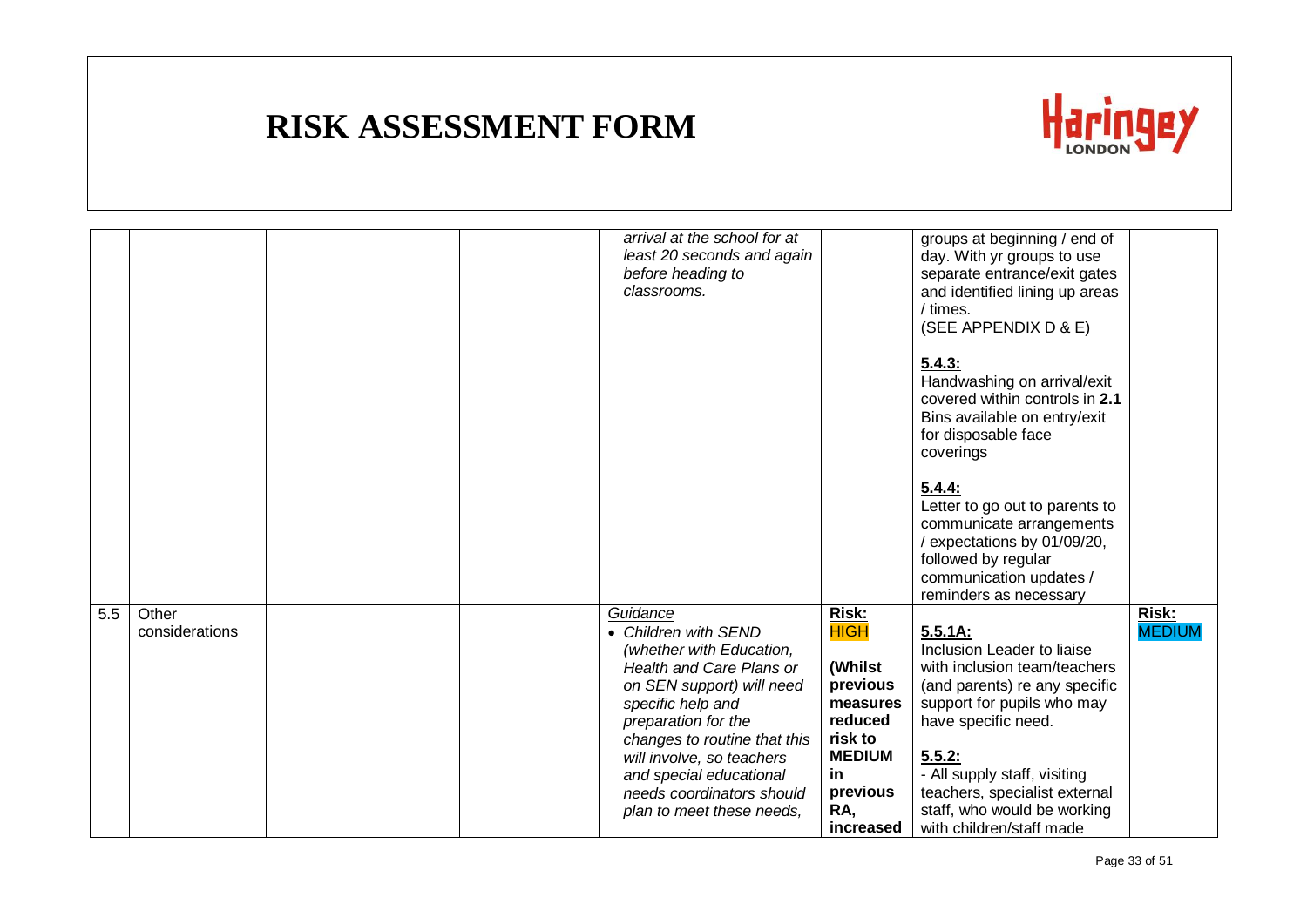

|  | for example using social       | numbers   | aware of COVID system of     |  |
|--|--------------------------------|-----------|------------------------------|--|
|  | stories.                       | with full | controls & expectations      |  |
|  | • Supply teachers,             | return    | within school, sign in       |  |
|  | peripatetic teachers and/or    | raises    | electronically and provide   |  |
|  | other temporary staff can      | risk to   | contact details to comply    |  |
|  | move between schools.          | HIGH)     | with NHS Test & Trace        |  |
|  | They should ensure they        |           | processes                    |  |
|  | minimise contact and           |           | - Contractors (as per above) |  |
|  | maintain as much distance      |           | but managed by site          |  |
|  | as possible from other staff   |           | manager. Protocols already   |  |
|  | and children. Specialists,     |           | in place to ensure           |  |
|  | therapists, clinicians, and    |           | contractors working on site  |  |
|  | other support staff for        |           | kept separate from           |  |
|  | pupils with SEND should        |           | staff/pupils.                |  |
|  | provide interventions as       |           |                              |  |
|  | usual. Schools should          |           |                              |  |
|  | consider how to manage         |           |                              |  |
|  | other visitors to the site,    |           |                              |  |
|  | such as contractors, and       |           |                              |  |
|  | ensure site guidance on        |           |                              |  |
|  | physical distancing and        |           |                              |  |
|  | hygiene is explained to        |           |                              |  |
|  | visitors on or before arrival. |           |                              |  |
|  | Where visits can happen        |           |                              |  |
|  | outside of school hours,       |           |                              |  |
|  | they should. A record          |           |                              |  |
|  | should be kept of all          |           |                              |  |
|  | visitors.                      |           |                              |  |
|  | • Where a child routinely      |           |                              |  |
|  | attends more than one          |           | 5.5.3:                       |  |
|  | setting on a part time         |           | Currently no pupils dual     |  |
|  | basis, for example because     |           | registered attending more    |  |
|  | they are dual registered at    |           | than one setting             |  |
|  | a mainstream school and        |           |                              |  |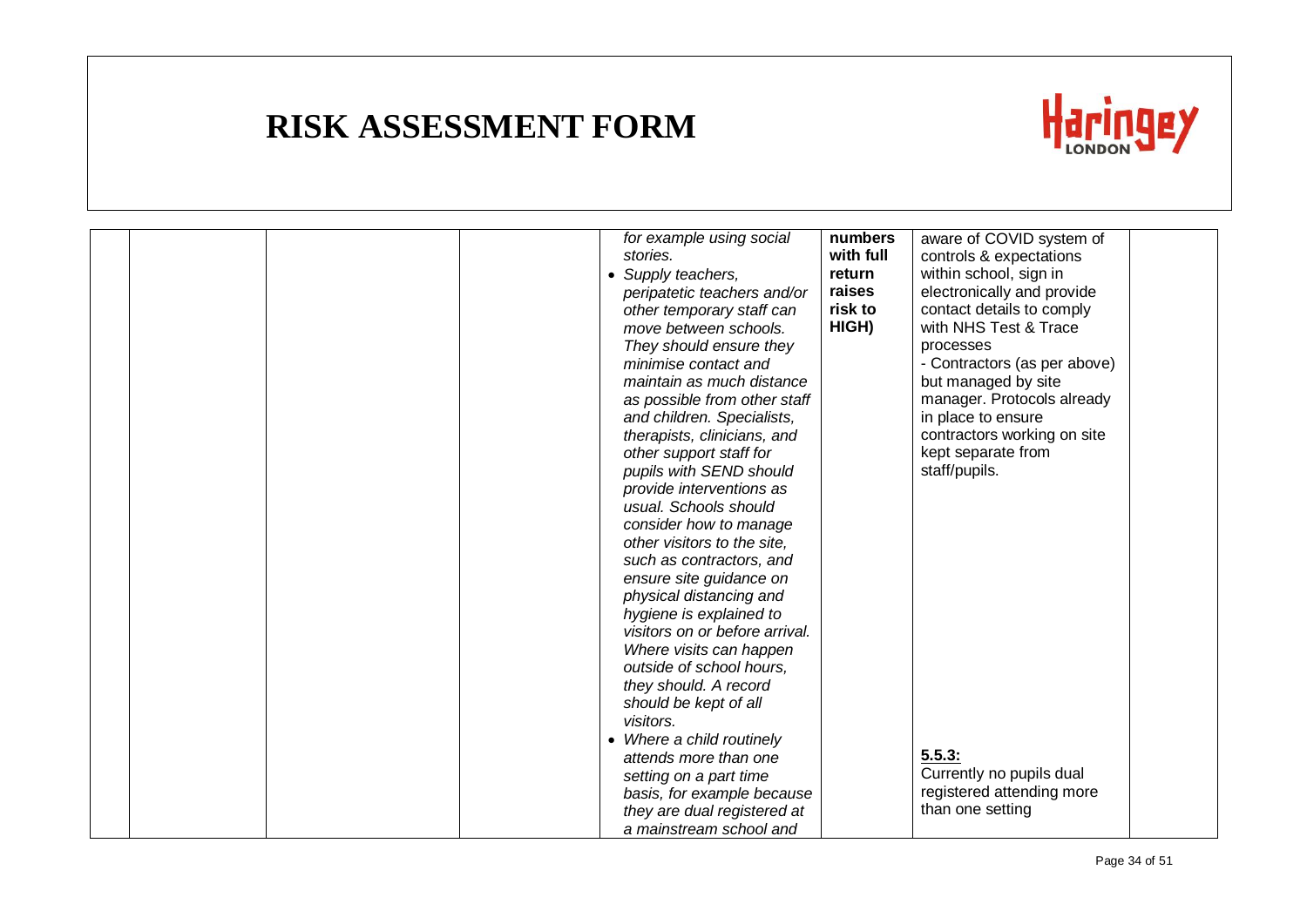

|  | an alternative provision<br>setting or special school,<br>schools should work<br>through the system of<br>controls collaboratively,<br>enabling them to address<br>any risks identified and<br>allowing them to jointly |                     |  |
|--|-------------------------------------------------------------------------------------------------------------------------------------------------------------------------------------------------------------------------|---------------------|--|
|  | deliver a broad and                                                                                                                                                                                                     |                     |  |
|  | balanced curriculum for the                                                                                                                                                                                             |                     |  |
|  | child.                                                                                                                                                                                                                  | 5.5.4:              |  |
|  | • For individual and very                                                                                                                                                                                               | <b>Resources</b>    |  |
|  | frequently used equipment,                                                                                                                                                                                              | (See 5.1.2 & 5.2.2) |  |
|  | such as pencils and pens,<br>it is recommended that                                                                                                                                                                     |                     |  |
|  | staff and pupils have their                                                                                                                                                                                             |                     |  |
|  | own items that are not                                                                                                                                                                                                  |                     |  |
|  | shared.                                                                                                                                                                                                                 |                     |  |
|  | • Classroom based                                                                                                                                                                                                       |                     |  |
|  | resources, such as books                                                                                                                                                                                                |                     |  |
|  | and games, can be used                                                                                                                                                                                                  |                     |  |
|  | and shared within the                                                                                                                                                                                                   |                     |  |
|  | bubble; these should be                                                                                                                                                                                                 |                     |  |
|  | cleaned regularly, along<br>with all frequently touched                                                                                                                                                                 |                     |  |
|  | surfaces.                                                                                                                                                                                                               |                     |  |
|  | • Resources that are shared                                                                                                                                                                                             |                     |  |
|  | between classes or                                                                                                                                                                                                      |                     |  |
|  | bubbles, such as sports,                                                                                                                                                                                                |                     |  |
|  | art and science equipment                                                                                                                                                                                               |                     |  |
|  | should be cleaned                                                                                                                                                                                                       |                     |  |
|  | frequently and meticulously                                                                                                                                                                                             |                     |  |
|  | and always between<br>bubbles, or rotated to allow                                                                                                                                                                      |                     |  |
|  |                                                                                                                                                                                                                         |                     |  |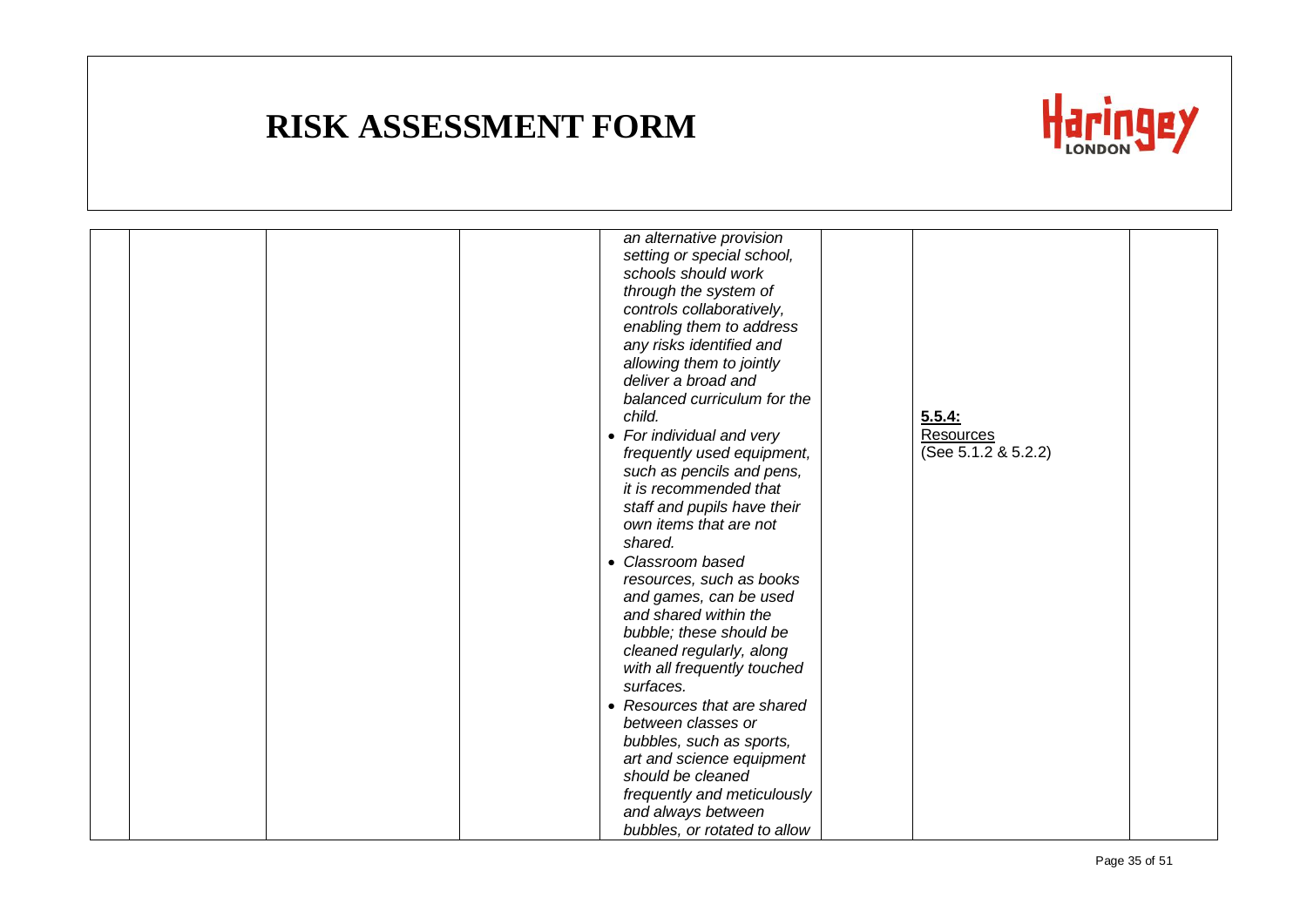

|  |  | them to be left unused and   |                                |  |
|--|--|------------------------------|--------------------------------|--|
|  |  | out of reach for a period of |                                |  |
|  |  | 72 hours between use by      |                                |  |
|  |  | different bubbles.           | 5.5.4:                         |  |
|  |  | • Outdoor playground         | - Site manager (& cleaning     |  |
|  |  | equipment should be more     | staff team as directed by site |  |
|  |  | frequently cleaned. This     | manager) to ensure clean /     |  |
|  |  | would also apply to          | spray of outdoor playground    |  |
|  |  | resources used inside and    | equipment.                     |  |
|  |  | outside by wraparound        | - Lunchtime play resources     |  |
|  |  | care providers. It is still  | limited to Yr group according  |  |
|  |  | recommended that pupils      | to Zone (See Appendix F).      |  |
|  |  | limit the amount of          | Spray to be used after each    |  |
|  |  | equipment they bring into    | lunchtime                      |  |
|  |  | school each day, to          |                                |  |
|  |  | essentials such as lunch     |                                |  |
|  |  | boxes, hats, coats, books,   | 5.5.5:                         |  |
|  |  | stationery, and mobile       | Breakfast & After School       |  |
|  |  | phones. Bags are allowed.    | Club Provision                 |  |
|  |  | Pupils and teachers can      | - Separation of EYFS / KS1 /   |  |
|  |  | take books and other         | KS2 children into 3 groups     |  |
|  |  | shared resources home.       | allocated different locations. |  |
|  |  | although unnecessary         | - EYFS to use Nursery hall     |  |
|  |  | sharing should be avoided,   | and adjoining room and         |  |
|  |  | especially where this does   | Nursery outside space          |  |
|  |  | not contribute to pupil      | - KS1 to use main ASC room     |  |
|  |  | education and                | and KS1 playground             |  |
|  |  | development. Similar rules   | - KS2 pupils to use lunch hall |  |
|  |  | on hand cleaning, cleaning   | and KS2 playground             |  |
|  |  | of the resources and         | - staff allocated to each of   |  |
|  |  | rotation should apply to     | the 3 groups: ASC 3 for KS2,   |  |
|  |  | these resources.             | 4 for KS1, 3 for EYFS.         |  |
|  |  |                              | Similar separation of staff at |  |
|  |  |                              | BC for each group              |  |
|  |  | <b>Existing Controls</b>     |                                |  |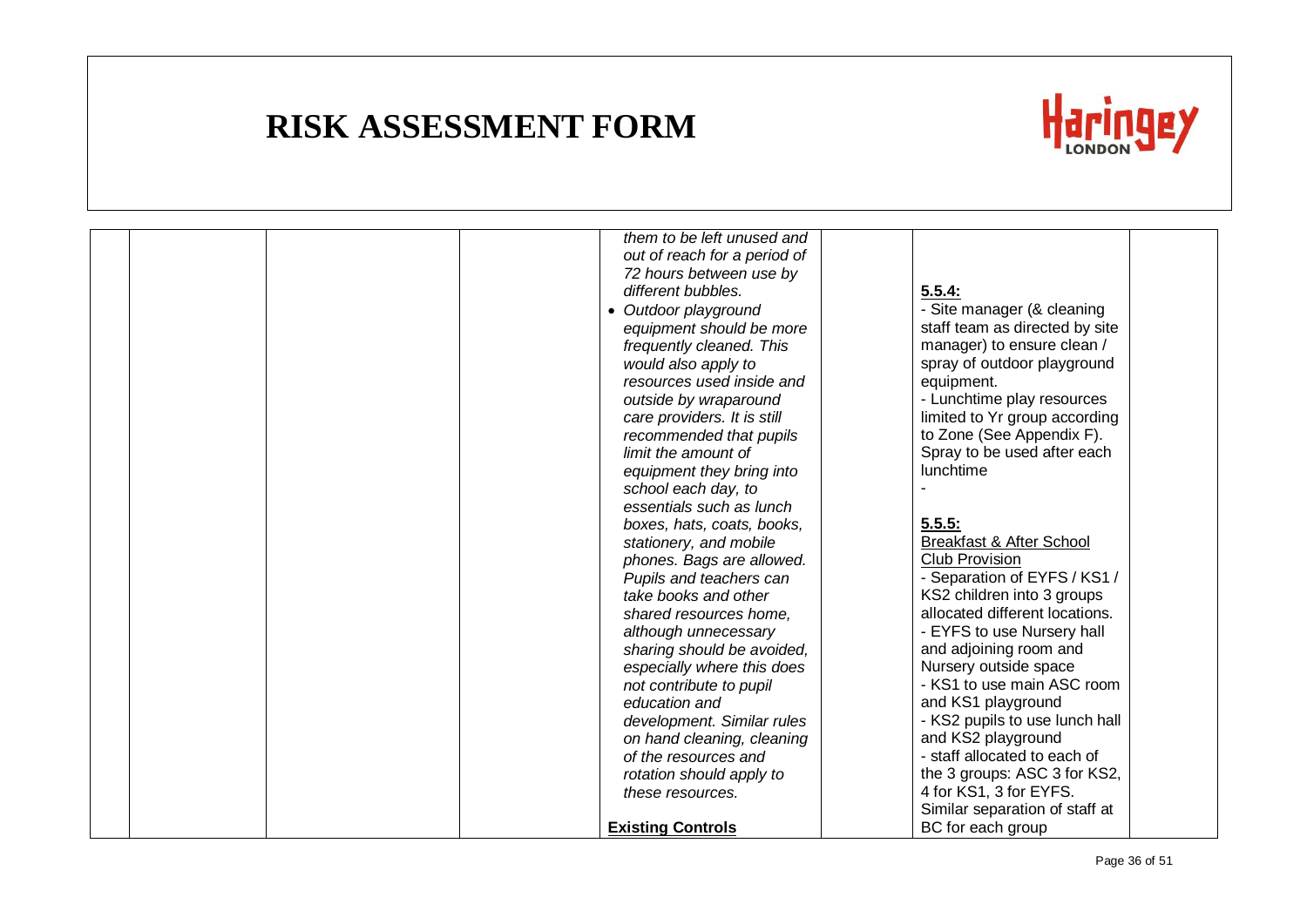

|    |     |  | (from May RA partial re-<br>opening 01/06/20)<br>5.5:<br>Inclusion Leader has liaised<br>with Inclusion team re.<br>catering for needs EHCP /<br>Vulnerable / SEND pupils.<br>Overwhelming majority of<br>EHCP pupils have been<br>attending school on regular<br>basis in summer term 20.<br>5.5.6 (Link):<br>Plenty of car park space for<br>all staff wishing to travel by<br>car to work.<br>Where staff identify any<br>issues with travel to/from<br>work setting this to be<br>considered |                        | - Children to bring own<br>packed snack and water<br>bottle for ASC. Only fruit and<br>vegetable sticks provided by<br><b>ASC</b><br>- For BC reduction in range<br>of breakfast food offer to<br>manage different locations<br>- Additional cleaning staff<br>(See 4.1.A & 4.2.A) identified<br>to ensure clean of rooms<br>used by BC & ASC during<br>day as well as beginning /<br>end of day<br>- on collection of children<br>from ASC no parents to<br>enter premises, signing out<br>book on outside table under<br>canopy. Children brought out<br>by ASC staff.<br>5.5.6:<br>Individual RAs for staff<br>members will be conducted<br>where appropriate for any<br>staff member who identifies<br>as requesting one due to<br>their own personal<br>circumstances, especially<br>those previously shielded,<br>etc. |                        |
|----|-----|--|--------------------------------------------------------------------------------------------------------------------------------------------------------------------------------------------------------------------------------------------------------------------------------------------------------------------------------------------------------------------------------------------------------------------------------------------------------------------------------------------------|------------------------|------------------------------------------------------------------------------------------------------------------------------------------------------------------------------------------------------------------------------------------------------------------------------------------------------------------------------------------------------------------------------------------------------------------------------------------------------------------------------------------------------------------------------------------------------------------------------------------------------------------------------------------------------------------------------------------------------------------------------------------------------------------------------------------------------------------------------|------------------------|
| 6. | PPE |  | Guidance                                                                                                                                                                                                                                                                                                                                                                                                                                                                                         | Risk:<br><b>MEDIUM</b> | 6.1:                                                                                                                                                                                                                                                                                                                                                                                                                                                                                                                                                                                                                                                                                                                                                                                                                         | Risk:<br><b>MEDIUM</b> |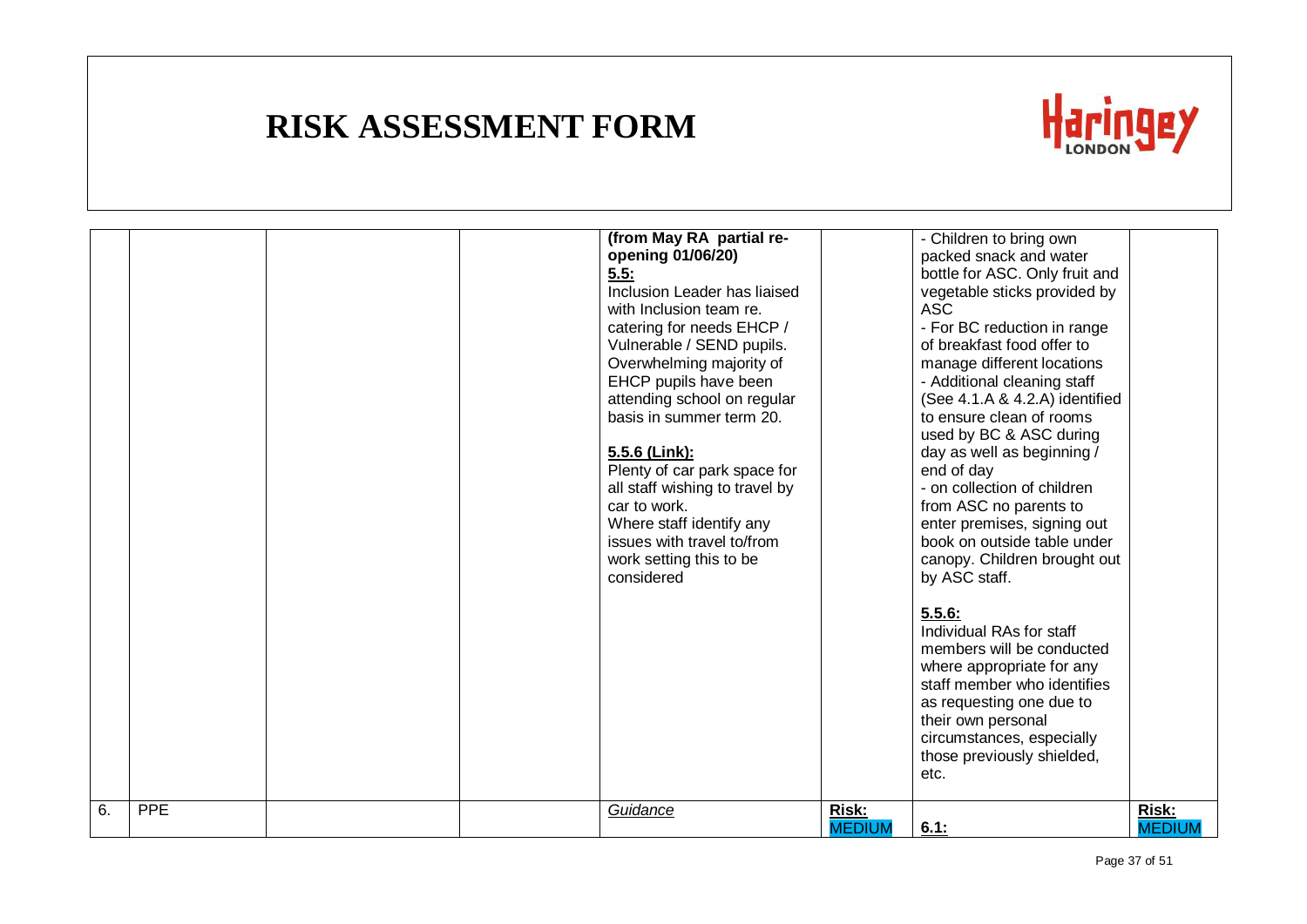

|  |  | • The majority of staff in     |                         | See existing controls re. use |
|--|--|--------------------------------|-------------------------|-------------------------------|
|  |  | education settings will not    |                         | of PPE for First Aid in 6.1   |
|  |  | require PPE beyond what        |                         |                               |
|  |  | they would normally need       | 6.2:                    |                               |
|  |  | for their work. PPE is only    |                         | See existing controls re. use |
|  |  | needed in a very small         |                         | of PPE if a child or staff    |
|  |  | number of cases, including:    | member presents with    |                               |
|  |  | • where an individual child or |                         | COVID symptoms on site        |
|  |  | young person becomes ill       |                         |                               |
|  |  | with coronavirus (COVID-       | 6.3:                    |                               |
|  |  | 19) symptoms while at          |                         | At the start and ends of the  |
|  |  | schools, and only then if a    | day parents/carers are  |                               |
|  |  | distance of 2 metres           |                         | encouraged not to enter the   |
|  |  | cannot be maintained           |                         | school playground if their    |
|  |  | • where a child or young       |                         | child is mature / independent |
|  |  | person already has routine     | enough to not need      |                               |
|  |  | intimate care needs that       |                         | accompanying at beginning     |
|  |  | involves the use of PPE, in    |                         | of day or collection from     |
|  |  | which case the same PPE        | playground at end.      |                               |
|  |  | should continue to be          |                         |                               |
|  |  | used.                          |                         | All parents/carers who need   |
|  |  | • Refer to guidance on safe    | to enter the school     |                               |
|  |  | working in education,          |                         | playgrounds will need to      |
|  |  | childcare and children's       |                         | wear a face mask / face       |
|  |  | social care for more           | covering.               |                               |
|  |  | information about              |                         |                               |
|  |  | preventing and controlling     |                         | All parents/carers (apart     |
|  |  | infection, including when      |                         | from those of New Nursery     |
|  |  | and how PPE should be          |                         | and Reception children) are   |
|  |  | used, what type of PPE to      | not to enter the school |                               |
|  |  | use, and how to source it.     |                         | buildings (unless a pre-      |
|  |  |                                |                         | arranged appointment or       |
|  |  | <b>Existing Controls</b>       | meeting has been        |                               |
|  |  |                                | scheduled).             |                               |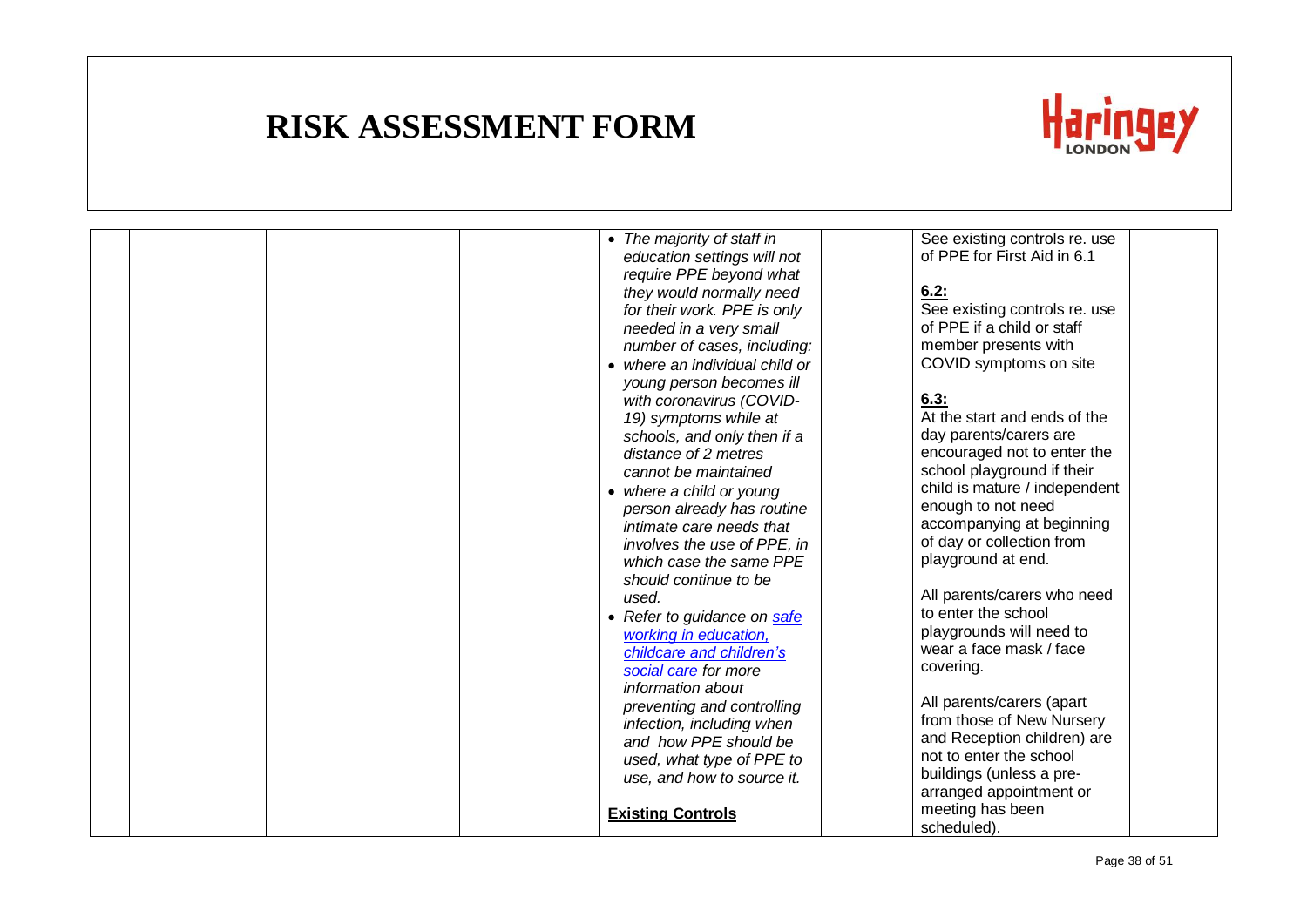

|  | (from May RA partial re-<br>opening 01/06/20)       | All parents/carers on entry to<br>the playground need to wear |
|--|-----------------------------------------------------|---------------------------------------------------------------|
|  |                                                     | a face mask. This is                                          |
|  | 6.1:                                                | absolutely essential for                                      |
|  | First Aid will be administered                      | anyone who is permitted to                                    |
|  | by Admin staff (within the                          | enter the school buildings                                    |
|  | multi-purpose room) or by                           | (new Nursery & reception                                      |
|  | NNEBs for Reception &                               | parents, & those with                                         |
|  | Nursery pupils) as per                              | planned meetings.                                             |
|  | summer term 2020.                                   |                                                               |
|  | School staff administering                          |                                                               |
|  | general first aid are to wear                       | 6.4:                                                          |
|  | appropriate PPE as provided                         | Dependent on any staff                                        |
|  | by the school.                                      | individual Risk assessment,                                   |
|  | Staff delivering first aid have                     | use of PPE such as a visor                                    |
|  | received guidance / training                        | will be permitted for use.                                    |
|  | in the appropriate use of PPE                       |                                                               |
|  | will be sourced for relevant                        |                                                               |
|  | staff                                               |                                                               |
|  |                                                     | 6.5:                                                          |
|  | 6.2:                                                | Further to guidance issued                                    |
|  | In the event of a child or staff                    | week commencing 24/08/20,                                     |
|  | member develops symptoms                            | staff may use their own                                       |
|  | compatible with Coronavirus,                        | discretion if they wish to                                    |
|  | they will be be isolated in the                     | wear a face mask in any                                       |
|  | multi-purpose room. Staff                           | communal areas / corridors if                                 |
|  | (likely admin or TA from that                       | social distancing is more                                     |
|  | bubble will attend child                            | difficult                                                     |
|  | observing stringent                                 | The HT & SLT have                                             |
|  | distancing and have PPE                             | discretion to request that<br>staff wear masks should a       |
|  | provided for them.<br>In the event of a child their | review of this RA deem it                                     |
|  | parent will be contacted to                         | advisable                                                     |
|  | collect them advising them of                       |                                                               |
|  |                                                     |                                                               |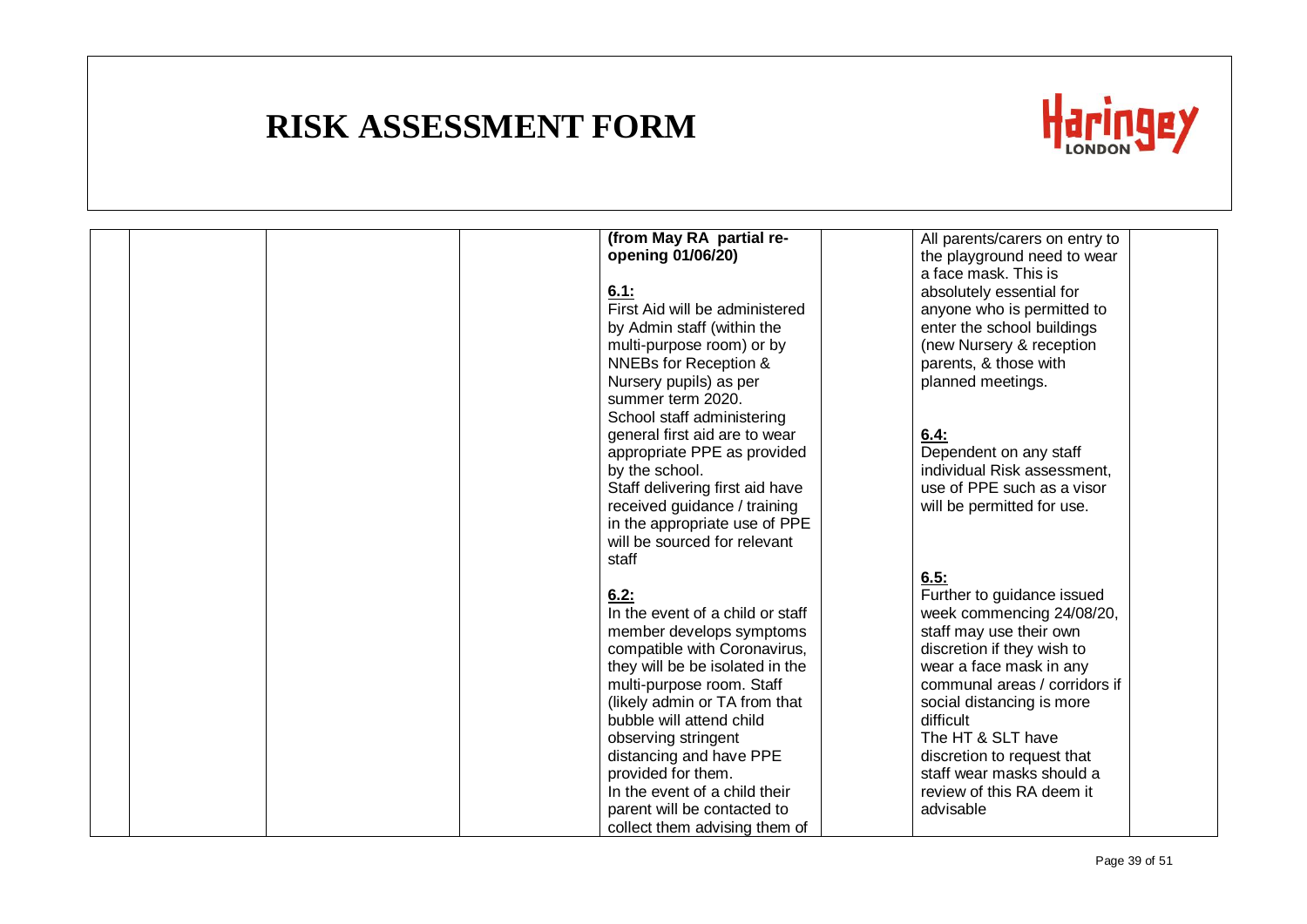

|    |                              |  | the guidance to contact PHE<br>and NHS 111 immediately<br>and get a test. NHS 'Track &<br>Trace' procedures should be<br>followed.<br>The same as above will<br>apply for any staff member,<br>except travel arrangements<br>for that staff member from<br>school to home will be<br>discussed and decided upon.                                                                                                                                                                                                                                                          |                               | 6.6:<br>Staff may wish to consider<br>the wearing of latex<br>disposable gloves when<br>marking books                                                                                                                                                                                                                                                                                                                                           |                               |
|----|------------------------------|--|---------------------------------------------------------------------------------------------------------------------------------------------------------------------------------------------------------------------------------------------------------------------------------------------------------------------------------------------------------------------------------------------------------------------------------------------------------------------------------------------------------------------------------------------------------------------------|-------------------------------|-------------------------------------------------------------------------------------------------------------------------------------------------------------------------------------------------------------------------------------------------------------------------------------------------------------------------------------------------------------------------------------------------------------------------------------------------|-------------------------------|
| 7. | Response to any<br>infection |  | Guidance<br>• Schools must ensure they<br>understand the NHS Test<br>and Trace process and<br>how to contact their local<br><b>Public Health England</b><br>health protection team.<br><b>Haringey Public Health</b><br>have previously sent a<br>slide set to schools with a<br>flow chart which should be<br>referenced to ensure<br>correct procedures are<br>followed. Schools must<br>ensure that staff members<br>and parents/carers<br>understand that they will<br>need to be ready and<br>willing to:<br>• book a test if they are<br>displaying symptoms. Staff | <b>Risk:</b><br><b>MEDIUM</b> | 7.1:<br>(Cross reference to 1.1.1)<br>Staff to be issued with<br>Haringey NHS Test &<br>Trace guidance<br>Powerpoint<br>SLT members and<br>admin staff most<br>especially to be fully<br>familiar with correct<br>procedures 7 guidance<br>As per 1.1.1<br>communication to<br>parents/carers with<br>regular reminders<br>Posters of key points /<br>slides providing<br>information on test &<br>Trace guidance to be<br>placed on display at | <b>Risk:</b><br><b>MEDIUM</b> |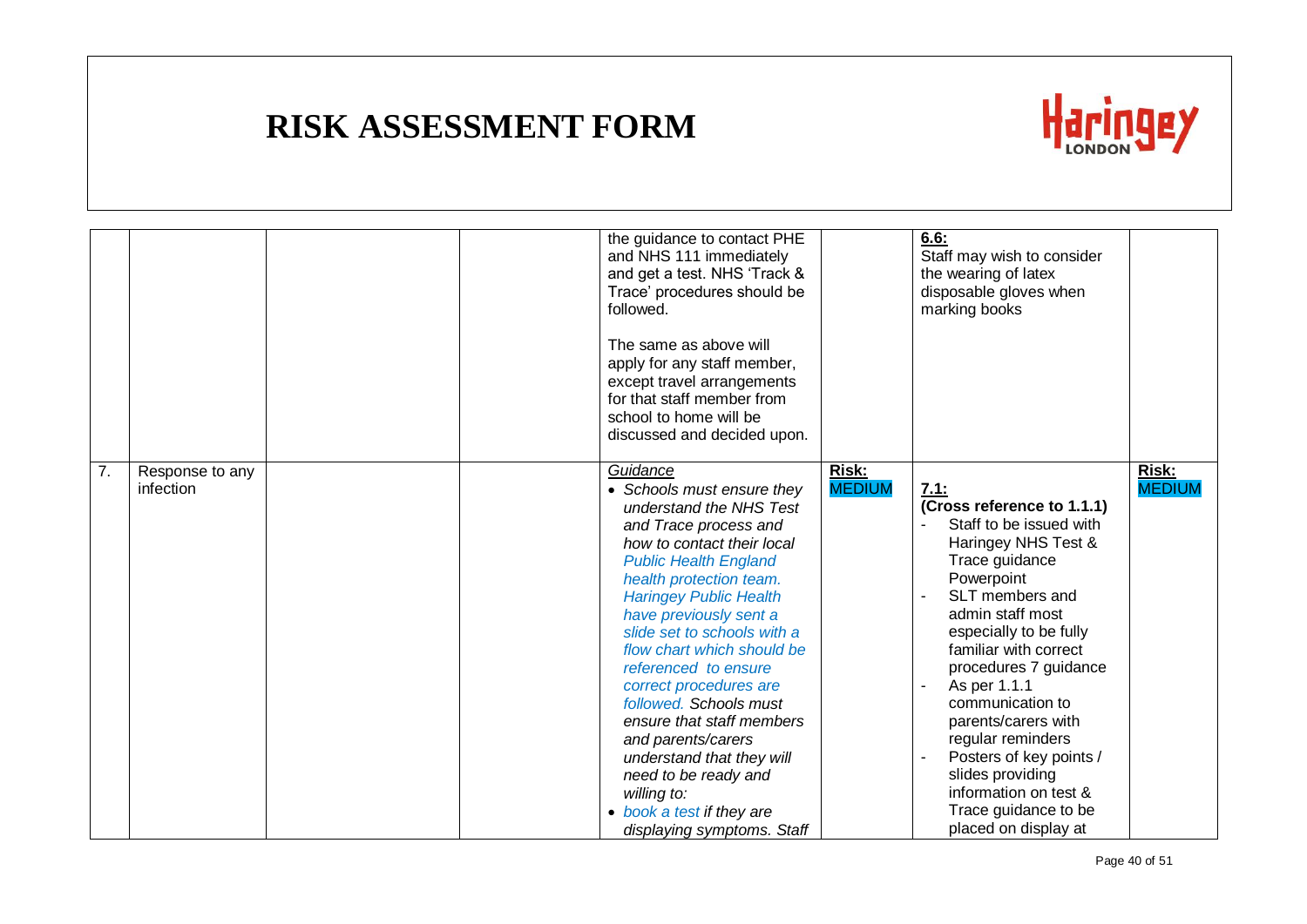

|  |  | and pupils must not come      | school gate entrances |  |
|--|--|-------------------------------|-----------------------|--|
|  |  | into the school if they have  | and near classrooms   |  |
|  |  | symptoms and must be          |                       |  |
|  |  | sent home to self-isolate if  |                       |  |
|  |  | they develop them in          |                       |  |
|  |  | school. All children can be   |                       |  |
|  |  | tested, including children    |                       |  |
|  |  | under 5, but children aged    |                       |  |
|  |  | 11 and under will need to     |                       |  |
|  |  | be helped by their            |                       |  |
|  |  | parents/carers if using a     |                       |  |
|  |  | home testing kit              |                       |  |
|  |  | • provide details of anyone   |                       |  |
|  |  | they have been in close       |                       |  |
|  |  | contact with if they were to  |                       |  |
|  |  | test positive for coronavirus |                       |  |
|  |  | (COVID-19) or if asked by     |                       |  |
|  |  | <b>NHS Test and Trace</b>     |                       |  |
|  |  | • self-isolate if they have   |                       |  |
|  |  | been in close contact with    |                       |  |
|  |  | someone who develops          |                       |  |
|  |  | coronavirus (COVID-19)        |                       |  |
|  |  | symptoms or someone           |                       |  |
|  |  | who tests positive for        |                       |  |
|  |  | coronavirus (COVID-19)        |                       |  |
|  |  | • Anyone who displays         |                       |  |
|  |  | symptoms of coronavirus       |                       |  |
|  |  | (COVID-19) can and            |                       |  |
|  |  | should get a test. Tests      |                       |  |
|  |  | can be booked online          |                       |  |
|  |  | through the NHS testing       |                       |  |
|  |  | and tracing for coronavirus   |                       |  |
|  |  | website, or ordered by        |                       |  |
|  |  | telephone via NHS 119 for     |                       |  |
|  |  |                               |                       |  |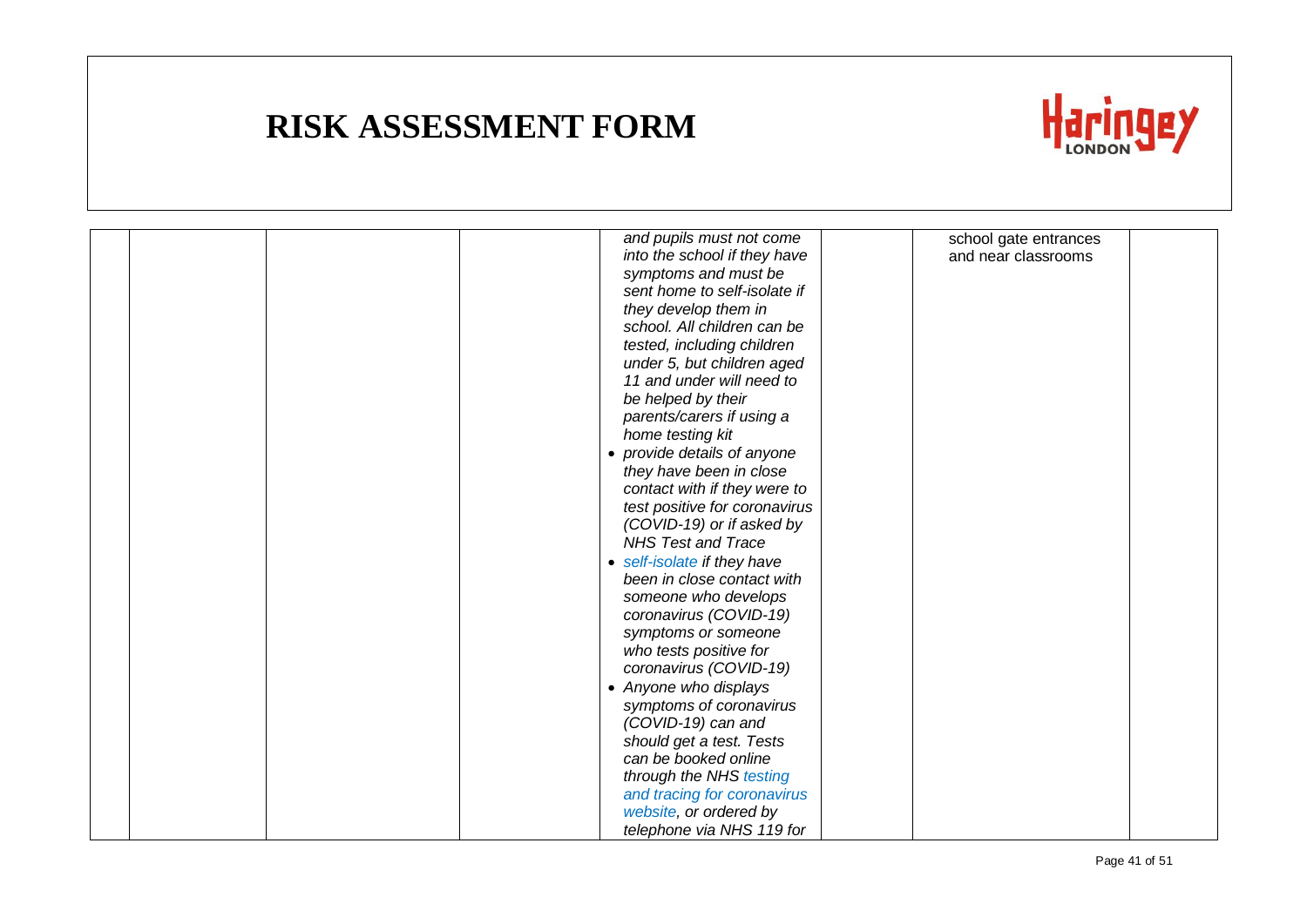

|  |  | those without access to the    |  |  |
|--|--|--------------------------------|--|--|
|  |  | internet. Essential workers,   |  |  |
|  |  | which includes anyone          |  |  |
|  |  | involved in education or       |  |  |
|  |  | childcare, have priority       |  |  |
|  |  | access to testing              |  |  |
|  |  | • Schools should ask           |  |  |
|  |  | parents and staff to inform    |  |  |
|  |  | them immediately of the        |  |  |
|  |  | results of a test:             |  |  |
|  |  | • if someone tests negative,   |  |  |
|  |  | if they feel well and no       |  |  |
|  |  | longer have symptoms           |  |  |
|  |  | similar to coronavirus         |  |  |
|  |  | (COVID-19), they can stop      |  |  |
|  |  | self-isolating. They could     |  |  |
|  |  | still have another virus,      |  |  |
|  |  | such as a cold or flu $-$ in   |  |  |
|  |  | which case it is still best to |  |  |
|  |  | avoid contact with other       |  |  |
|  |  | people until they are better.  |  |  |
|  |  | Other members of their         |  |  |
|  |  | household can stop self-       |  |  |
|  |  | isolating.                     |  |  |
|  |  | • if someone tests positive,   |  |  |
|  |  | they should follow the 'stay   |  |  |
|  |  | at home: guidance for          |  |  |
|  |  | households with possible       |  |  |
|  |  | or confirmed coronavirus       |  |  |
|  |  | (COVID-19) infection' and      |  |  |
|  |  | must continue to self-         |  |  |
|  |  | isolate for at least 7 days    |  |  |
|  |  | from the onset of their        |  |  |
|  |  | symptoms and then return       |  |  |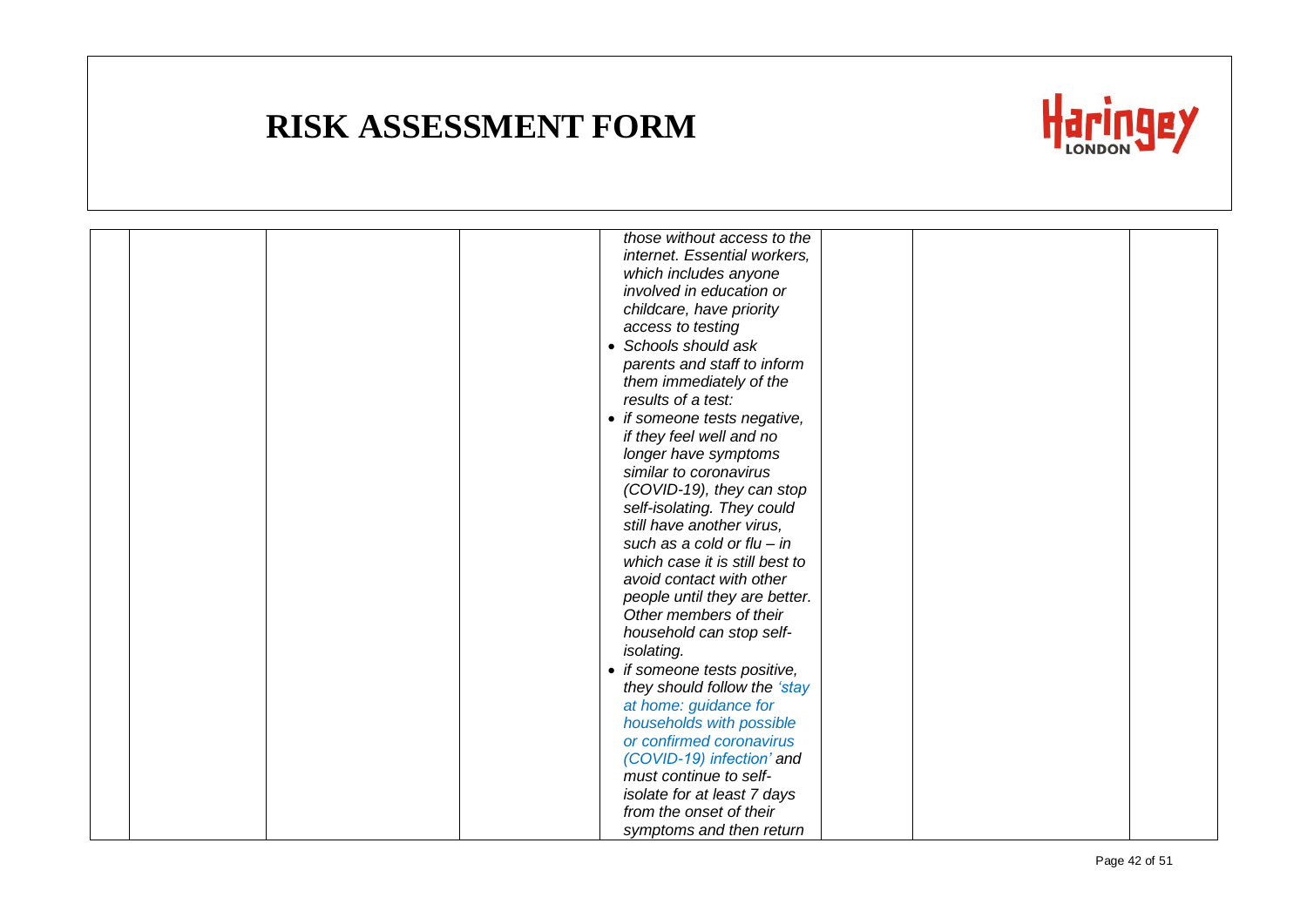

|  | to school only if they do not<br>have symptoms other than<br>cough or loss of sense of<br>smell/taste. This is<br>because a cough or                                                                                  |  |
|--|-----------------------------------------------------------------------------------------------------------------------------------------------------------------------------------------------------------------------|--|
|  | anosmia can last for<br>several weeks once the<br>infection has gone. The 7-<br>day period starts from the<br>day when they first became<br>ill. If they still have a high                                            |  |
|  | temperature, they should<br>keep self-isolating until<br>their temperature returns to<br>normal. Other members of<br>their household should<br>continue self-isolating for<br>the full 14 days.                       |  |
|  | <b>Existing Controls</b><br>(from May RA partial re-<br>opening 01/06/20)                                                                                                                                             |  |
|  | The existing controls<br>identified in Section 9 of<br>the May RA are not copied<br>here as they have been<br>updated in revised NHS<br><b>Track &amp; Trace Procedures,</b><br>what is copied below<br>remains same. |  |
|  | 7.                                                                                                                                                                                                                    |  |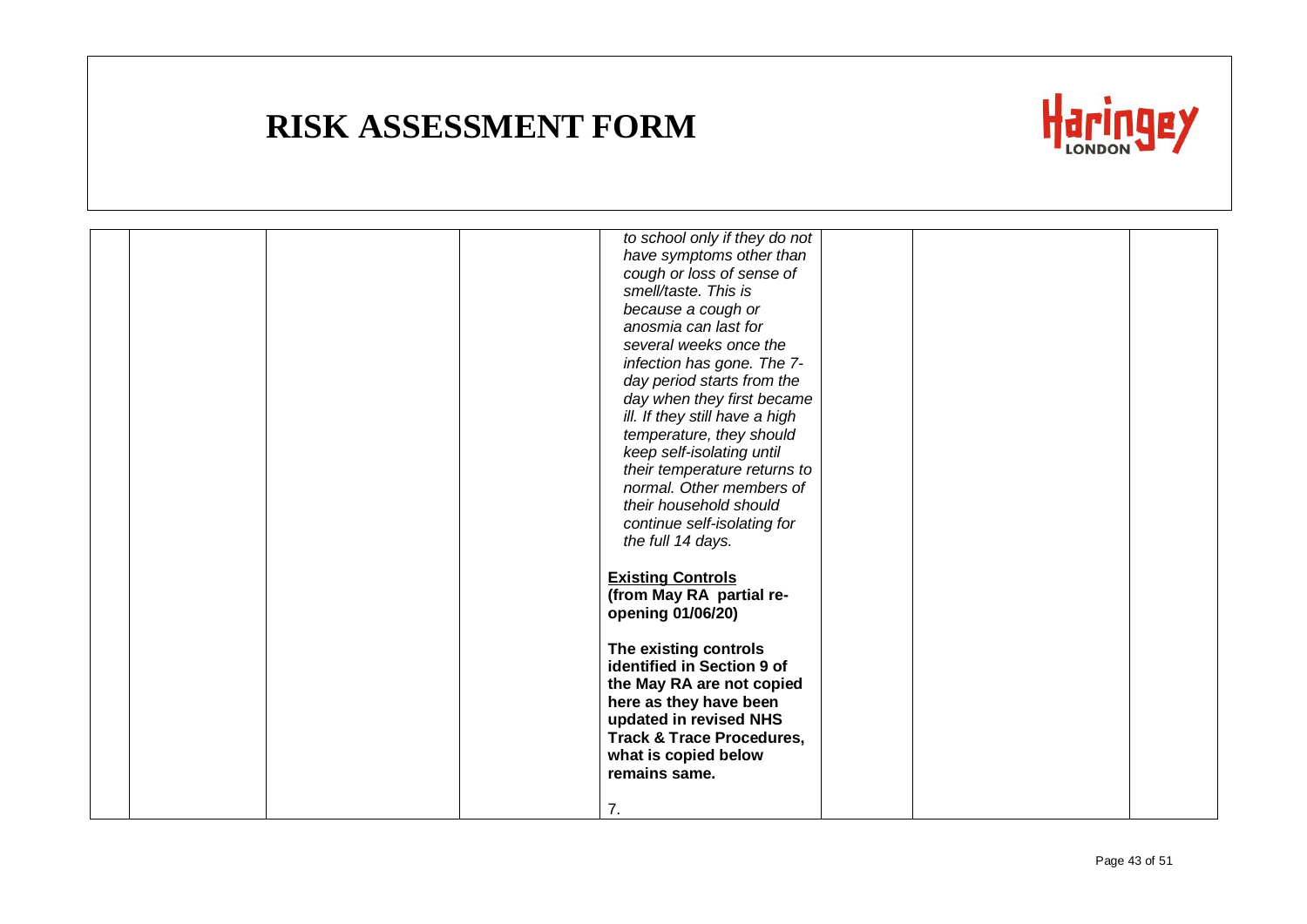

|  |  | In the event of a suspected     |  |  |
|--|--|---------------------------------|--|--|
|  |  | coronavirus case of either      |  |  |
|  |  | adult or child, cleaners have   |  |  |
|  |  | been instructed to              |  |  |
|  |  | immediately disinfect           |  |  |
|  |  | surfaces the person has         |  |  |
|  |  | come into contact with,         |  |  |
|  |  | including objects which are     |  |  |
|  |  |                                 |  |  |
|  |  | visibly contaminated with       |  |  |
|  |  | body fluids and all potentially |  |  |
|  |  | contaminated high-contact       |  |  |
|  |  | areas i.e. toilets, banisters,  |  |  |
|  |  | door handles, chair in the      |  |  |
|  |  | isolation room etc.             |  |  |
|  |  |                                 |  |  |
|  |  | The cleaner will wear           |  |  |
|  |  | disposable gloves, apron and    |  |  |
|  |  | mask and will wash their        |  |  |
|  |  | hands with soap and water       |  |  |
|  |  | once they remove their          |  |  |
|  |  | gloves and apron.               |  |  |
|  |  |                                 |  |  |
|  |  | The cleaner will use            |  |  |
|  |  | disposable cloths and blue      |  |  |
|  |  | paper roll, which will be       |  |  |
|  |  | disposed of in a rubbish bag    |  |  |
|  |  |                                 |  |  |
|  |  | and tied immediately after      |  |  |
|  |  | use, which will be placed in a  |  |  |
|  |  | designated infection control    |  |  |
|  |  | area for 5 days.                |  |  |
|  |  |                                 |  |  |
|  |  | If the pupil or staff member    |  |  |
|  |  | tests positive, the school will |  |  |
|  |  | arrange for a specialist        |  |  |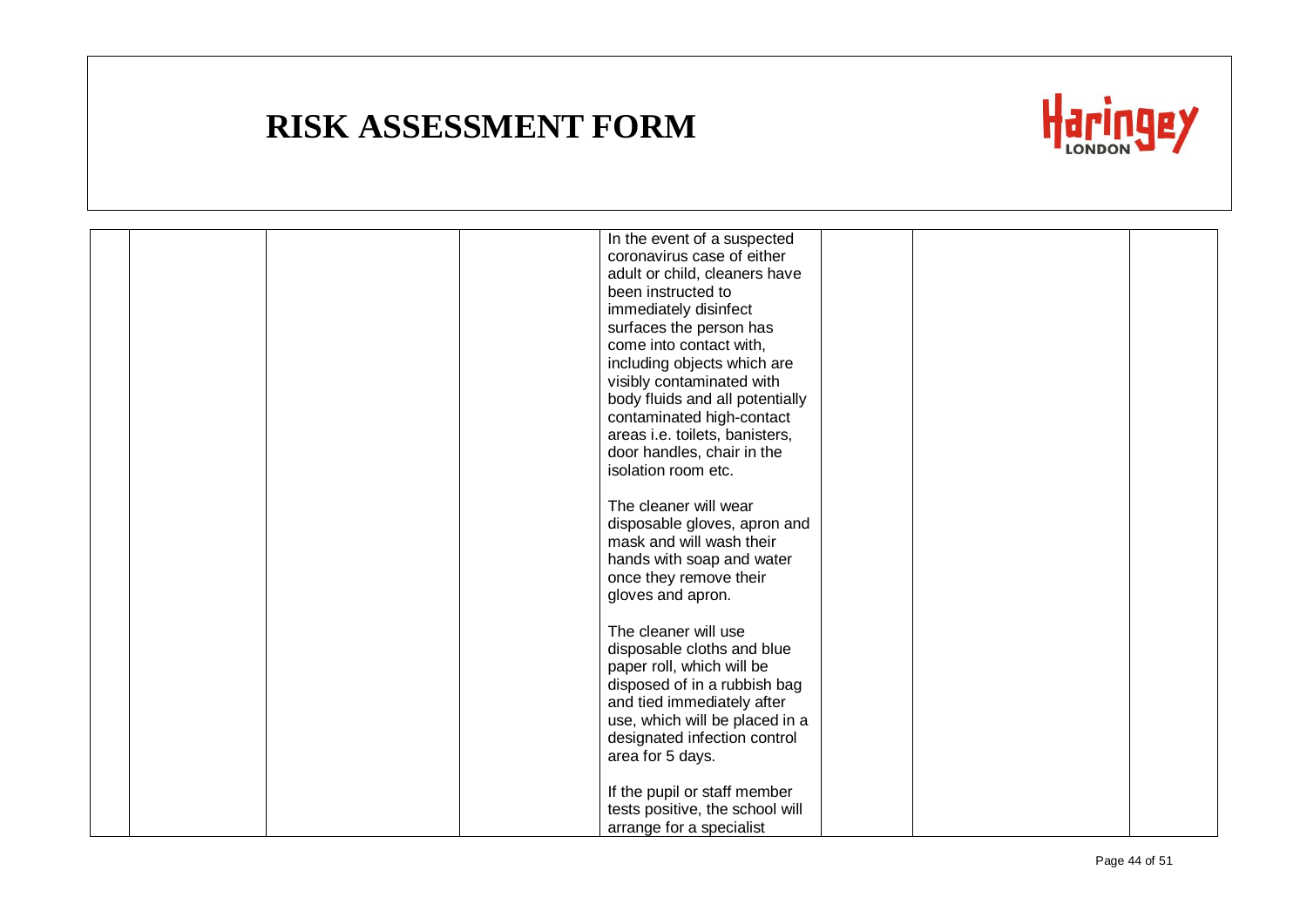

|  | clinical waste contractor<br>(PHS) to attend site and<br>remove.                                          |  |
|--|-----------------------------------------------------------------------------------------------------------|--|
|  | If the pupil or staff member<br>tests negative, the rubbish<br>bag can be placed in with<br>normal waste. |  |

#### **Manage confirmed cases of Coronavirus amongst the school community**

- Schools must take swift action when they become aware that someone who has attended has tested positive for coronavirus (COVID-19). Schools should contact the local health protection team. This team will also contact schools directly if they become aware that someone who has tested positive for coronavirus (COVID-19) attended the school – as identified by NHS Test and Trace.
- The health protection team will work with schools in this situation to guide them through the actions they need to take. Based on the advice from the health protection team, schools must send home those people who have been in close contact with the person who has tested positive, advising them to self-isolate for 14 days since they were last in close contact with that person when they were infectious. Close contact means:
- direct close contacts face to face contact with an infected individual for any length of time, within 1 metre, including being coughed on, a face to face conversation, or unprotected physical contact (skin-to-skin)
- proximity contacts extended close contact (within 1 to 2 metres for more than 15 minutes) with an infected individual
- travelling in a small vehicle, like a car, with an infected person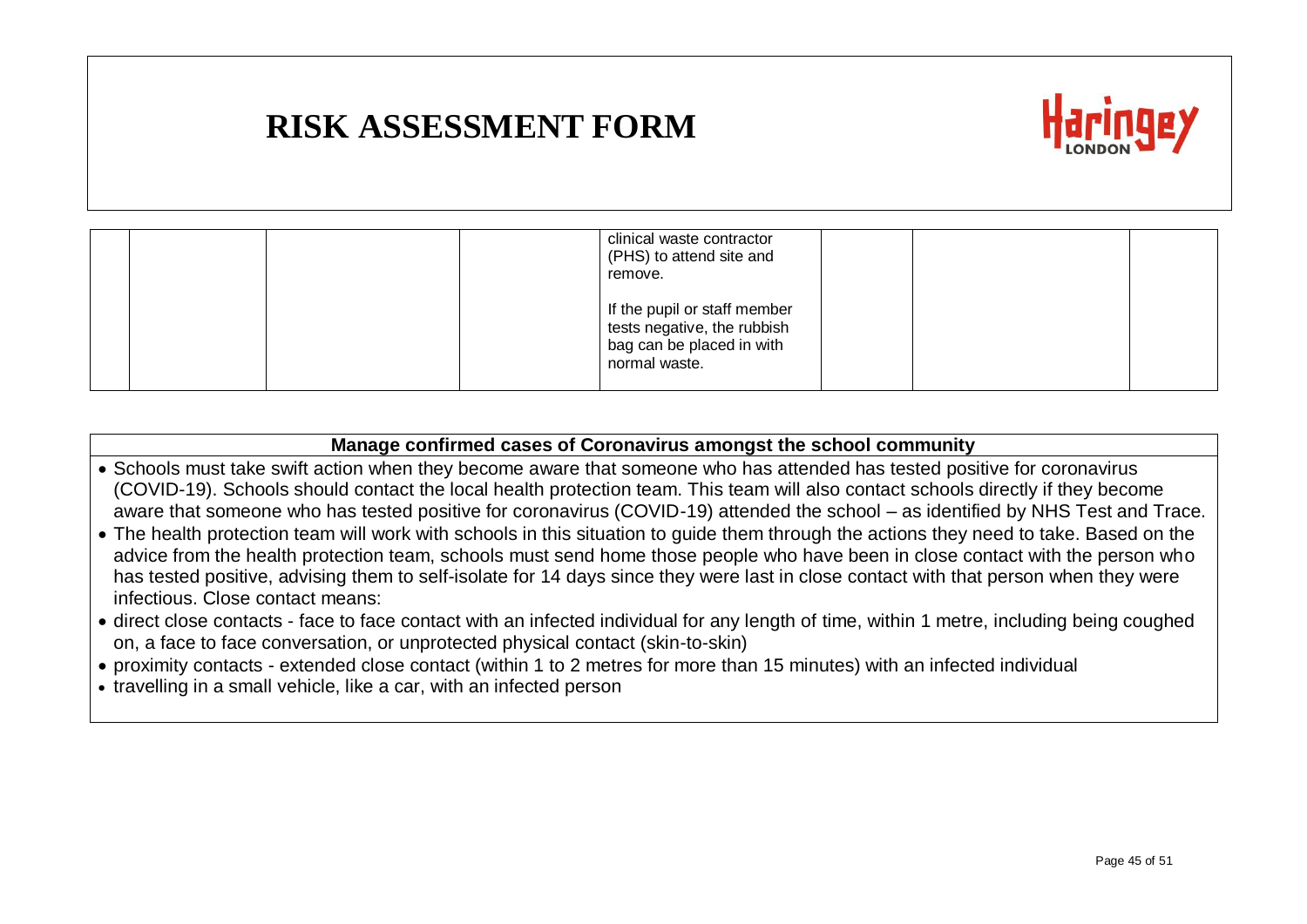

#### **APPENDIX A:** *PLAYGROUND ZONES & ENTRANCES*

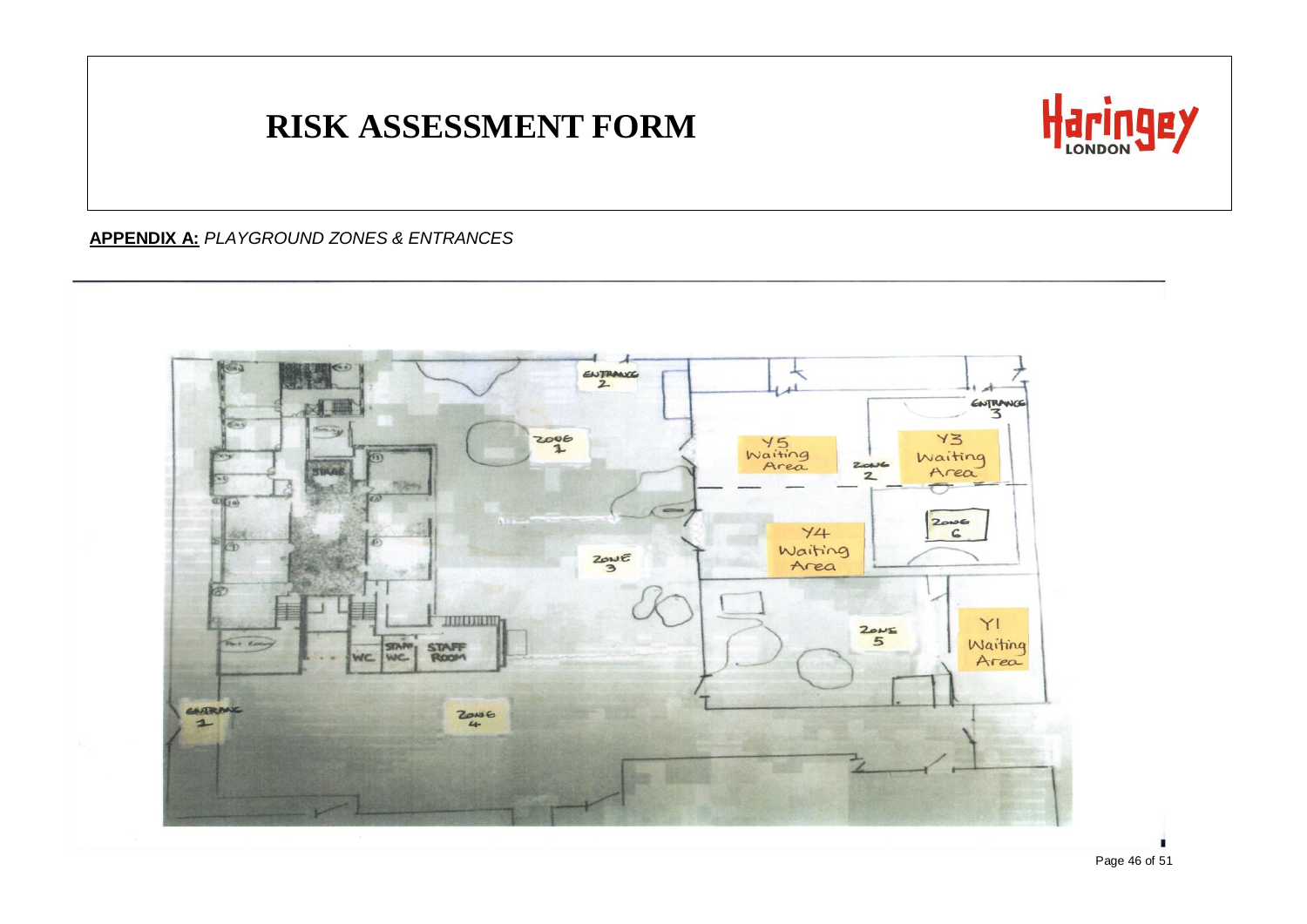

#### **APPENDIX B:** *PLAYTIME & LUNCHTIME*

| <b>Class Group</b>     | <b>Playtimes</b>                 | <b>Lunchtimes</b>                                                                                          | <b>Playground area</b>                    |
|------------------------|----------------------------------|------------------------------------------------------------------------------------------------------------|-------------------------------------------|
| Yr 1 Cohort SC/MH/CF   | $10:30 - 10:45$<br>$2:45 - 3.00$ | $12.00 - 1.00$                                                                                             | Zone $1 - 6$ on rotation (See Appendix F) |
| Yr 2 Cohort GP/HP/RP   | $10:30 - 10:45$<br>$2:45 - 3.00$ | $12.00 - 1.00$                                                                                             | Zone $1 - 6$ on rotation (See Appendix F) |
| Yr 3 Cohort RB/LB/PB   | $10:50 - 11:05$                  | $M - 12.30 - 1.30$<br>$T - 12.30 - 1.30$<br>$W - 12.15 - 1.15$<br>Th- $12.30 - 1.30$<br>$F - 12.30 - 1.30$ | Zone $1 - 6$ on rotation (See Appendix F) |
| Yr 4 Cohort LS/RS (ES) | $10:50 - 11:05$                  | $M - 12.30 - 1.30$<br>$T - 12.30 - 1.30$<br>$W - 12.30 - 1.30$<br>$Th- 12.15 - 1.15$<br>$F - 12.30 - 1.30$ | Zone $1 - 6$ on rotation (See Appendix F) |
| Yr 5 Cohort KG/CG      | $10:50 - 11:05$                  | $M - 12.30 - 1.30$<br>$T - 12.30 - 1.30$<br>$W - 12.30 - 1.30$<br>Th- $12.30 - 1.30$<br>$F - 12.15 - 1.15$ | Zone $1 - 6$ on rotation (See Appendix F) |
| Yr 6 Cohort EC/RC      | $10:50 - 11:05$                  | $M - 12.15 - 1.15$<br>$T - 12.30 - 1.30$<br>$W - 12.30 - 1.30$<br>Th- $12.30 - 1.30$<br>$F - 12.30 - 1.30$ | Zone $1 - 6$ on rotation (See Appendix F) |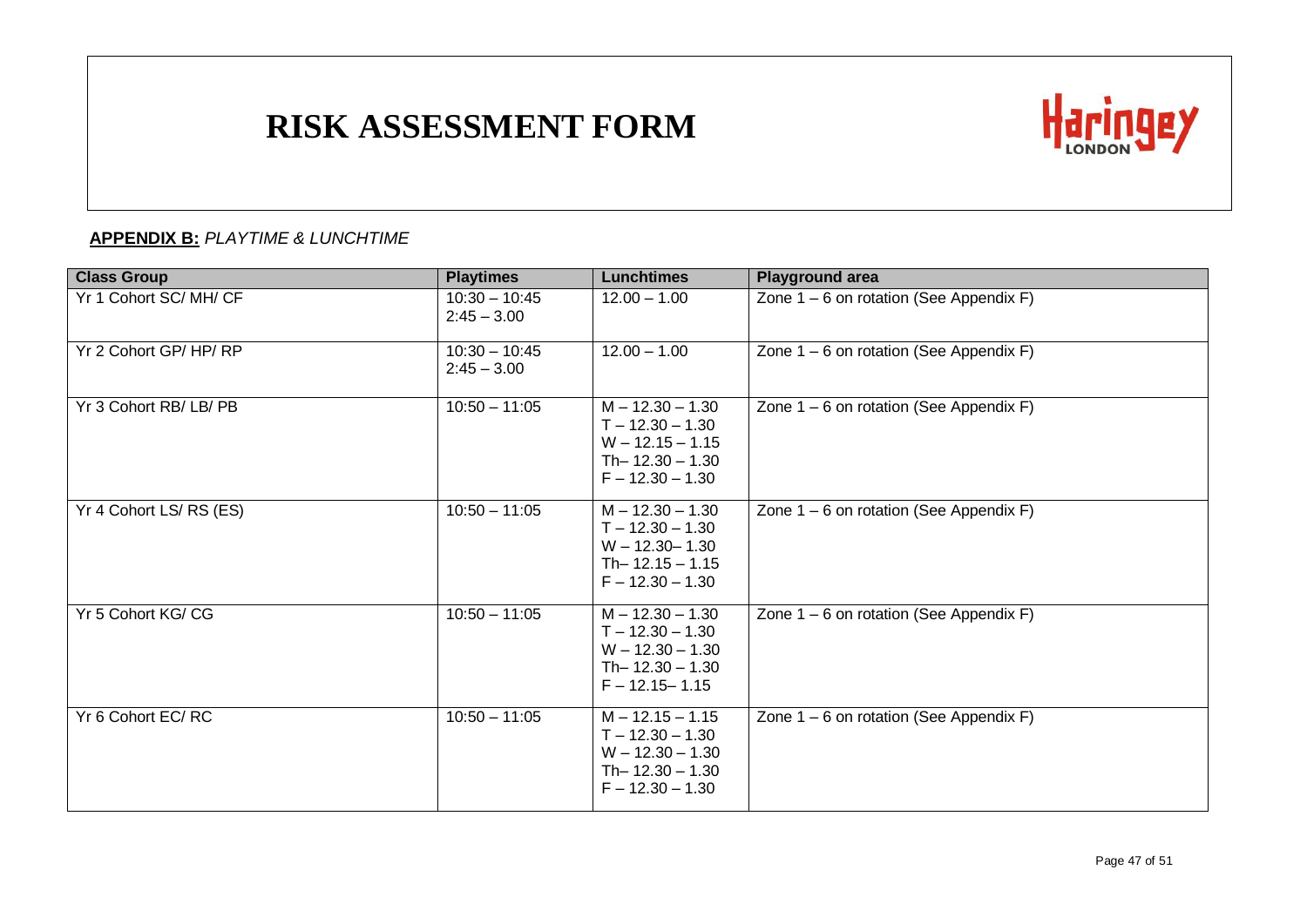

#### **APPENDIX C:** *LUNCHTIMES*

| <b>DAYS</b> | $11.30 - 12.00$ | $12.00 - 12.30$         | $12.15 - 12.45$ | $12.30 - 1.00$ | $1.00 - 1.30$ | <b>LUNCHTIME BREAK</b>                              |
|-------------|-----------------|-------------------------|-----------------|----------------|---------------|-----------------------------------------------------|
| Monday      | Reception       | Y1(11.50)<br>Y2(12.05)  | Y6              | Y <sub>3</sub> | Y4 & Y5       | $Y6: 12.15 - 1.15$ PM<br>Y5, Y4, Y3: 12.30 - 1.30PM |
| Tuesday     | Reception       | Y1 (11.50)<br>Y2(12.05) |                 | Y3 & Y4        | Y5 & Y6       | All: 12.30 - 1.30PM                                 |
| Wednesday   | Reception       | Y1 (11.50)<br>Y2(12.05) | Y <sub>3</sub>  | Y <sub>4</sub> | Y5 & Y6       | $Y3: 12.15 - 1.15$ PM<br>Y4, Y5, Y6: 12.30 - 1.30PM |
| Thursday    | Reception       | Y1(11.50)<br>Y2(12.05)  | Y4              | Y <sub>3</sub> | Y5 & Y6       | $Y4: 12.15 - 1.15$ PM<br>Y3, Y5, Y6: 12.30 - 1.30PM |
| Friday      | Reception       | Y1(11.50)<br>Y2(12.05)  | Y <sub>5</sub>  | Y <sub>3</sub> | Y4 & Y6       | $Y5: 12.15 - 1.15$ PM<br>Y6, Y4, Y3: 12.30 - 1.30PM |

Lunch is at 12.15 – 1.15 on the day KS2 class teachers have PPA

Nursery times TBC – has own dining area and playground

Reception Children – 11.30 – 12.00 in dining room. 12.00 – 12.30 play in Reception playground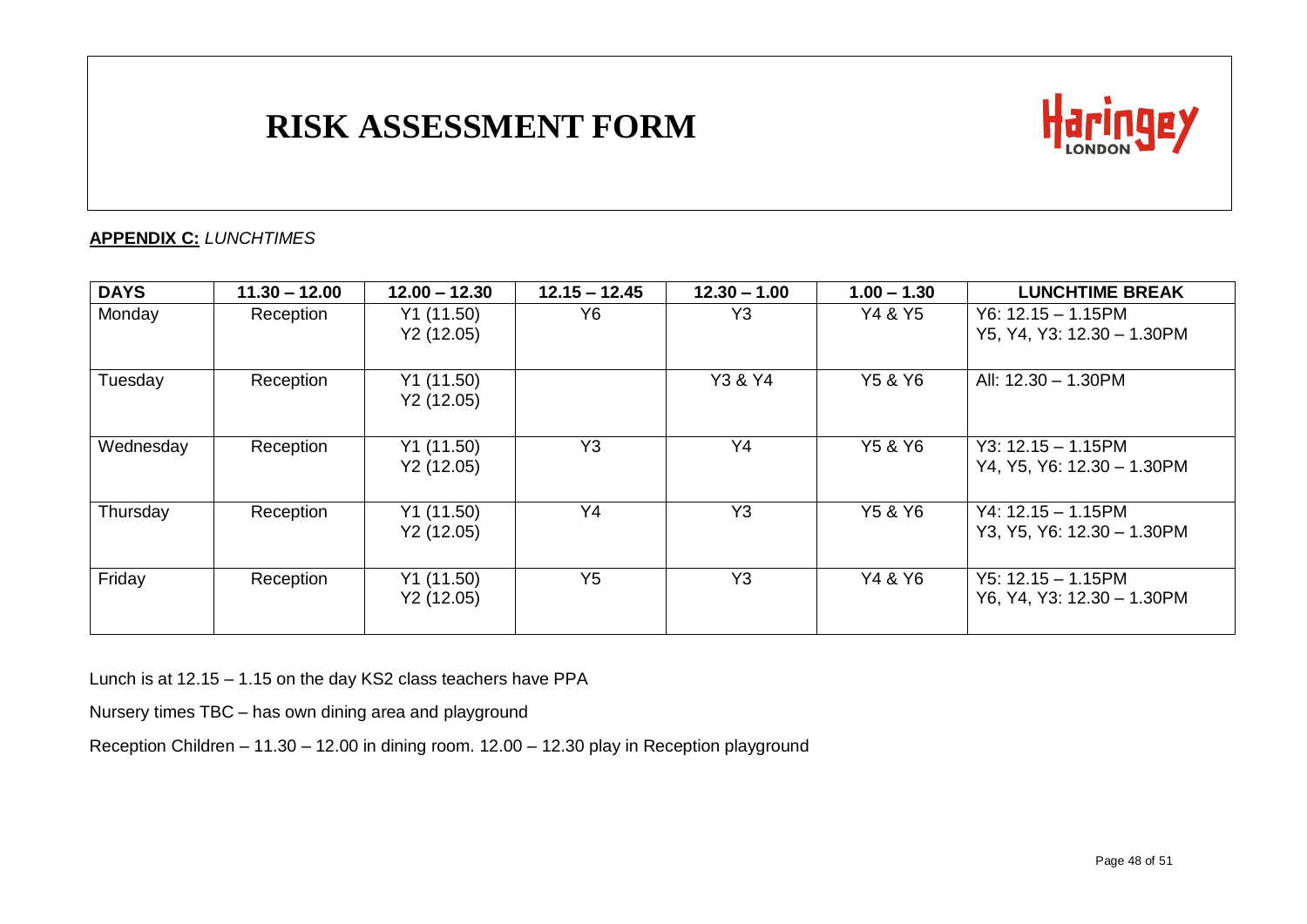

#### **APPENDIX D:** *START/FINISH TIMES, ENTRANCES/EXITS, LINING UP, ETC.*

#### <u>Week 1 – Friday 4<sup>th</sup> - Thursday 10<sup>th</sup> September 2020</u>

| School time<br>starts & ends                       | Year<br>Group  | Entrance<br>& Exit | Met by class teachers                                                                                                                             | Entering the building                                                                                                                                                                                                         |
|----------------------------------------------------|----------------|--------------------|---------------------------------------------------------------------------------------------------------------------------------------------------|-------------------------------------------------------------------------------------------------------------------------------------------------------------------------------------------------------------------------------|
| $8.55$ am $-3.25$ pm                               | Y1             | 3                  | Line up in Zone 5                                                                                                                                 | Enter as normal – SC by dining hall, MH by infant main entrance,<br>CF through link corridor                                                                                                                                  |
| $8.55$ am $-3.25$ pm                               | R.             |                    | Line up as normal by classrooms                                                                                                                   | Pad & E&C by classroom door, CW by link corridor                                                                                                                                                                              |
| $8.55$ am $-3.25$ pm                               | Y <sub>2</sub> | 2                  | Line up as normal by classrooms                                                                                                                   | Line up by entrances to classrooms                                                                                                                                                                                            |
| 8.55 for $9.05$ am start $-$<br>3.35 <sub>pm</sub> | Y3             | 1 or $3$           | Waiting Area identified in Zone 2<br>until approx. 09.00 after R/Y1/Y2/Y6 have<br>entered building, then to lining up areas<br>on SLT instruction | 1 <sup>st</sup> RB to enter by admin office and use right stairwell.<br>2 <sup>nd</sup> PB to enter by admin office and use right stairwell.<br>LB to enter building through external fire escape staircase to<br>upper floor |
| 8.55 for 9.05 am start $-$<br>3.35 <sub>pm</sub>   | Y4             | 1 or $3$           | Waiting Area identified in Zone 6<br>until approx. 09.00 after R/Y1/Y2/Y6 have<br>entered building, then to lining up areas<br>on SLT instruction | LS & RS enter by admin office entrance using left hand side<br>doors                                                                                                                                                          |
| 8.55 for 9.05 am start                             | Y <sub>5</sub> | 2                  | Waiting Area identified in Zone 2<br>until approx. 09.00 after R/Y1/Y2/Y6 have<br>entered building, then to lining up areas<br>on SLT instruction | CG & KG Enter by new build                                                                                                                                                                                                    |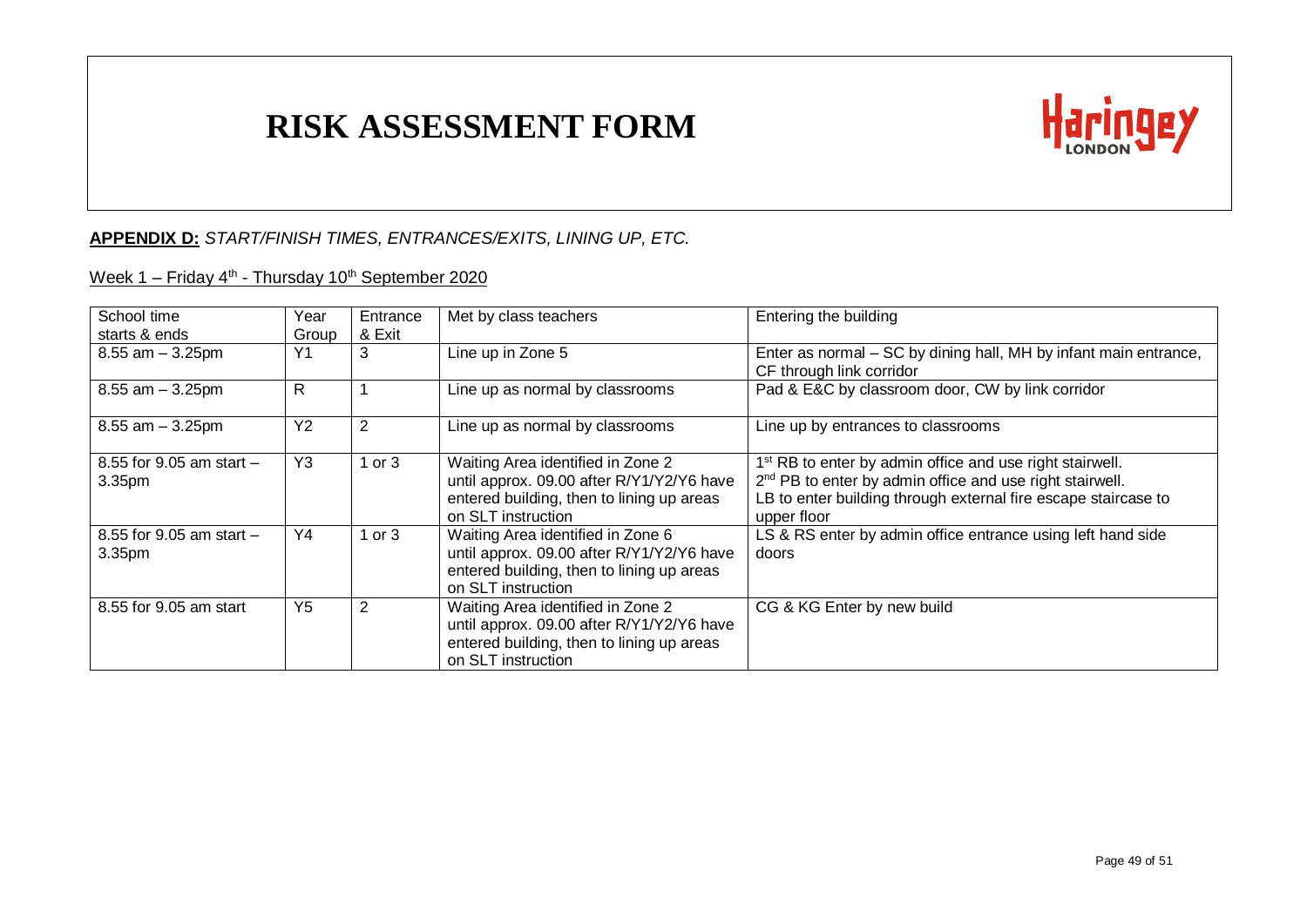

#### **APPENDIX E:** *START/FINISH TIMES, ENTRANCES/EXITS, LINING UP, ETC.* Week 2 - Monday 14<sup>th</sup> July 2020 and onwards

| School time starts<br>& ends                          | Year Group                                             | Entrance<br>& Exit | Met by class teachers                                                                                                                             | Entering the building                                                                                                                                                                                                         |
|-------------------------------------------------------|--------------------------------------------------------|--------------------|---------------------------------------------------------------------------------------------------------------------------------------------------|-------------------------------------------------------------------------------------------------------------------------------------------------------------------------------------------------------------------------------|
| $8.55$ am $-3.25$ pm                                  | Y <sub>1</sub>                                         | 3                  | Line up in Zone 5                                                                                                                                 | Enter as normal – SC by dining hall, MH by infant<br>main entrance, CF through link corridor                                                                                                                                  |
| $8.55$ am $-3.25$ pm                                  | $\mathsf{R}$                                           |                    | Line up as normal by classrooms                                                                                                                   | Pad & E&C by classroom door, CW by link corridor                                                                                                                                                                              |
| $8.55$ am $-3.25$ pm                                  | Y <sub>2</sub>                                         | $\overline{2}$     | Line up as normal by classrooms                                                                                                                   | Line up by entrances to classrooms                                                                                                                                                                                            |
| 8.55 for 9.05 am start $-$<br>3.35pm                  | Y <sub>3</sub>                                         | $1$ or $3$         | Waiting Area identified in Zone 2<br>until approx. 09.00 after R/Y1/Y2/Y6 have<br>entered building, then to lining up areas on SLT<br>instruction | 1 <sup>st</sup> RB to enter by admin office and use right stairwell.<br>2 <sup>nd</sup> PB to enter by admin office and use right stairwell.<br>LB to enter building through external fire escape<br>staircase to upper floor |
| 8.55 for 9.05 am start $-$<br>3.35pm                  | Y4                                                     |                    | Waiting Area identified in Zone 6<br>until approx. 09.00 after R/Y1/Y2/Y6 have<br>entered building, then to lining up areas on SLT<br>instruction | LS & RS enter by admin office entrance using left<br>hand side doors<br>ES enter through door by HCB & MR's room                                                                                                              |
| 8.55 for 9.05 am start                                | Y <sub>5</sub>                                         | $\overline{2}$     | Waiting Area identified in Zone 2<br>until approx. 09.00 after R/Y1/Y2/Y6 have<br>entered building, then to lining up areas on SLT<br>instruction | KG Enter by new build - straight upstairs (consider<br>moving towards soft start later in Autumn<br>CG enter ground floor toilet corridor of old building up<br>right stairwell                                               |
| $8.55 - 3.30$ pm                                      | Y6                                                     | $\overline{2}$     | No lining $up$ – soft start                                                                                                                       | Enter by new build - straight across to Y6 classrooms                                                                                                                                                                         |
| $8.45 - 11.45$ am                                     | Nursery 15<br>hr morning<br>children                   |                    | Brought in by parents                                                                                                                             | Nursery entrance up Nursery steps                                                                                                                                                                                             |
| $09.00 - 3.00$<br>Wed (09.00-12.00 or<br>12.30-15.30) | Nursery 15<br>hr Mon-<br>Wed / Wed-<br>Fri<br>children |                    | Brought in by parents                                                                                                                             | Via Parents Room up Nursery ramp<br>(belongings on moveable coat racks)                                                                                                                                                       |
| $09.00 - 15.00$                                       | Nursery 30<br>hr children<br>$+4x$ top up<br>children  |                    | Brought in by parents                                                                                                                             | Nursery entrance up Nursery steps                                                                                                                                                                                             |